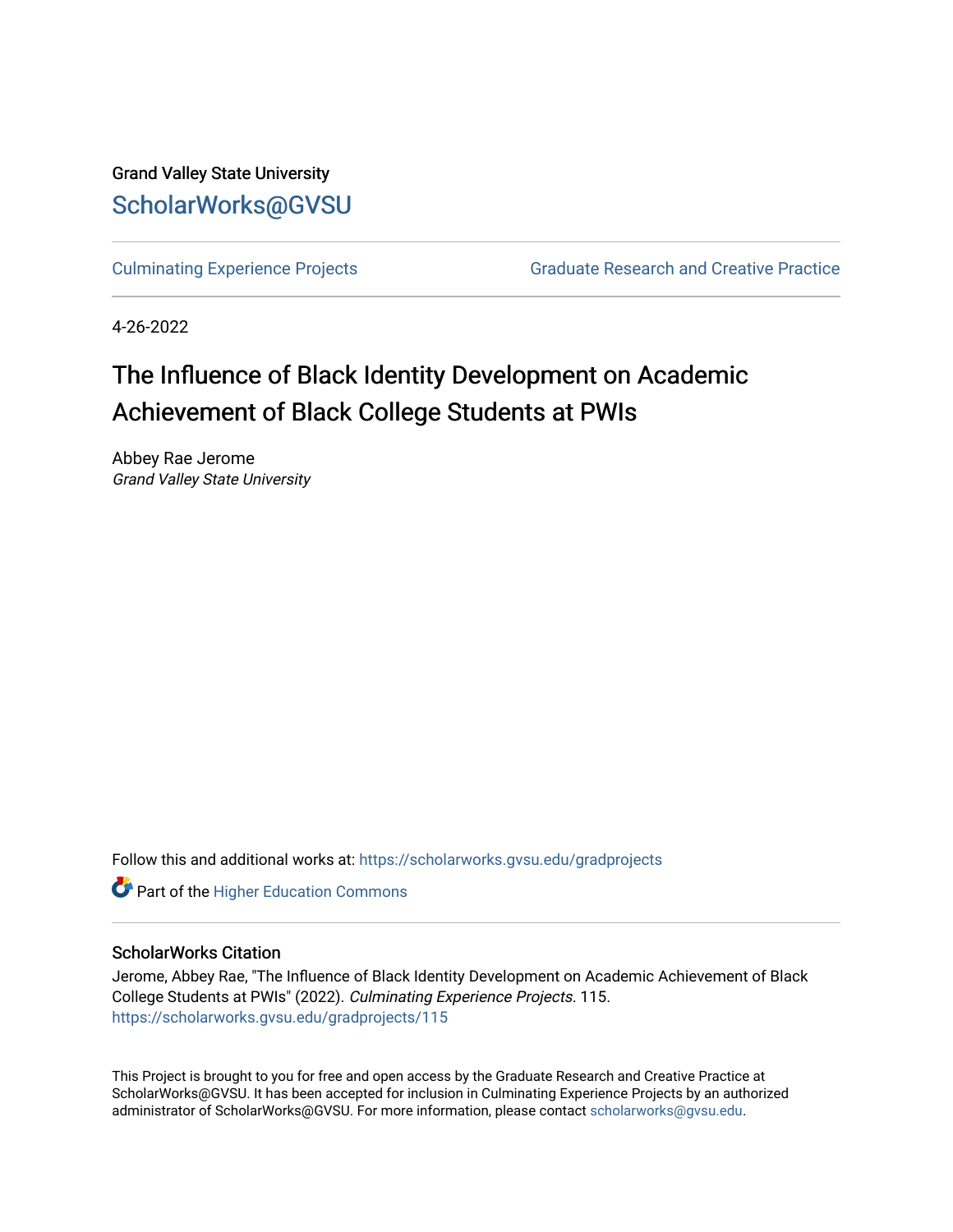# **The Influence of Black Identity Development on Academic Achievement of Black College**

# **Students at PWIs**

Abbey R. Jerome

# A Project Submitted to the Graduate Faculty of

# GRAND VALLEY STATE UNIVERSITY

In

Partial Fulfillment of the Requirements

For the Degree of

Master of Education

College of Education

April 2022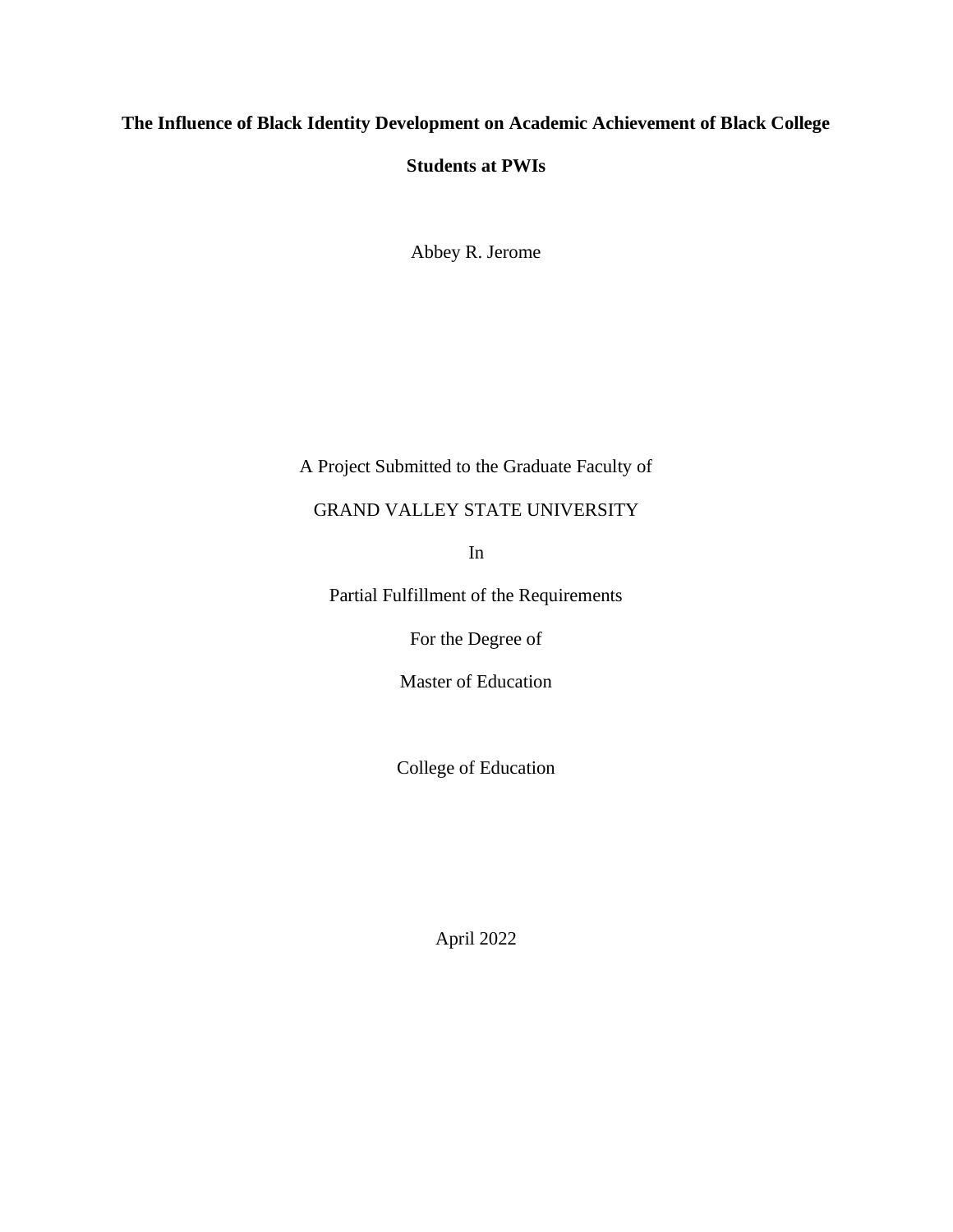

The signature of the individual below indicates that the individual has read and approved the project of Abbey Jerome in partial fulfillment of the requirements for the degree of M.Ed. in Higher Education, College Student Affairs Leadership.

 $\mu$  $\Box$ 

Paul Bylsma, Project Advisor April 29, 2022

Kanzulez

Karyn E. Rabourn, Graduate Program Director April 29, 2022 April 29, 2022

Accepted and approved on behalf of the Accepted and approved on behalf of the M.Ed. in Higher Education Program Ed. Leadership and Counseling Dept.

Catherine Meyer-Looze<br>Catherine Meyer-Looze, Unit Head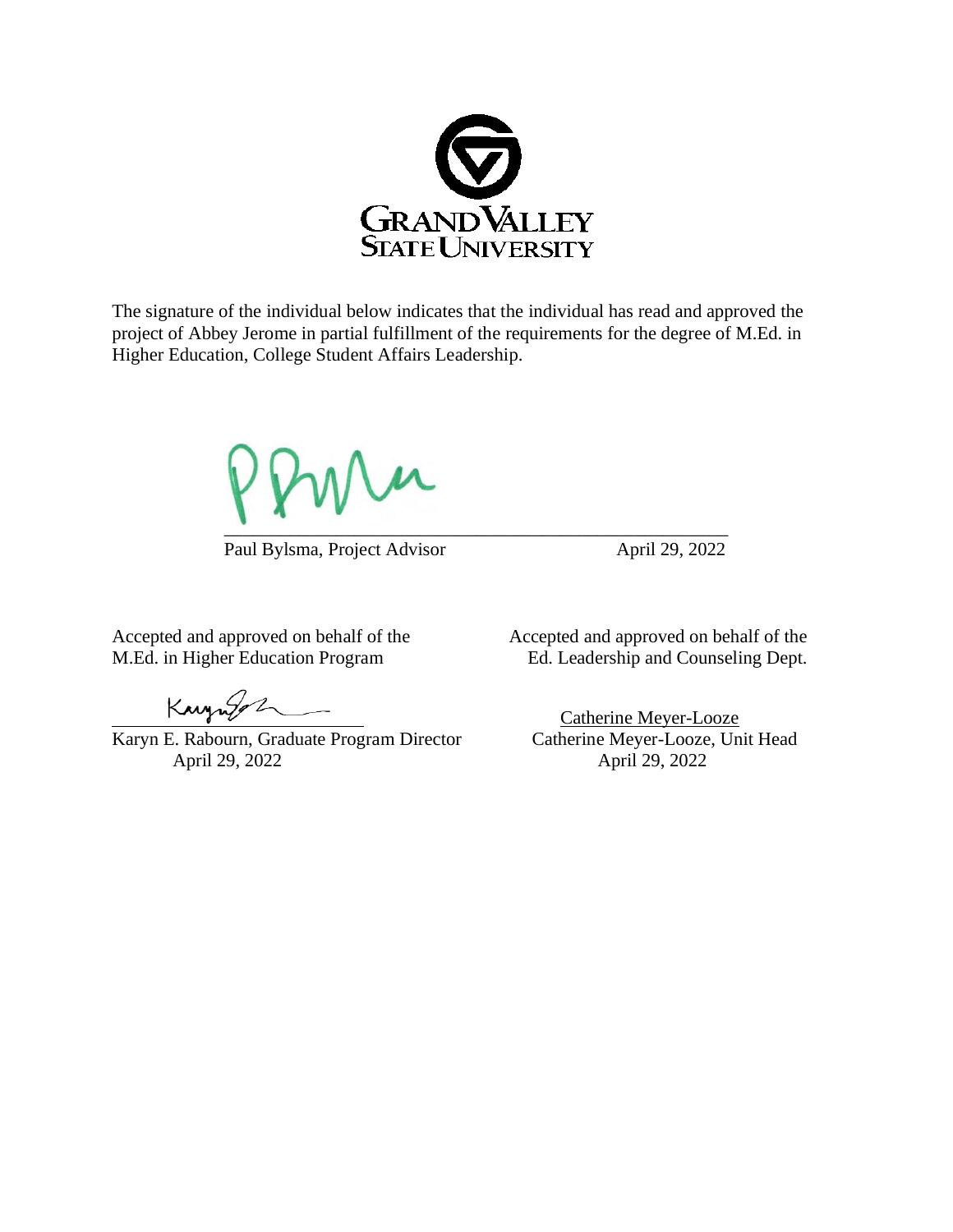#### **Abstract**

<span id="page-3-0"></span>Past and present literature suggests that racial identity development has a presumably positive influence on Black students' academic achievement in college settings. The literature also shows that Black students continue to under-perform in academic settings when compared to their White counterparts. Throughout this literature and development of an intervention, these issues begin to merge as racial identity development is linked to academic achievement at PWIs. This project explores what exactly it means to develop Black Identity in college, and why this is impacting academic achievement among Black students. Through identification of these issues, a course will be designed in order to address them. The course will aim to provide first-year Black Students with Black History as well as information on how to develop their identity on campus will be implemented at Grand Valley State University, a regional comprehensive university.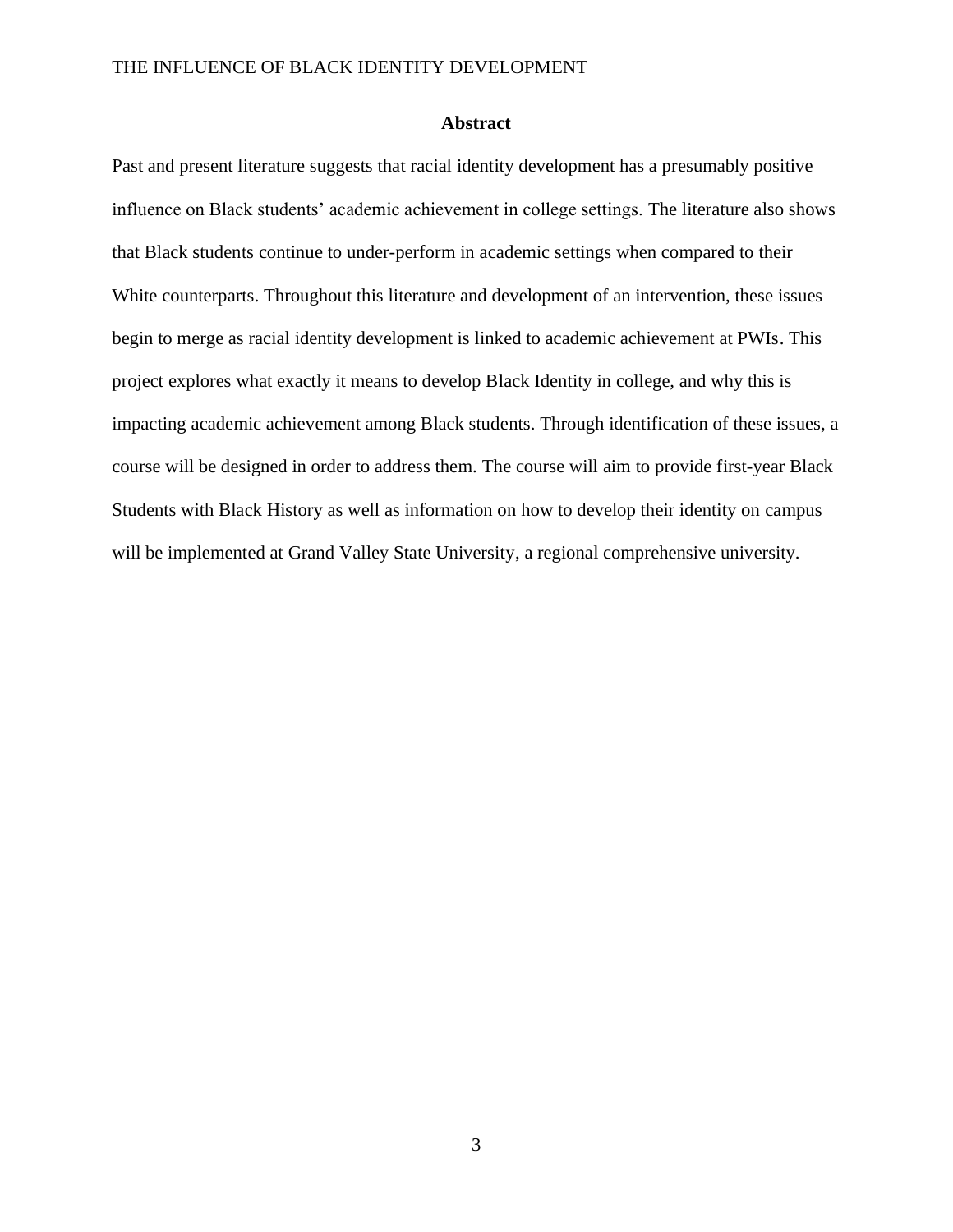| <b>Table of Contents</b> |  |  |
|--------------------------|--|--|
|                          |  |  |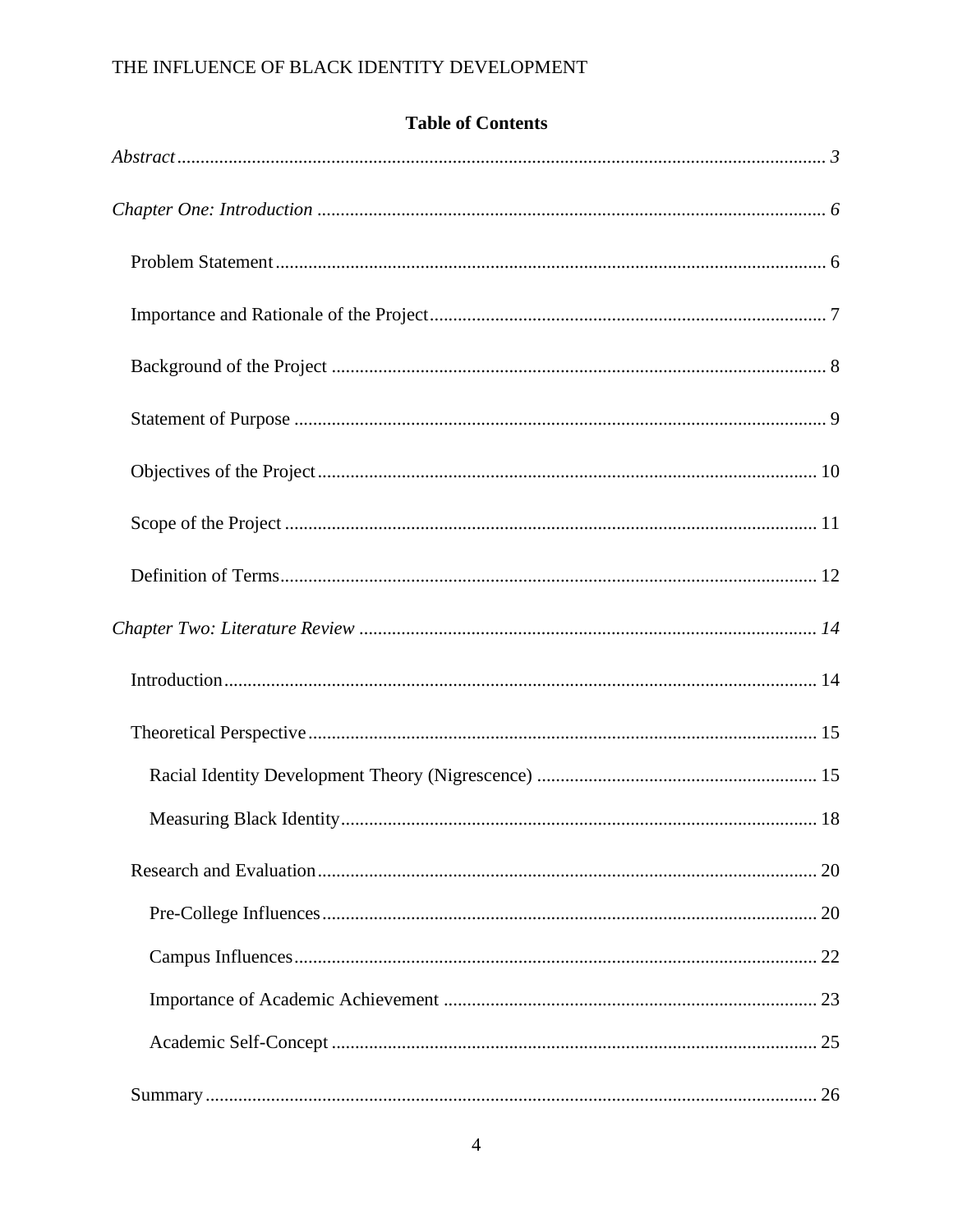<span id="page-5-0"></span>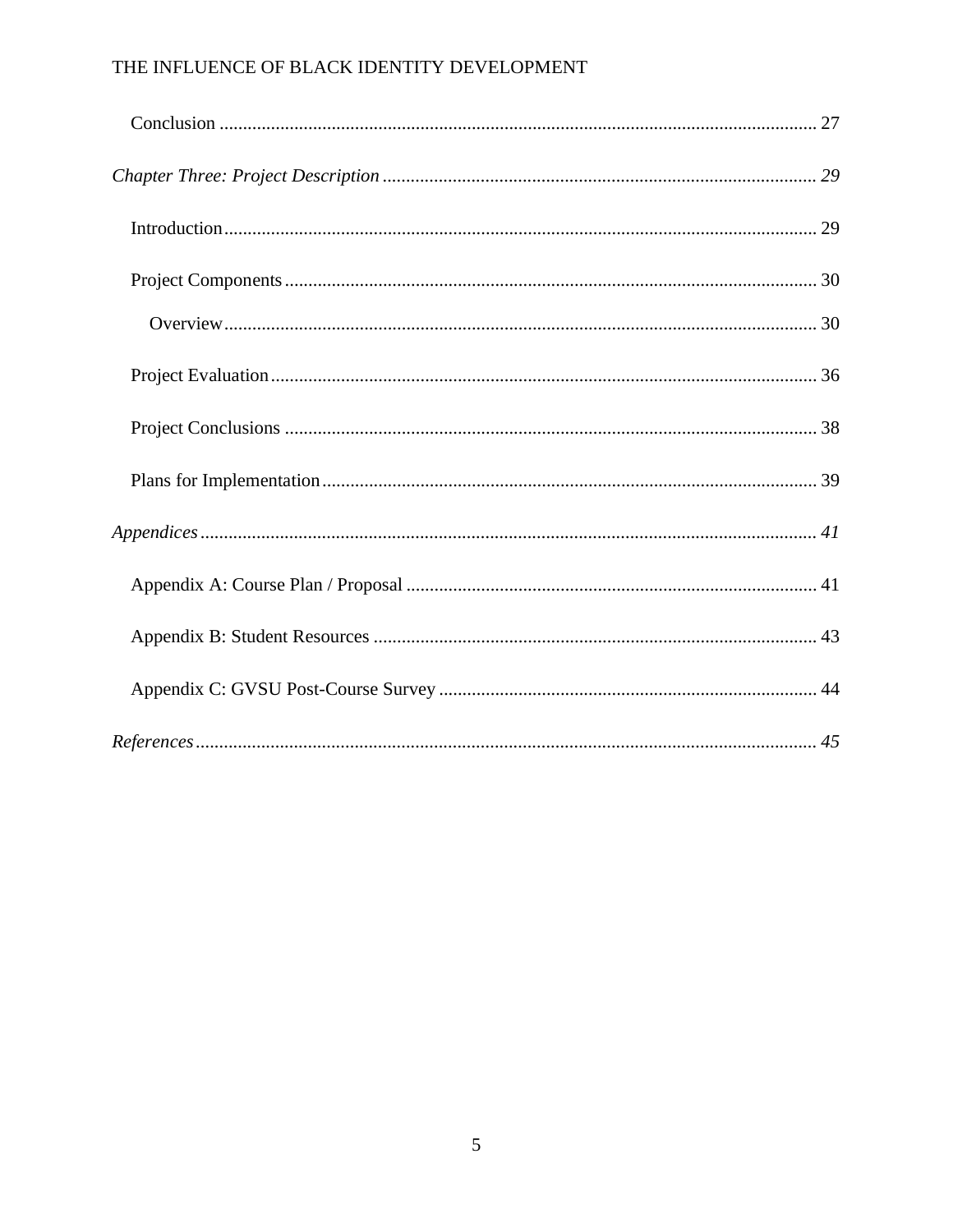#### **Chapter One: Introduction**

#### **Problem Statement**

<span id="page-6-0"></span>The underachievement of Black students in college has large, negative implications on financial, social, and personal levels of these students. Cokley and Chapman (2007) stated that Black students are underperforming academically, specifically at Predominantly White Institutions (PWIs). Ritchey (2014) concluded that being faced with an identity conflict and the inability to understand what Black identity is can be an indicator of early departure from college. Cokley and Chapman (2007) and Ritchey (2014) concluded that there is a connection between academic achievement and Black identity development that is impacting Black students' ability to be successful in college. There are various ways that identity development impacts academic achievement in Black students. The stereotypes alone that are associated with Black students' minority identity are enough to impede their academic goals and ability to be high achieving in school (Cokley & Chapman, 2007). Because racial identity development can be attributed to how Black students cope with a hostile environment, the lack of academic achievement by Black students at PWIs can be tied to the fact that all Black students are at a different stage in development of their identity (Ritchey, 2014; Allen, 1992).

The literature presents factors that play a role in Black students' academic achievement and identity development. The first factor is pre-college influences. Herndon and Hirt (2004) as well as Witherspoon et al. (1997) emphasized how impactful parents are in the development of student's identities and academic self-concepts, or how students perceive themselves in school. Parents are not only important on the topic of academic self-concept, but also on academic achievement. Following parental influences as a pre-college factor, Harper et al. (2016) concluded that Black students are more likely to have lower GPAs entering college, which can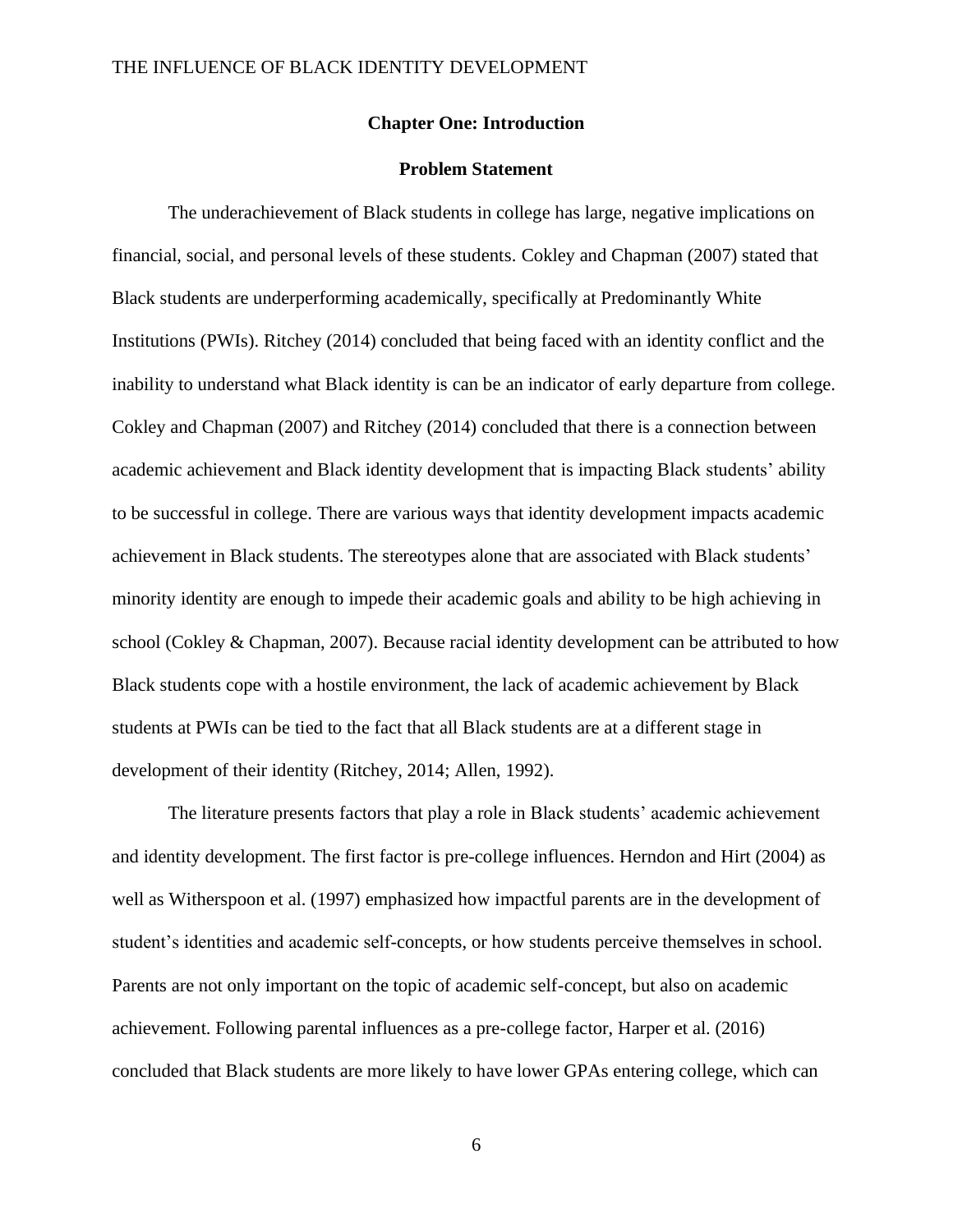be linked to early departure from college. The second factor is campus influences, which can be attributed to a sense of belonging and faculty connections. When Black students feel connected to their institution, they are more likely to have a positive academic self-concept, and in turn, higher levels of academic achievement (Beasley & McClain, 2020). Connections with faculty are an important piece of academic achievement among Black students, and this becomes a positive influence for Black student's GPAs in college (Cokley, 2000). Academic self-concept is also a factor which is presented throughout the literature, as it connects student's racial self-image and how that impacts their academic achievement in college (Cokley & Chapman, 2007).

Identifying the barriers that Black students face before and during college in terms of stereotypes, parental influence, sense of belonging, etc. is important to work toward creating an intervention. Through the work of Cokley and Chapman (2007) and Richey (2014) the importance of fostering positive Black identity development is identified. Consequently, Harper et al. (2016) and Allen (1992) have identified that Black students are not achieving the same academic success at their White counterparts. This intervention will engage Black college students in a course to facilitate racial identity development and thus academic achievement.

#### **Importance and Rationale of the Project**

<span id="page-7-0"></span>Low rates of academic success are closely associated with low lifetime earnings and less career options, as well higher levels of emotional and physical stress/illness (Taylor et al., 2021). Because Black students tend to have lower GPAs at PWIs than their White counterparts (Allen, 1992), it is important to know what needs to be done in order to foster academic achievement in college for Black students. These negative results are important when looking at the overall picture of race inequalities in academic achievement or outcomes after college. According to Taylor et al. (2021) who discussed closing the racial academic achievement gap, while it costs a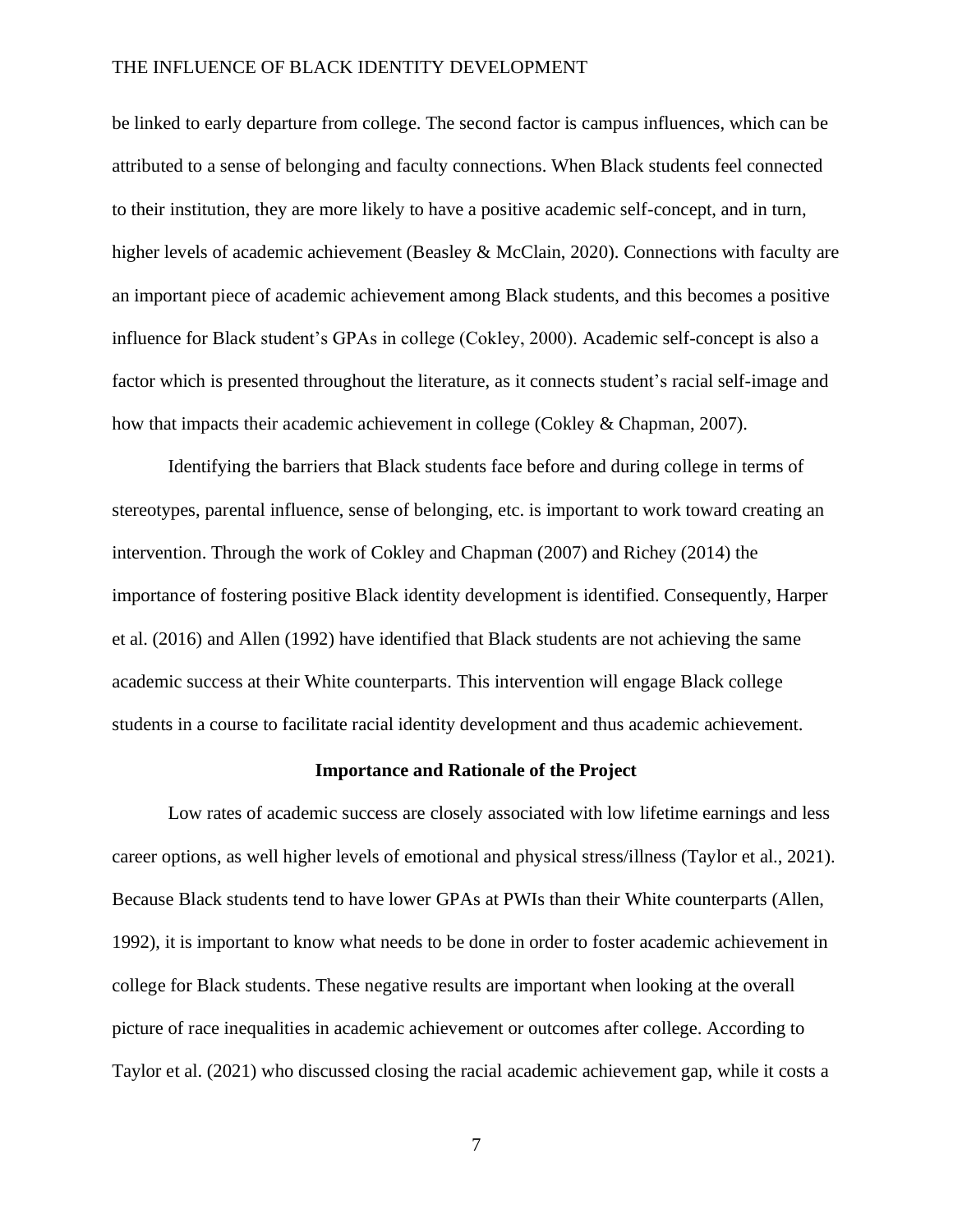little over \$90,000 for an intervention that will send a Black student *successfully* through college, the public would benefit from over \$265,000 per Black student who graduates. This is measured in terms of increased tax revenues and lower spending on health and crime. This determination alone shows that more effort needs to be placed on Black students' academic achievement throughout college. Though the positive results outweigh the negative for Black students to successfully complete college, Palmer and Young (2008-2009) state that Black students are discouraged because of negative stereotypes, to invest time and resources into education because they are found to be less likely to see a return on their investment as compared to their White counterparts.

The intervention that I am proposing in this project is a course to be offered to first-year Black students at Grand Valley State University (GVSU). This course will be designed to teach Black students' Black history as well as Identity Development – and how that can be supported on campus at GVSU. According to Palmer and Young (2008-2009) faculty relationships play a large role in the academic success of students in college, so the course will utilize a faculty member in order to teach the students about Cross' (1971) Theory of Racial Identity Development and how to utilize all resources on campus to benefit their identity development process. The focus of this course is to provide Black students with the resources and background necessary to develop their Black identity, as well as exactly what this means, to help these students excel academically.

#### **Background of the Project**

<span id="page-8-0"></span>It is crucial in discussion of Black students' achievement in college to understand the impact that systematic educational discrimination, socioeconomic oppression, and underrepresentation in college have on Black college students (Lee & Barnes, 2015). Lee and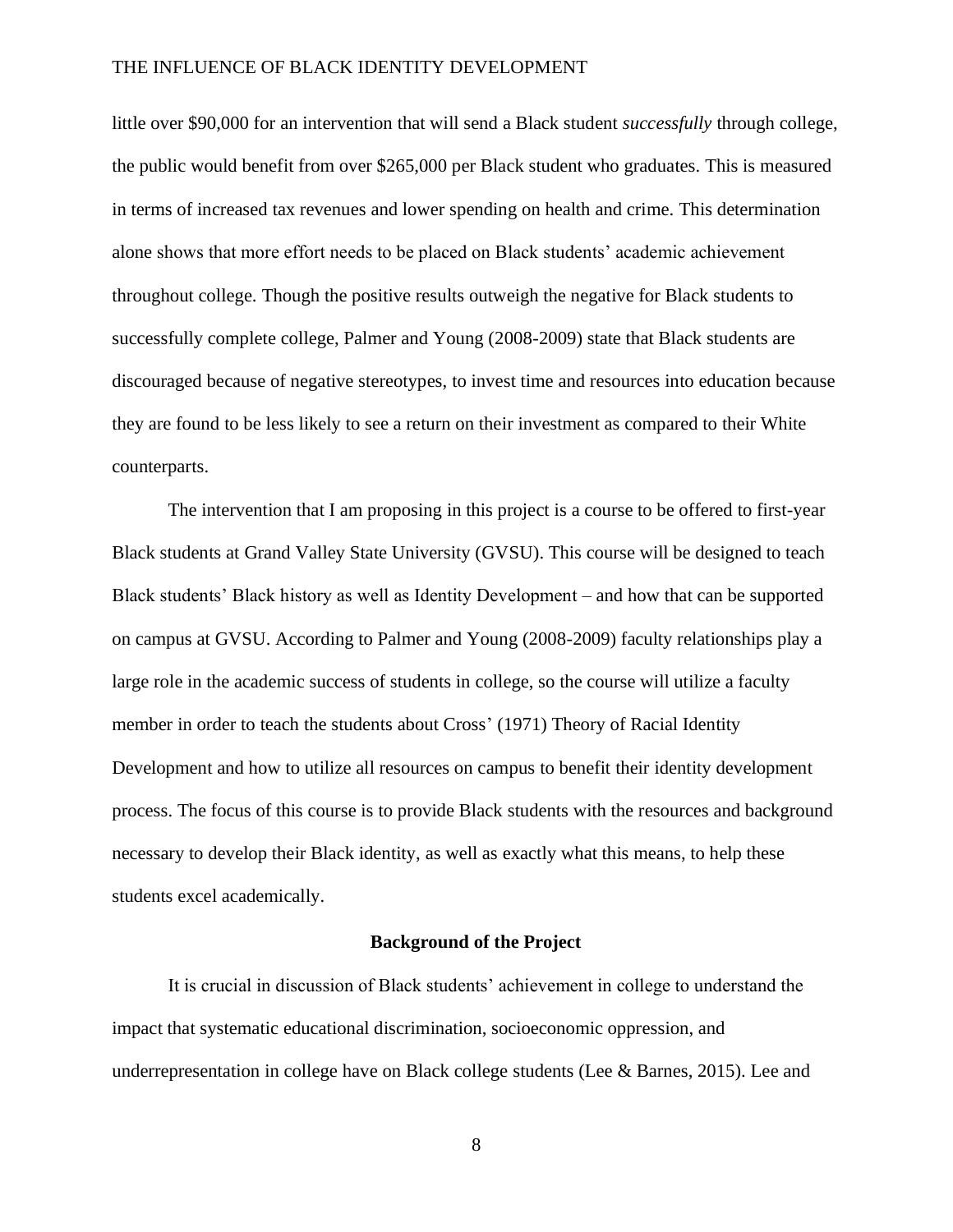Barnes (2015) also discuss in 1954, when PWIs were required to accept racially diverse students, minimal effort was put in place in order to accommodate and retain those students. This statement goes hand in hand with research by Tramonte and Willms (2009) who state that social status has been more important to school systems in the United Stated than retaining their diverse populations of students. PWIs create an environment that will not feel welcoming to Black students because of their past commitment and connection to White elitists. Being uncomfortable in an environment will not foster academic success or identity development for these students.

Allen (1992) noted that Black students on White campuses had lower persistence rates from freshman to senior year, lower academic achievement, were less likely to enroll in an advanced degree program, lower graduation rates, and lower earnings post-graduation. Allen completed this study at two large research institutions that can be considered PWIs. Through identifying the fact that Black students were underperforming academically on the campuses of PWIs, the intervention can be deemed necessary to foster academic achievement for these students.

#### **Statement of Purpose**

<span id="page-9-0"></span>The purpose of this project is to develop a first-year general education course option for Black students at PWIs. The course will be designed in two different sections; first to give the students emersion into Black history as taught by Black scholars and second to provide the students with an environment which fosters identity development. During this session the students will learn what Black identity is, why identity development is important, and how to foster this on campus. Black history is shown to be a significant piece in the development of Black Identity as stated by Sullivan and Platenburg (2017). Using Cross' (1971) theory of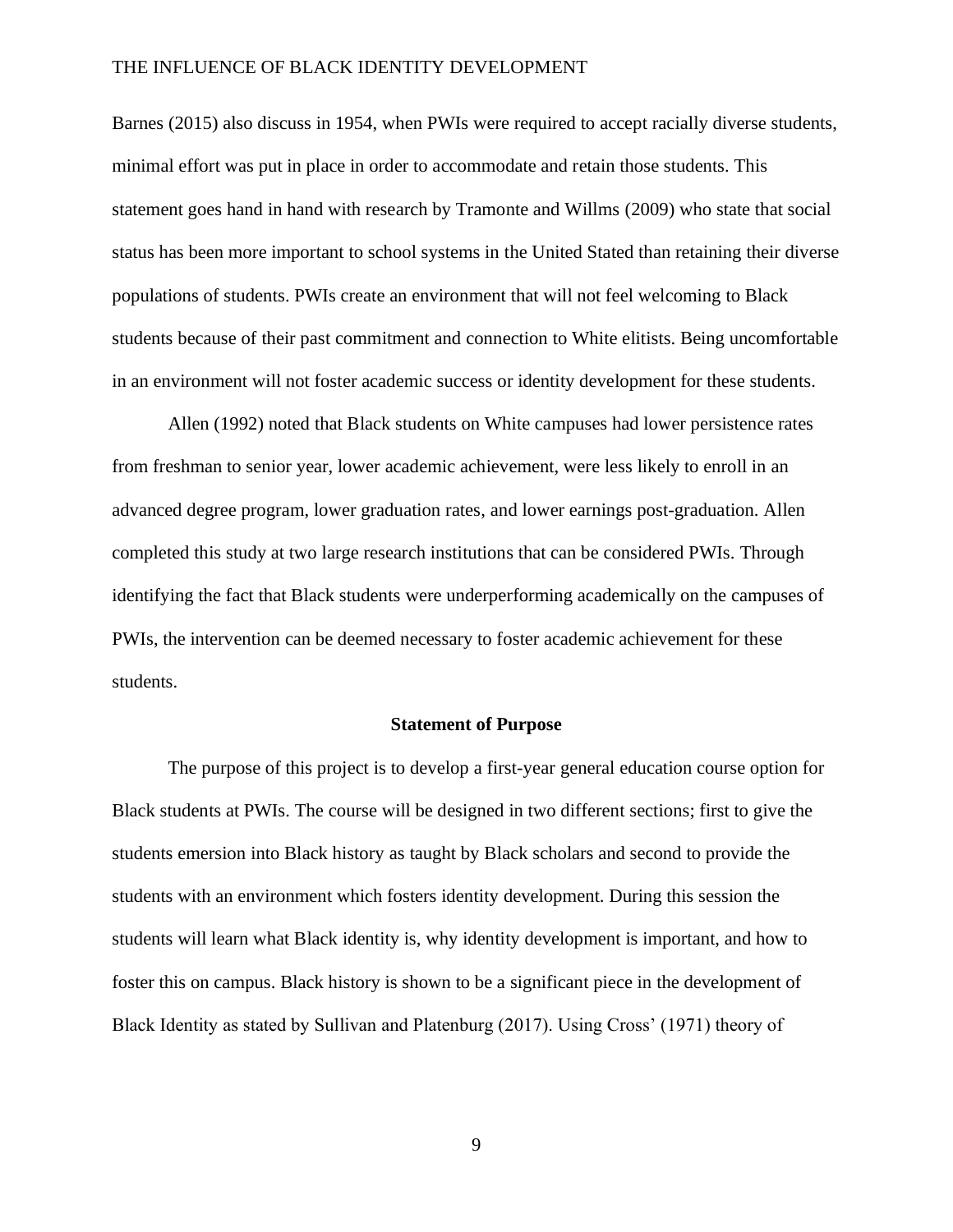Nigrescence to frame the project, the two different aspects will create awareness for students into what Black Identity is and show them they are equipped to develop it on their campus.

Adams (2005) discussed the importance of Black students being exposed to Black authors in order to give them insight into cultural and social issues that have shaped and motivated them. Adams (2005) also discussed that being engaged in this type of immersion learning is beneficial to identity development of the Black students and makes certain that this type of Black identity and culture development will be passed along to future generations of Black youth. Taylor et al. (2021) claimed that many Black children are accustomed to limited resources and limited opportunities to experience positive images connected to their culture and race which would otherwise lead them to academic achievement. Working from Adams' (2005) research, this course aims to provide those opportunities for Black students at PWIs and to see themselves in their studies, which will better equip them to achieve positive outcomes in college.

#### **Objectives of the Project**

<span id="page-10-0"></span>This course will be split into two sessions with two separate outcomes. Creating a course intended for first-year Black students at the institution (a PWI) will bring awareness to the barriers these students face when developing their Black identity. The first section of the course will be intended to give Black students an opportunity to learn Black history from Black writers, artists, and scholars. The second part of the course will be designed to show students the importance of developing their identity, and ways that they can do this on their campus.

During the course, the students will be evaluated in four learning outcomes. First, students will be given in class evaluations, after class evaluations, as well as one that bridges from the beginning of the course to the end to measure these outcomes. The first learning outcome assessed is that the students will be able to understand concepts regarding the Civil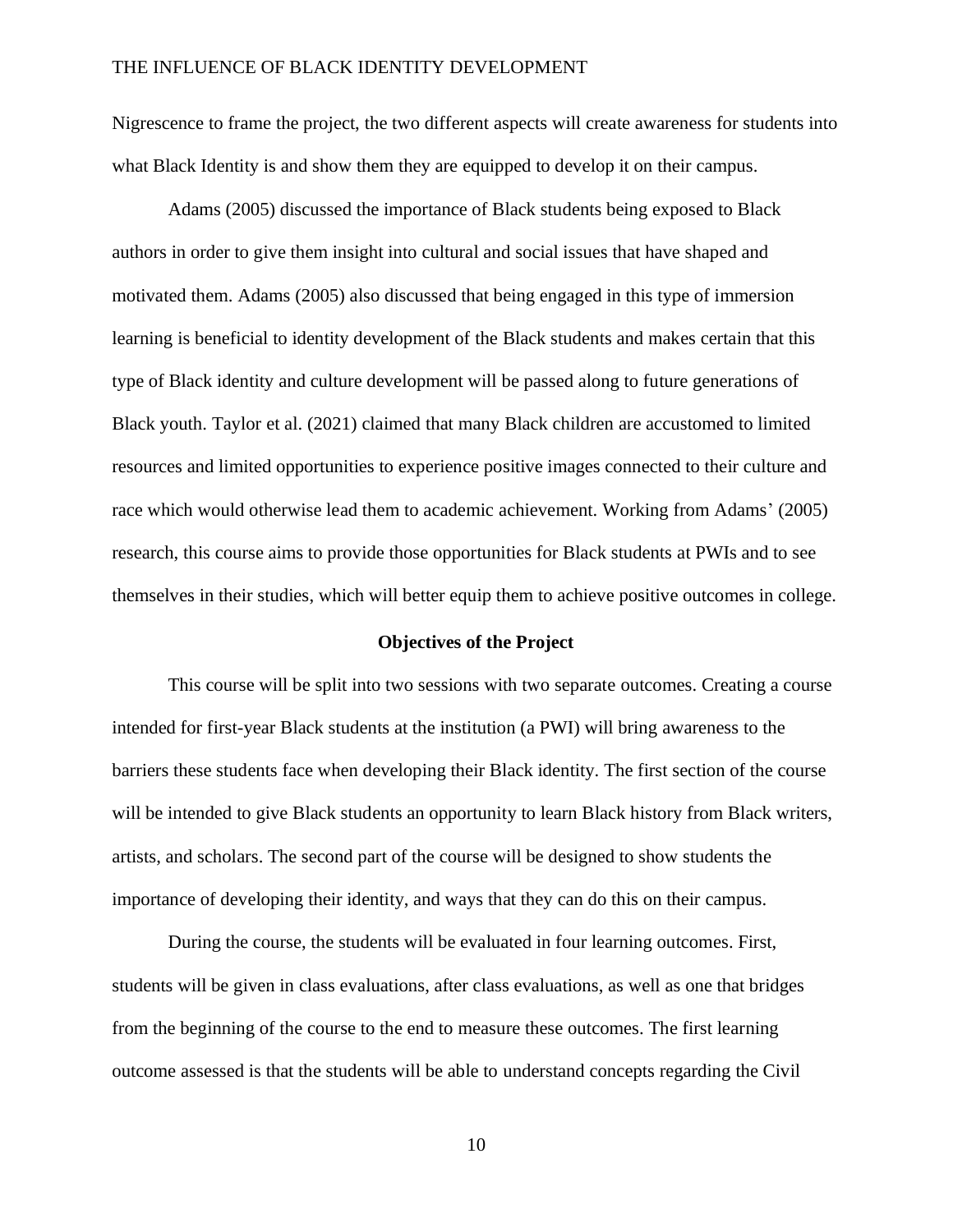War, Enslavement Era, Reconstruction Era, Segregation, and the Civil Rights Movement from the text *The African American Odyssey* (Hine et al., 2014). Second, the students will be able to apply Cross' (1971) Theory of Racial Identity Development in their own lives. Next, the students will be able to explain what Black identity means to them, and lastly, know how to use resources at GVSU that are related to positive identity development. By achievement of these learning outcomes, Black students at GVSU will be better equipped to develop their Black identity on campus, understand what that means for their academic achievement, and use resources to benefit this process on campus.

#### **Scope of the Project**

<span id="page-11-0"></span>This project is designed to address the importance of identity development for Black students at PWIs and how it impacts academic achievement. This intervention will examine the social integration and sense of belonging for Black students on campus at PWI's as it relates to their Black identity development. Additionally, this project does not focus on the implementation of the course at an HBCU, which is said to foster a more positive environment for Black students' identity development (Palmer & Young, 2008-2009). The goal is to move toward this positive environment at PWIs. Though this project does not focus on Black identity development of Black students at an HBCU, Van Camp et al. (2009) discussed this opportunity for students as a main reason for choosing to attend an HBCU. The authors discuss reasons that Black students choose to attend an HBCU out of high school, and mostly this is due to racial reasons. These reasons are along the lines of wanting to be around other Black students, and the opportunities they will have to develop their racial self-identity (Van Camp et al. 2009). The authors also call for research to be completed at more PWI's to better understand the college choice process of Black students and the reasonings for choosing a PWI versus an HBCU.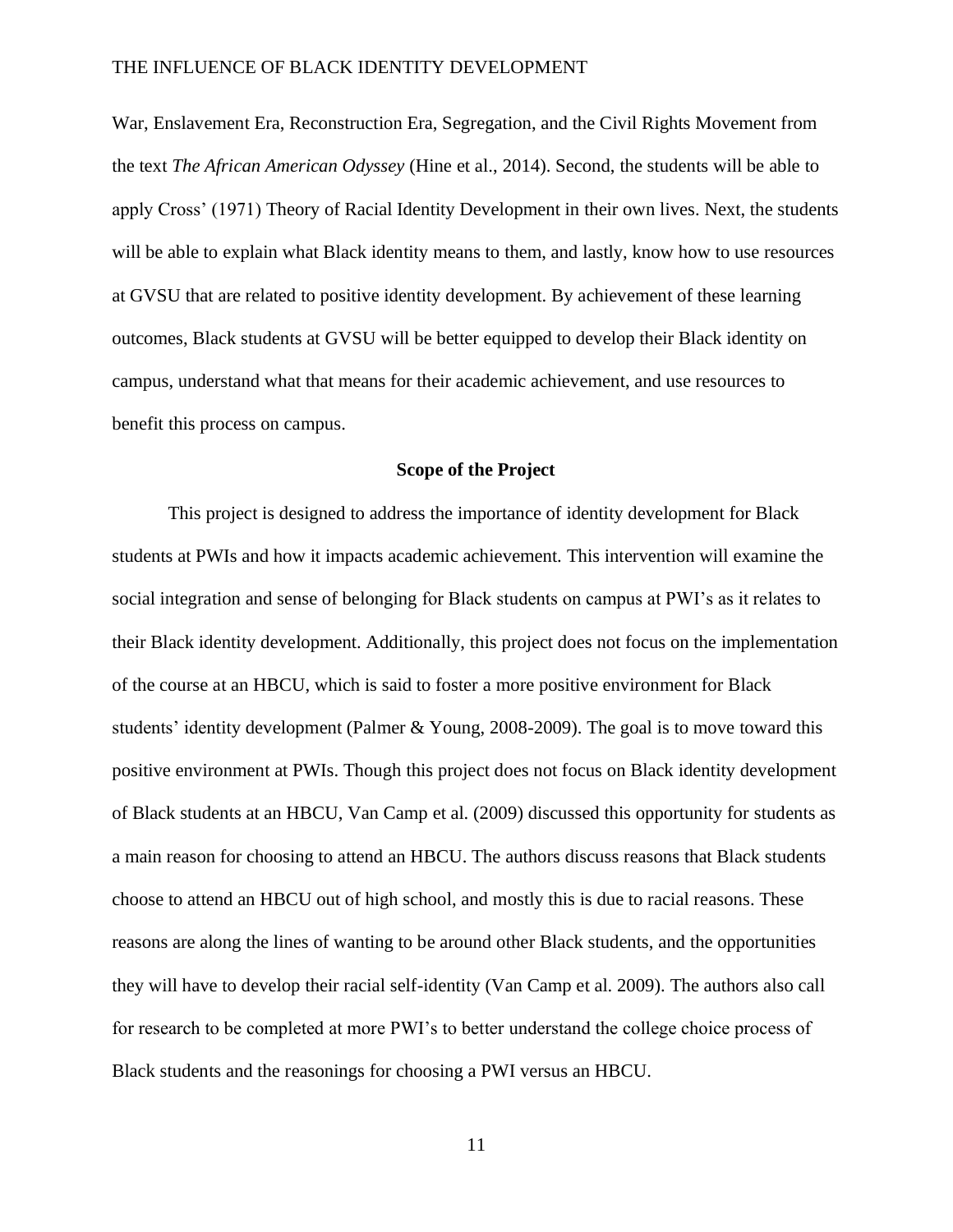The impact of socialization on Black identity development is an important concept to consider when discussing Black students at PWI's. According to Demo and Hughes (1990), the quality and quantity of social interactions with family and friends, as well as interracial interactions, are important determinants of understanding and developing Black identity. Additionally, a limiting perspective to this project and research is my positionality as a White woman. This limits my ability to fully conceptualize the experience that Black students have in college, particularly at a PWI.

#### **Definition of Terms**

<span id="page-12-0"></span>The key terms used in this project are defined to provide uniformity and understanding throughout the entirety of the writing. The terms to follow have been defined by scholarly authors and are defined as follows:

- *Predominantly White Institutions (PWIs)* are institutions of higher learning in which White students account for 50% or greater of student enrollment. (SAGE Knowledge, 2009).
- *Historically Black Colleges and Universities (HBCUs)* are any historically Black college or university that was established prior to 1964, whose principal mission was (and still is) to educate Black Americans. (Van Camp et al., 2009).
- *Racial Identity Attitude Scale (RIAS)* was created by Parham and Helms (1981) to operationalize the nigrescence model and measures the self-conceptions of Black students in contrast with their White counterparts (Awad, 2007).
- *Multidimensional Model of Racial Identity (MMRI)* was created by Sellers (1993) in order to provide an integrated view of African American racial identity (Harper &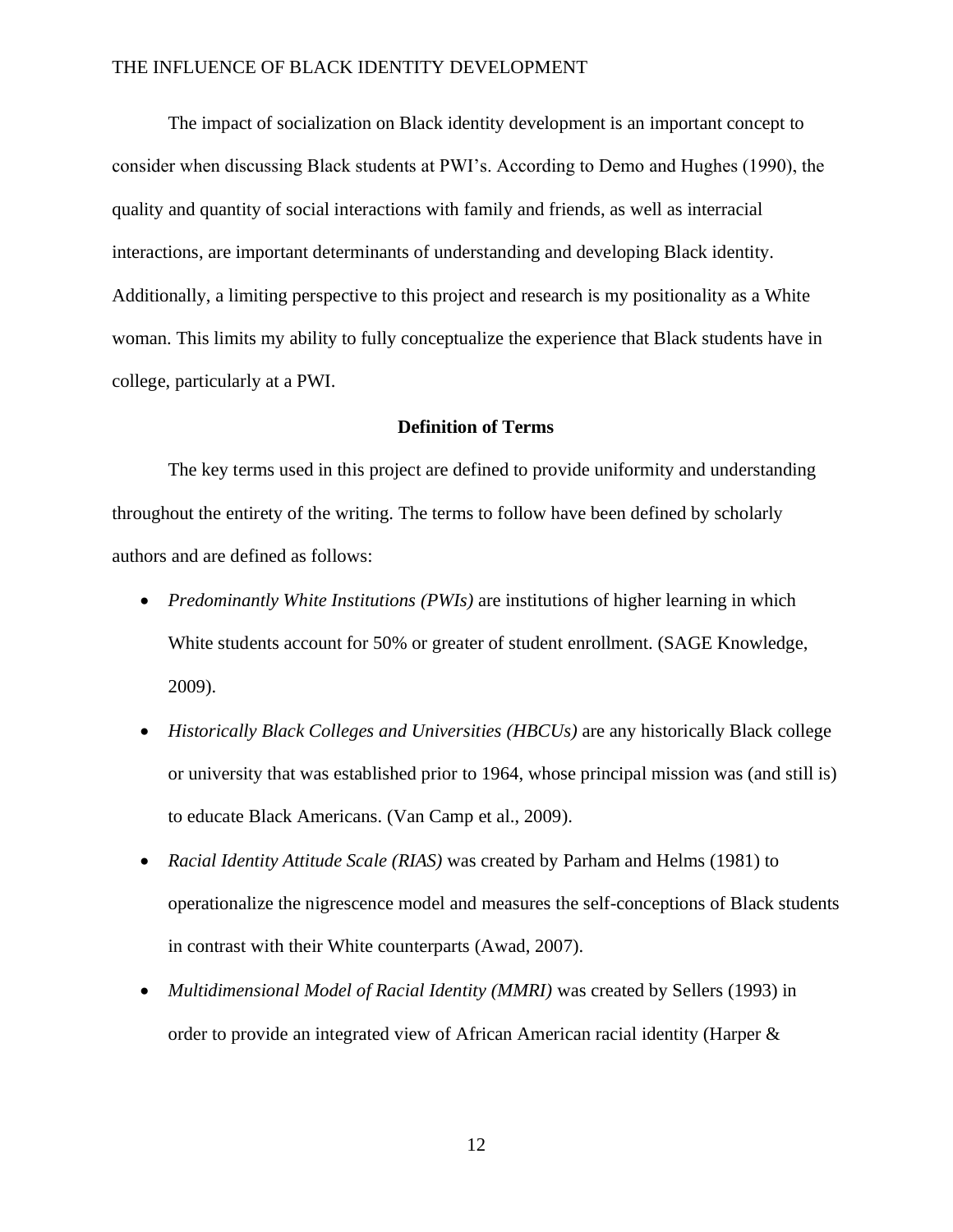Tuckman, 2006). This scale measures the salience, centrality, and ideology of racial identity.

- *Racial Salience* is defined as the extent to which a person's race is a relevant part of their self-concept at a certain point in time (Worrell et al., 2020).
- *Racial Neutrality or Race Neutral* means not based on race or not assuming race as a factor in something (Cambridge University Press, n.d.).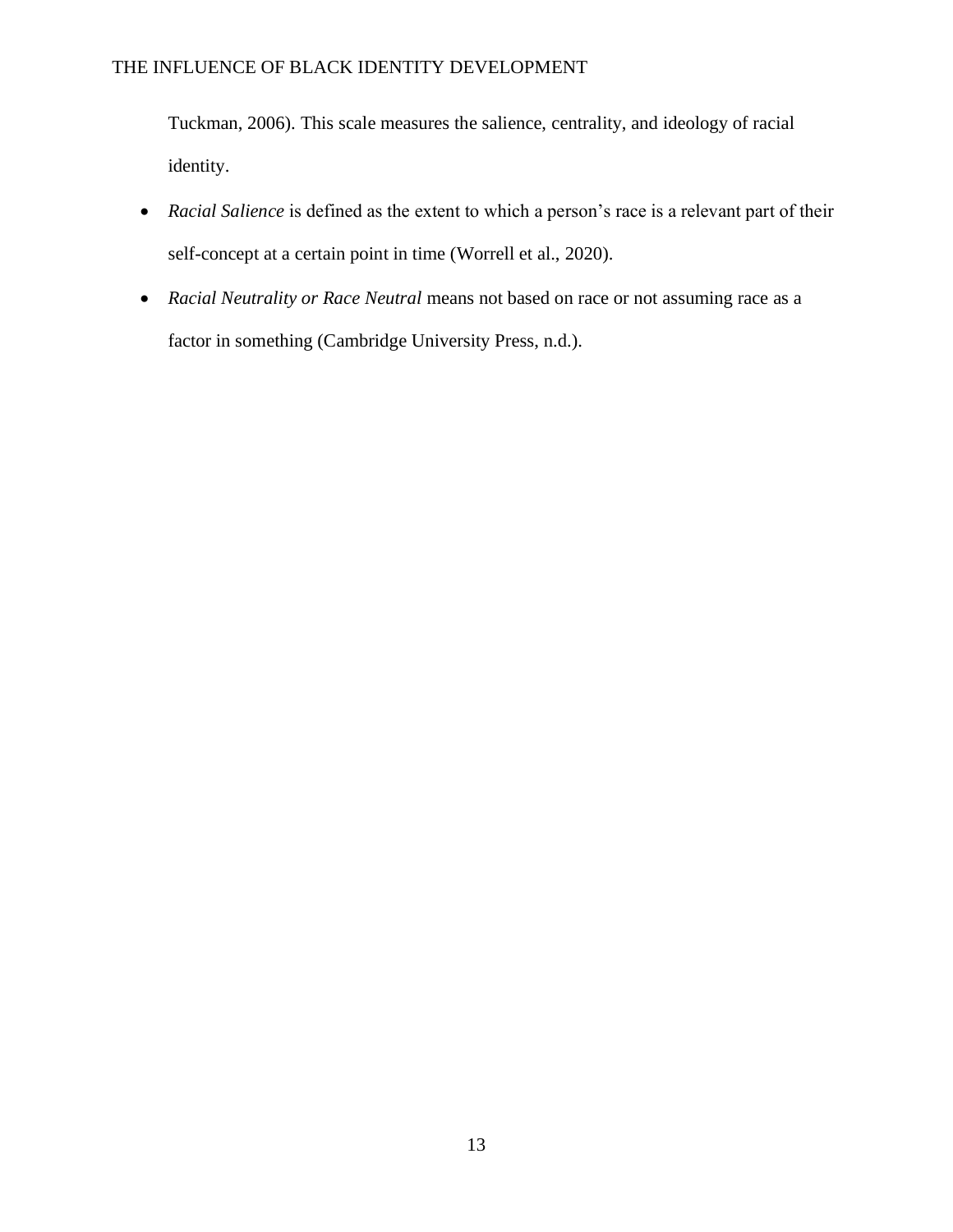#### **Chapter Two: Literature Review**

### **Introduction**

<span id="page-14-1"></span><span id="page-14-0"></span>Being faced with a racial identity conflict when entering college is enough to cause negative outcomes such as inability to persist through college (Ritchey, 2014). Creating an environment where Black students can develop a positive racial identity is essential to foster academic achievement in those students. When Black students feel a positive sense of identity and connectedness to campus, they are more likely to have a positive academic self-concept and academic achievement in turn (Beasley & McClain, 2020). The literature in this chapter will unpack Racial Identity Development, Black identity, as well as influences on identity and identity development before, during, and after Black students are attending PWIs.

This chapter will use Cross' (1971) Theory of Racial Identity Development as a theoretical framework to examine the factors impacting academic achievement of Black students at PWIs. The chapter will outline this theory as well as discuss what Black Identity means in the context of this framework as well as the rest of the literature. The chapter will also review literature framed around four key themes: pre-college influences, campus influences, importance of academic achievement, and academic self-concept. Diving deeper into these concepts, topics of parental influences, sense of belonging on campus, faculty interactions, and GPA will be discussed in the various sections listed above. These themes will outline how and why Black Identity development impacts the academic achievement of Black students at PWIs. The chapter will conclude with a summary and conclusion, leading into what is to come in the third chapter regarding an intervention for the issue presented. The theoretical perspective will offer a lens through which the literature is organized, examined, and presented to best create the intervention.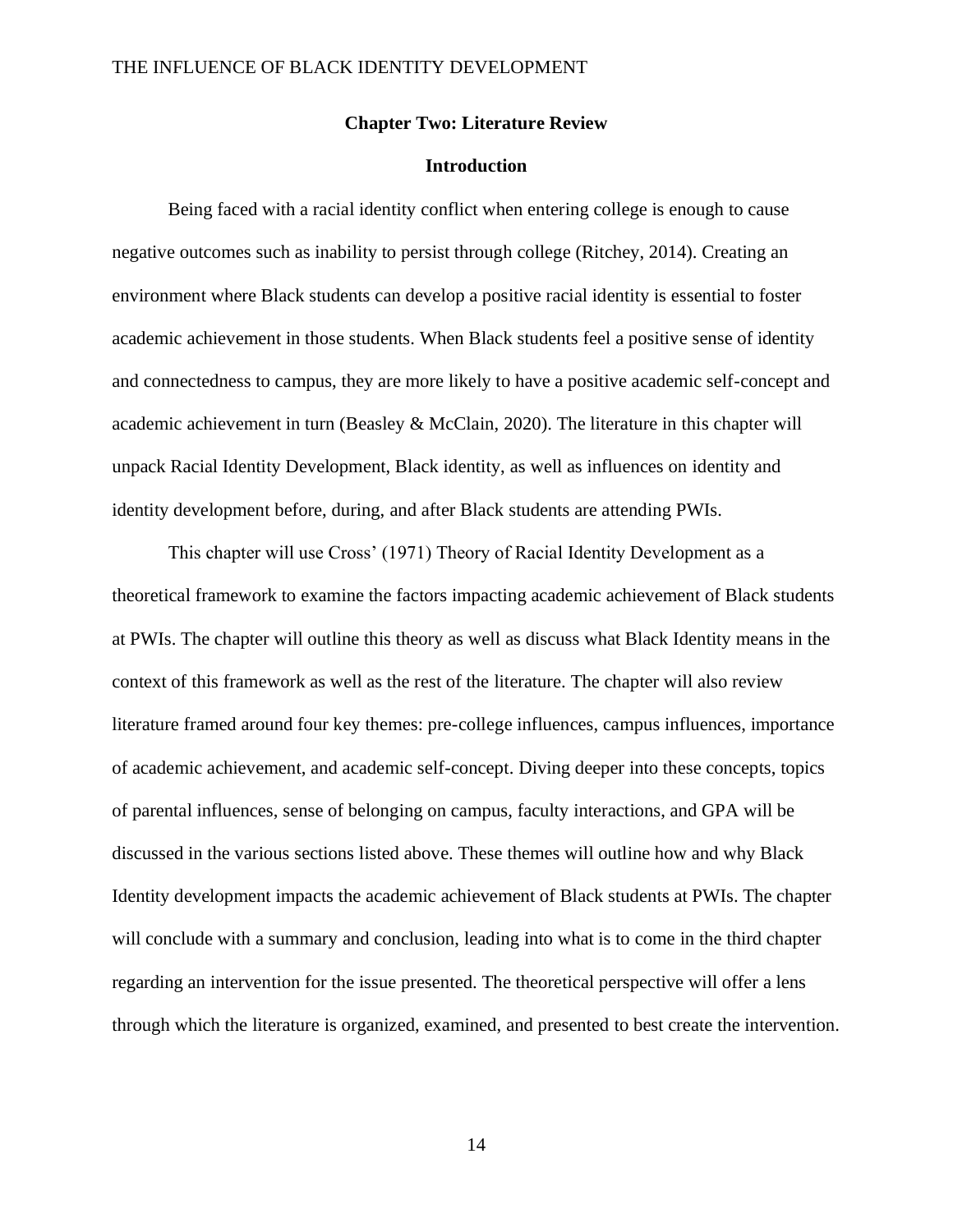The literature to be reviewed was found through a search with various parameters. First, to find the literature, I used key words and phrases such as "Black student academic achievement in college," Black identity development in college students," and "influences on academic achievement." While using these phrases, the date range was of importance, but since Cross' (1971) Theory of Racial Identity Development was used as reference, some articles are a few years past the 30-year range. These two parameters were important in the search for relevant literature, as well as the database. I found success using *Education Source*, *ERIC*, and *ProQuest.*

#### **Theoretical Perspective**

#### <span id="page-15-1"></span><span id="page-15-0"></span>**Racial Identity Development Theory (Nigrescence)**

In 1971, William Cross Jr. developed the term Nigrescence, which can be defined as the process of racial integration, and this consists of five stages (Cross, 1971). The process of Nigrescence takes a person through developing a racial identity, which refers to a person's sense of group identity resulting from being socialized to believe that they have a common racial heritage, history, and are part of a racial group (Cokley & Chapman, 2007). In order to better understand the stages and how they more closely impact Black identity, I will use the work of Ritchey (2014). Ritchey (2014) presented the stages' descriptions to better understand Black identity development among Black students attending PWIs. It is important to understand the stages and how they each may impact Black students at different stages of their college career. Because students are all going to be at different stages of developing their identity, the college setting must be inclusive to all stages so students can achieve success to the degree they desire.

**Pre-Encounter Stage.** The first stage is the Pre-Encounter stage, when Black students do not realize that they have been raised with White westernized ideologies, in part because it can be so deeply embedded in American culture (Ritchey, 2014). People who are in this stage often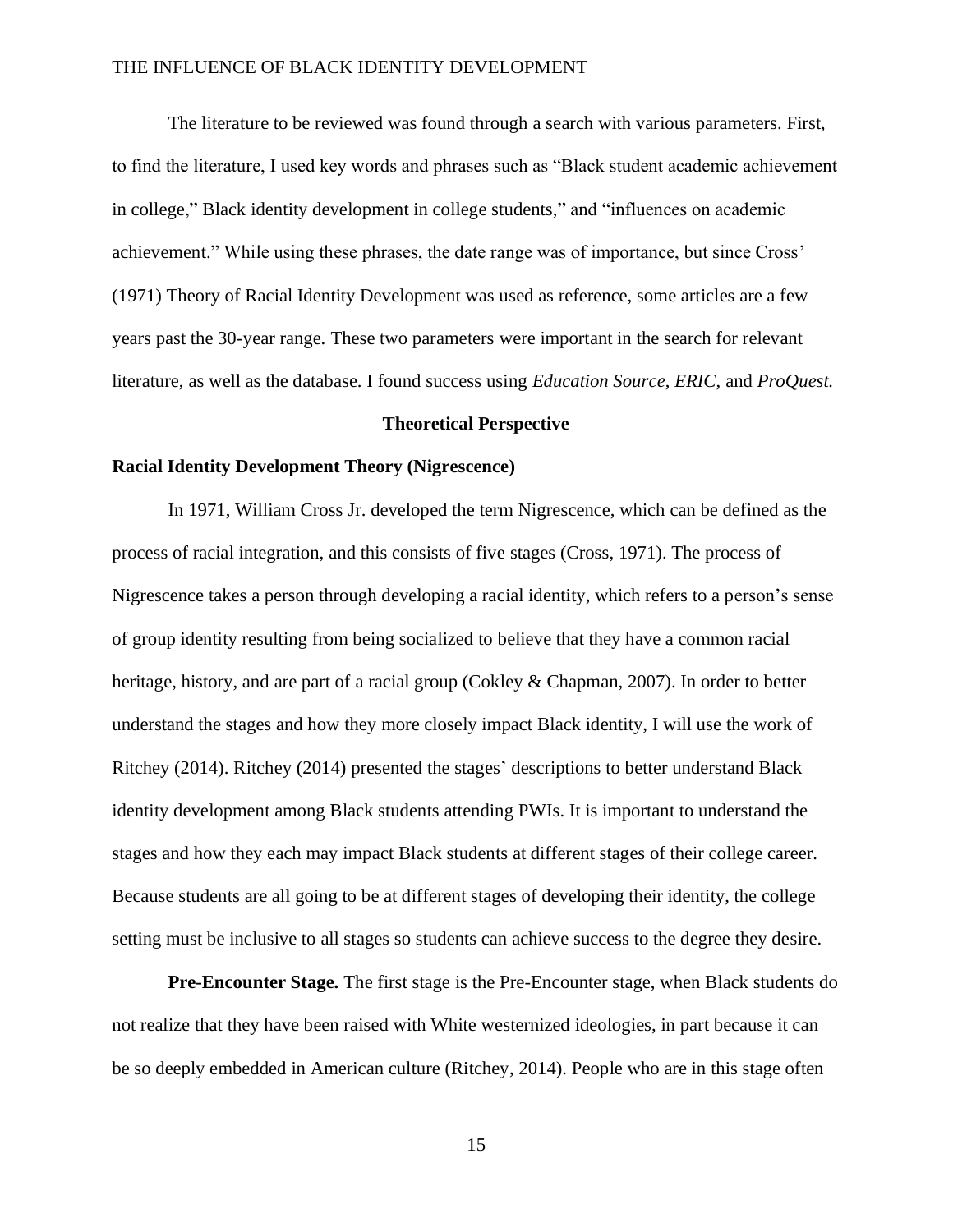hold attitudes which range from low racial salience (conforming or accepting Eurocentric standards), race neutrality (not basing judgement or decisions on race), and all the way to anti-Black attitudes (holding a closer proximity to Whiteness) (Ritchey, 2014). Because this stage takes place prior to Black students giving attention to their identity, they are often more focused on their jobs, lifestyle, hobbies, school, and religion as their indicators for identity (Ritchey, 2014).

According to Awad (2007) there are two additional dimensions added to this stage which are miseducation and assimilation (p. 190). The miseducation stage is focused on students experience of being educated in the American school system, more specifically Western cultural history and the missing piece of Black history being taught. In the assimilation stage, Black students are likely to view themselves as American rather than Black, as race is not a critical part of their identity yet because of past miseducation of Black history (Awad, 2007).

**Encounter Stage.** There are two steps that embody the Encounter stage: encounter and personalization. During the first step, encounter, an event has happened such as a negative experience with someone regarding their race, that shapes or changes how an individual views their race (Ritchey, 2014). During the personalization step, the individual is acting because of the event which has given them a new perspective. It is vital that during this stage, individuals are moving past the relevance of their own ideologies of race and keeping an open mind to what is next (Ritchey, 2014). Often this can mean a shocking event that can be personal or social in nature, but it in some form shatters the relevance of their current identity, and prompts them to experience guilt, shame, and ask themselves deep personal questions as a reflective reflex (Gooden, 2014). Throughout the encounter stage, Black students will be not only faced with an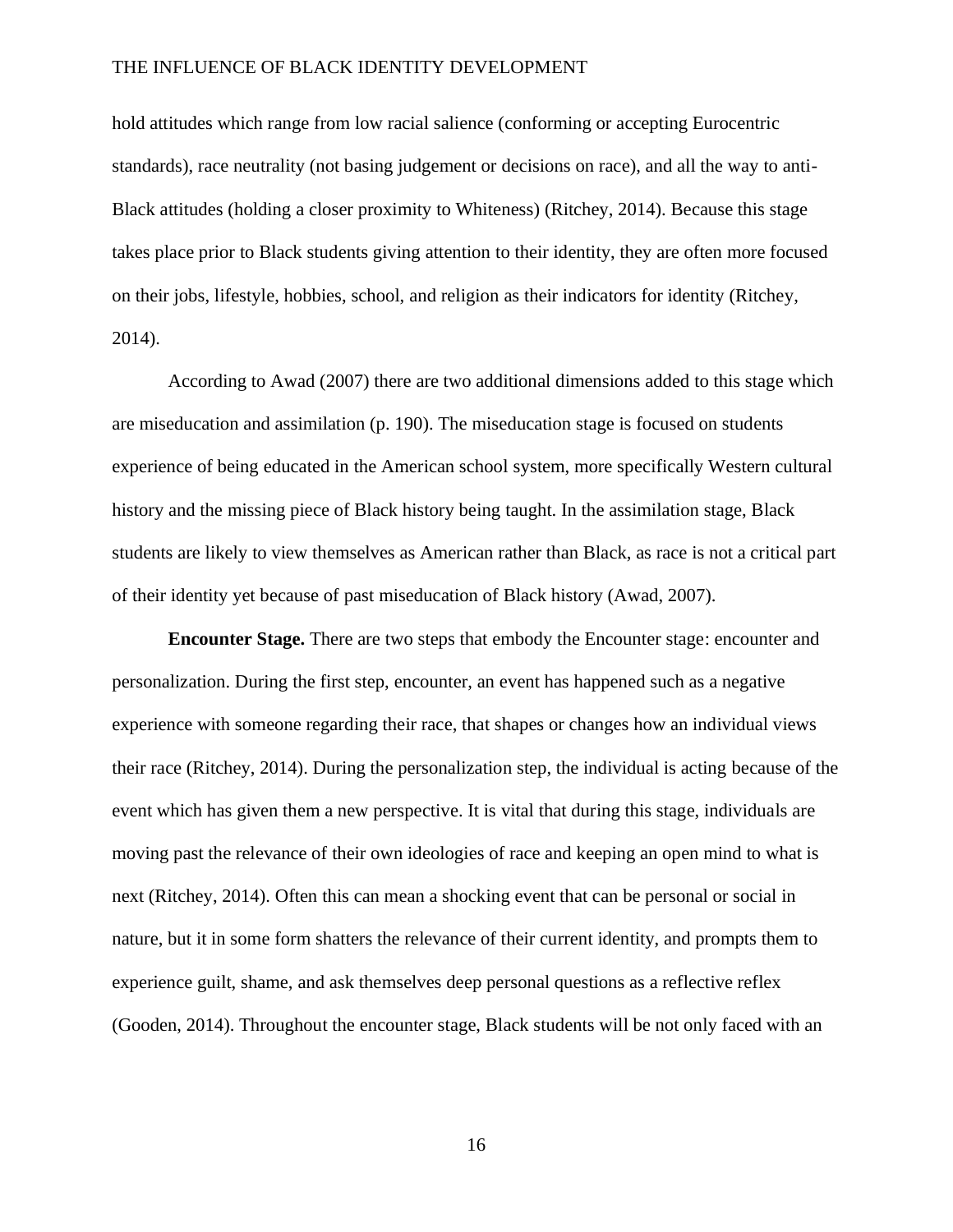event or experience that shapes their view of their own race, but also be faced with determining how this impacts their own identity.

**Immersion-Emersion Stage.** The Immersion-Emersion stage describes a time for Black students to shed their prior worldview of a less salient racial forefront or race neutral way of living and construct a new frame of reference which can now include the information that they now know about race as a result of the encounter which was discussed in prior steps (Ritchey, 2014). This new view of the world can empower Black students to find a new appreciation for Black history, art and music which represent a whole different culture. Ritchey (2014) states that during this stage is when Black students are able to decompress the negative stereotypes and perceptions of being Black to generate personal growth (p. 103).

**Internalization Stage.** During this stage of identity development, Black students are working through the challenges associated with the creation of their new racial identity. Ritchey (2014) discusses during this stage people can move away from focusing on how others view them to how they view themselves (p. 103). Through the Internalization stage, Black students are learning to embrace exactly what it means to be Black.

**Internalization-Commitment Stage.** This stage is focused on the long-term interest in Black research over extended amounts of time. This stage requires the results of future research in order to fully understand and/or comprehend the experience and process of Black identity development (Ritchey, 2014).

This idea of racial identity differs not only with the stages discussed previously, but also the stage that Black students are in life/age. According to Harper and Tuckman (2006), racial identity beliefs are constructed differently during challenges specific to a particular point in one's life. The authors note that Black students enter adolescence having a poorly developed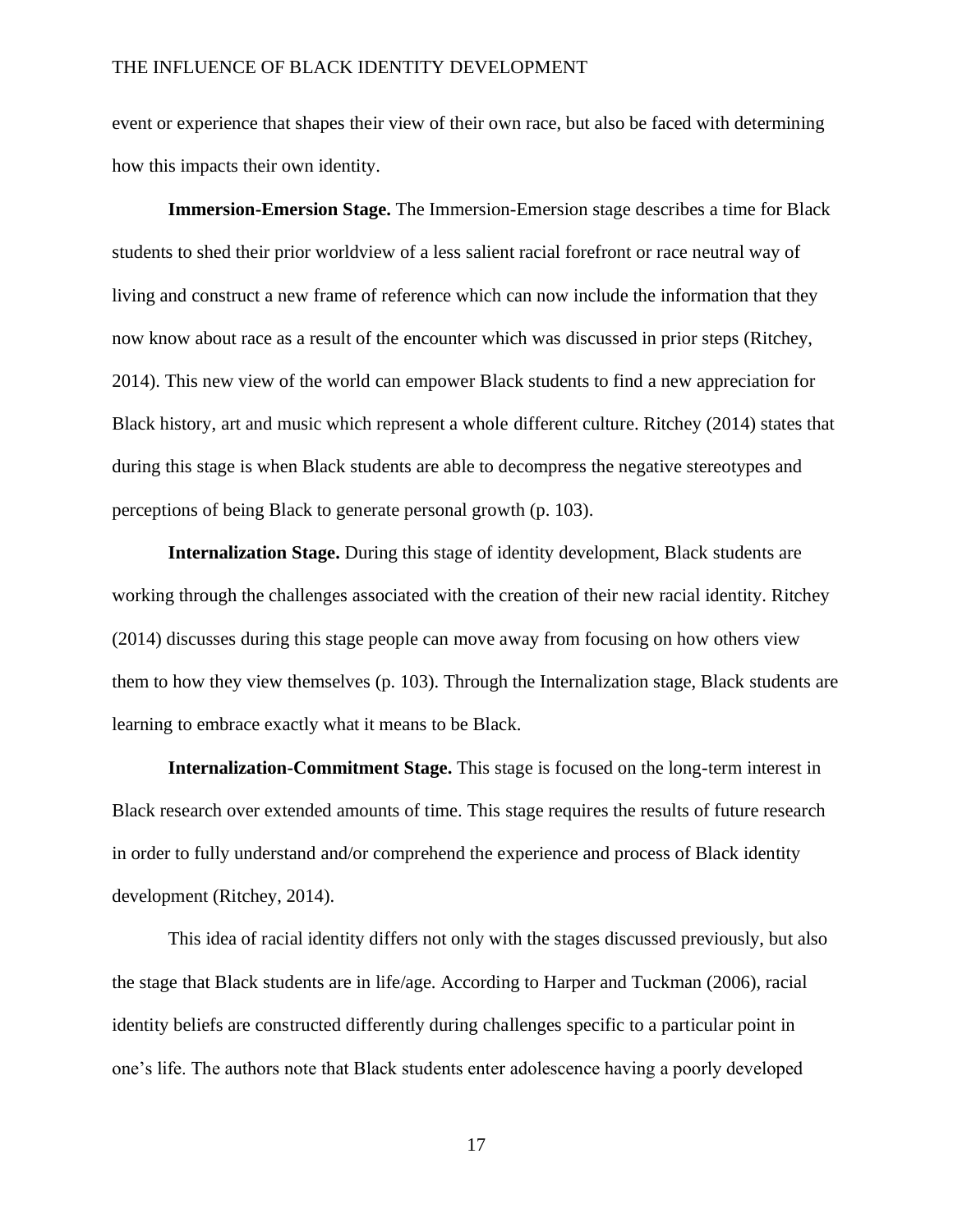racial identity. This in turn leaves them to enter a period of identity crisis where their association with their race is challenged, and hopefully leads them to create a more positive racial identity. After adolescence comes time for the decision to attend college. Beasley and McClain (2020) found that Black students who see race as a central aspect of their multiple identities are more motivated to exceed academic excellence to keep/create a positive image of Black learners. According to the authors, Black students who have a higher racial centrality often see being Black as a positive feature of their identities, while Black students with less race centrality may interact with academic spaces much differently.

Within the timeframe of college, racial identity can be developed, impacted, and changed based in the institutions that Black students are attending. According to Cokley (2002), African American students who are attending an HBCU are likely to have a higher cultural awareness and a higher self-consciousness than African American students who are attending PWIs. Cokley also notes that there are significant differences in the types and depth of racial ideology that students will develop in each of the different institutional environments. Black Identity development is essential for Black college students because it impacts how they interact with their environments which then sets them up for academic success.

#### <span id="page-18-0"></span>**Measuring Black Identity**

Burrell-Craft and Eugene (2021) define Nigrescence as the developmental process by which a person "becomes Black" – where Blackness can be defined as a connection with one's race instead of the color of their skin (p. 38). The Multidimensional Model of Racial Identity (MMRI) is a useful tool to measure the stage or depth in which a person is at in developing their Black identity. Harper and Tuckman's (2006) analysis of the assumptions and stages of the MMRI are helpful in explaining how the different stages of developing Black Identity can impact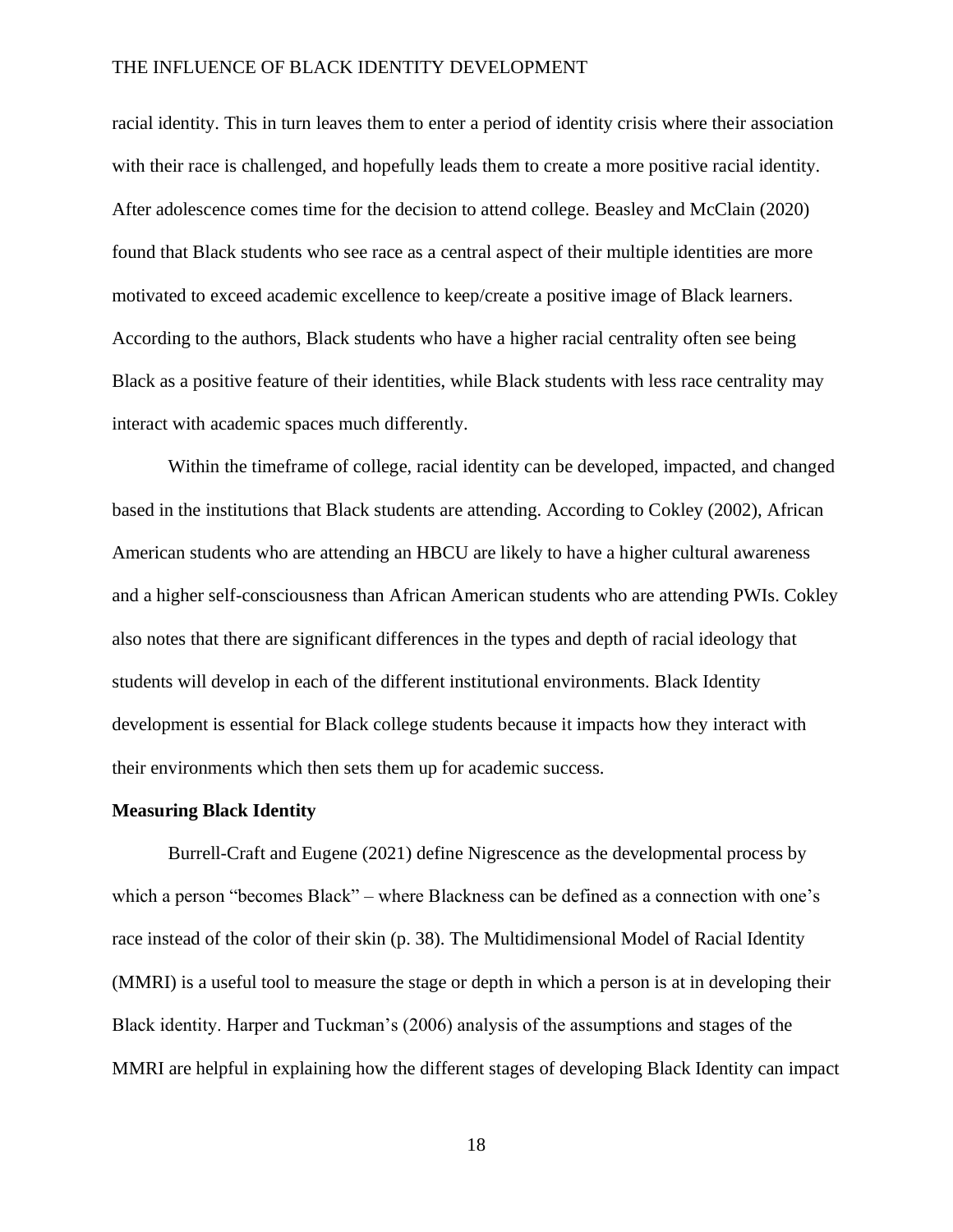students in and out of college. Importantly, according to Cokley (2005), how Black students develop their identity stems from how they manage their minority status in different environments, and this becomes a challenge.

The MMRI scale is based upon four assumptions (Harper & Tuckman, 2006). The first assumption is that Black racial identity consists of situational and stable properties. This means that Black students are faced with situations and environments where Black identity is encouraged, and they also may be in others where other parts of their identity are more salient. The second is that all people have a different hierarchically ordered identities, and it is important to understand that there are many identities within one person. Black students are constantly having to decide how central their Black identity is in their multiple identities. Third, the scale assumes that one's perception of their Black identity is the most valid measurement. This means that contextual factors allow Black students to construct their own racial self-image. Finally, the model assumes that there are individual perceptions and meanings of what it means to be Black, and that identity is a result of the demand of different environments (Sellers, 1993).

After understanding and accepting the assumptions that are within the MMRI scale, the dimensions that made these up can be discussed. The assumptions presented are factors to consider before factoring in the dimensions, the dimensions are different realms present within the measurement. Using the assumptions stated above, Harper and Tuckman (2006) identify and define four dimensions of the MMRI. The first dimension, racial salience, is the extent to which race is an essential aspect to someone's self-concept at any moment in time. Racial centrality is next, this refers to the extent that an individual defines themselves based upon their race. Third, racial regard includes the affective and evaluative judgements that are formed by individuals regarding their race. This dimension is discussed in two regards, the first is the private regard,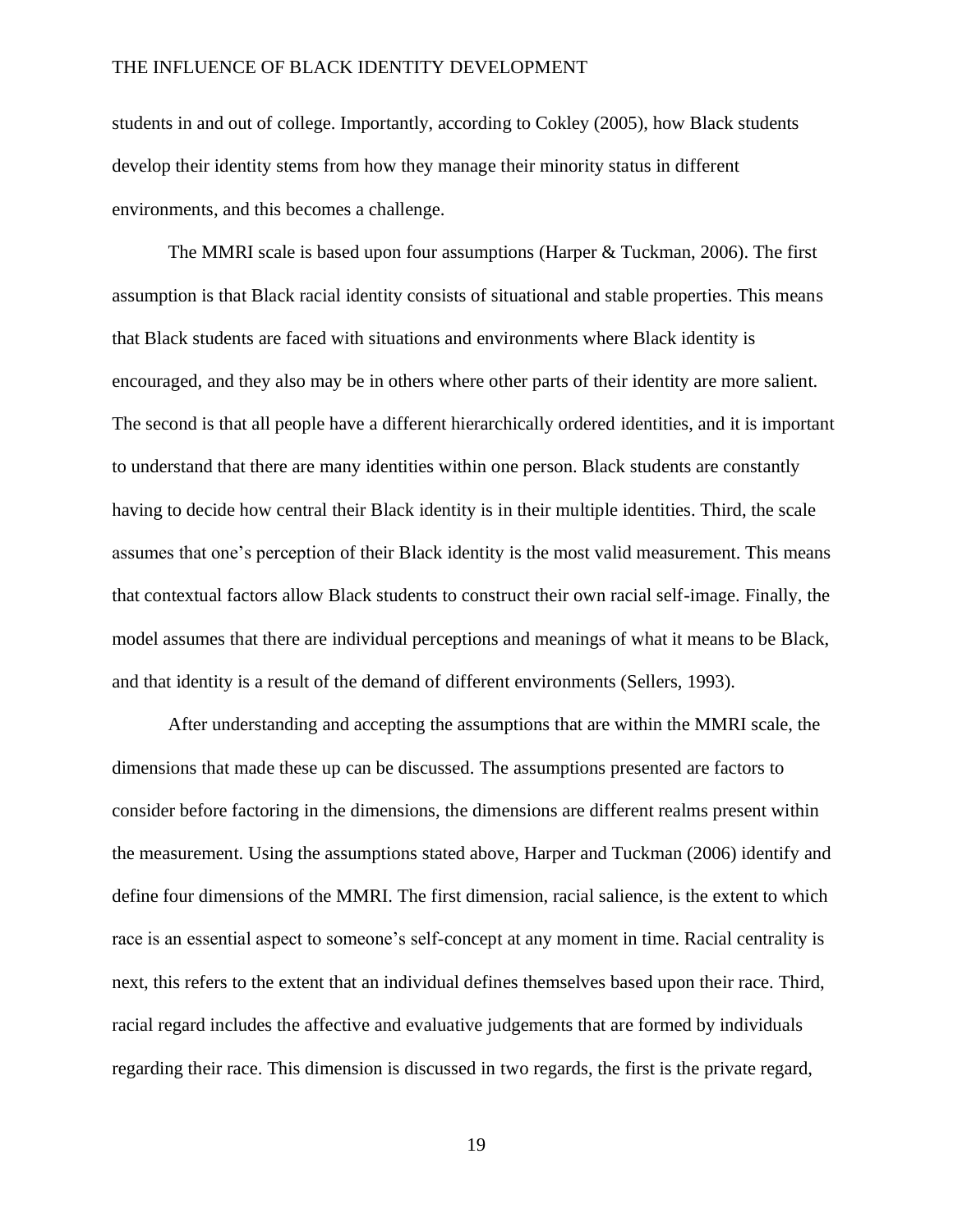meaning one's own personal judgments of their race, and the public regard is the perceptions someone has of others view of African Americans. Lastly, racial ideology is the way one feels that members of a race should behave. These assumptions and dimensions are important to outline as throughout the research, these factors will come into play as Black students enter different environments and situations throughout college.

Measurement and ability to identify the stage at which a student is in terms of developing their racial identity is vital to understanding how this impacts academic achievement. Cokley (2005) found that the early and middle stages of racial identity development as defined in Cross' (1971) theory, are positively related to internalized racism. This means being more susceptible to positive and negative stereotypes that are often spoken about Black students. The author also found that Afrocentric attitudes were negatively related to internalized racism as well as anti-White attitudes. Afrocentric values include an emphasis on spiritualism, collectivism, and beliefs in self-knowledge (Cokley, 2005). This concludes that emphasizing these traits will lead Black students away from internalized racism. Diving deeper into the relationship between Black Identity and academic achievement, it is important to understand the idea that integration of racial identity is better for coping with different environments.

#### **Research and Evaluation**

#### <span id="page-20-1"></span><span id="page-20-0"></span>**Pre-College Influences**

Though understanding that the environment Black students are in at PWIs can impact their identity development, the literature discusses the type(s) of environments they have been in before college, and how exactly they are entering college. Herndon and Hirt (2004) discuss the familial influences of academic achievement in Black students. Families are primary sources of academic potential, and parents are providing students with a social environment which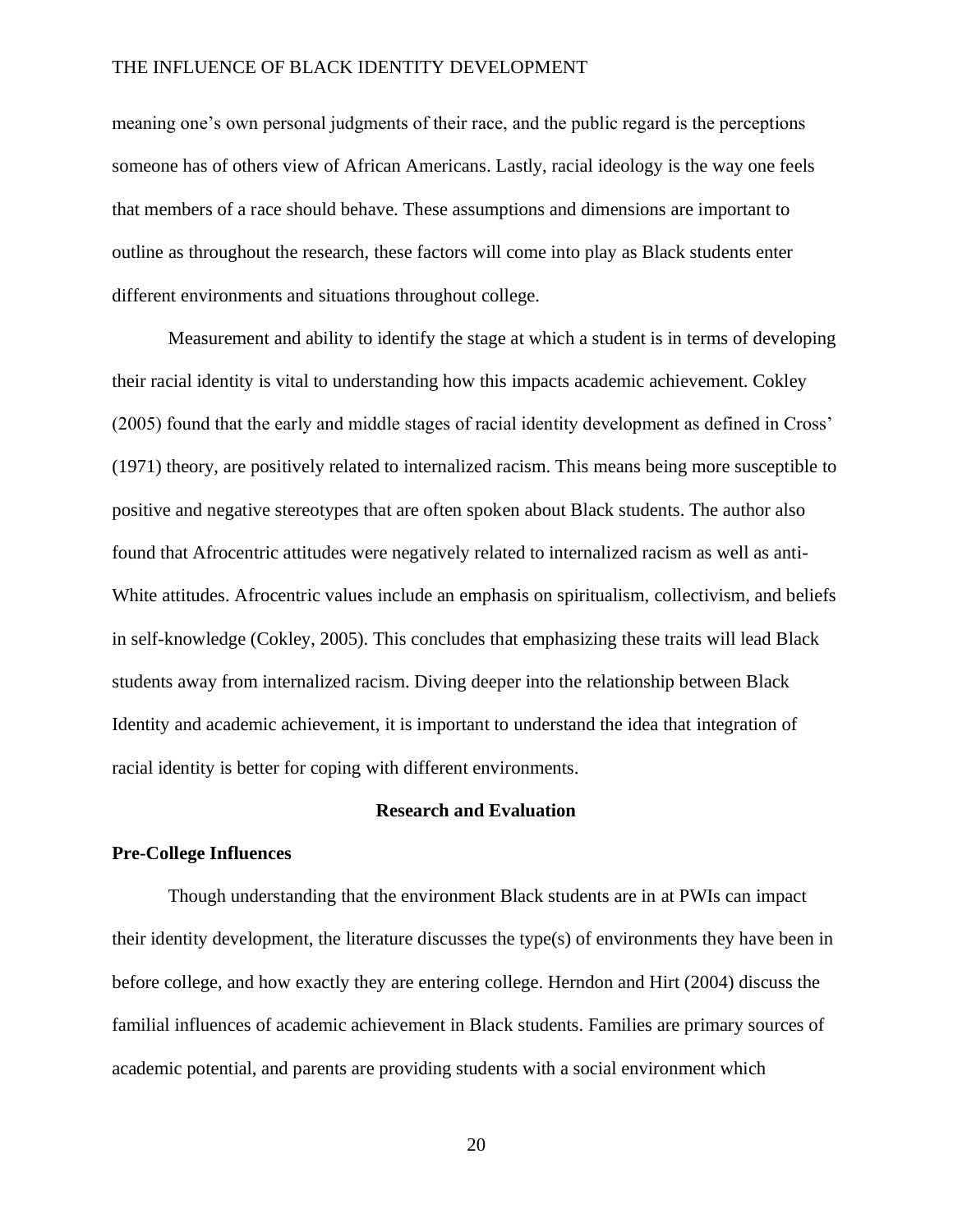influences how they view education. The impact of influence on education by families differs. Mwangi et al. (2017) discuss that this connection is somewhat indirect, noting that parents influence a desire to be successful, rather than directly forming their students to perform at a certain level of academic achievement. The person in families who is most likely to be this positive influence of education is the mother according to Herndon and Hirt (2004). It is thus essential for parents, and specifically mothers to not exert pressure, but offer encouragement for students to reach their academic goals. According to Mwangi and colleagues (2017) when encouragement was used instead of pressure, students were enabled to develop a healthy sense of self and desire to do well and make their parents proud. It is clear that parental influence is important to the development and success of students in college. Parental influence is not only important to fostering academic achievement, but it is also important when it comes to helping Black students develop a positive academic self-concept. Witherspoon et al. (1997) note that the lack of encouraging parents or even worse, the effect of disparaging remarks from parents an be detrimental to a student's academic and personal development.

Herndon and Hirt (2004) speculate that earning a good education is essential to achieving economic stability and security for families among Black community members. Noting that academic achievement is important to gain economic stability for Black students in the future, the socioeconomic factors that impact academic success for Black students is relevant. Harper et al. (2016) examined Black student success, using data from a study composed of 23 Black undergraduate students and 20 members of a Black Student Success team. This study was completed in a large, racially segregated U.S. city where Black residents compromise over a third of the city population. The results of this study showed that 79% of first time, first year Black students entered an institution with a high school GPA below 3.0. From the same study,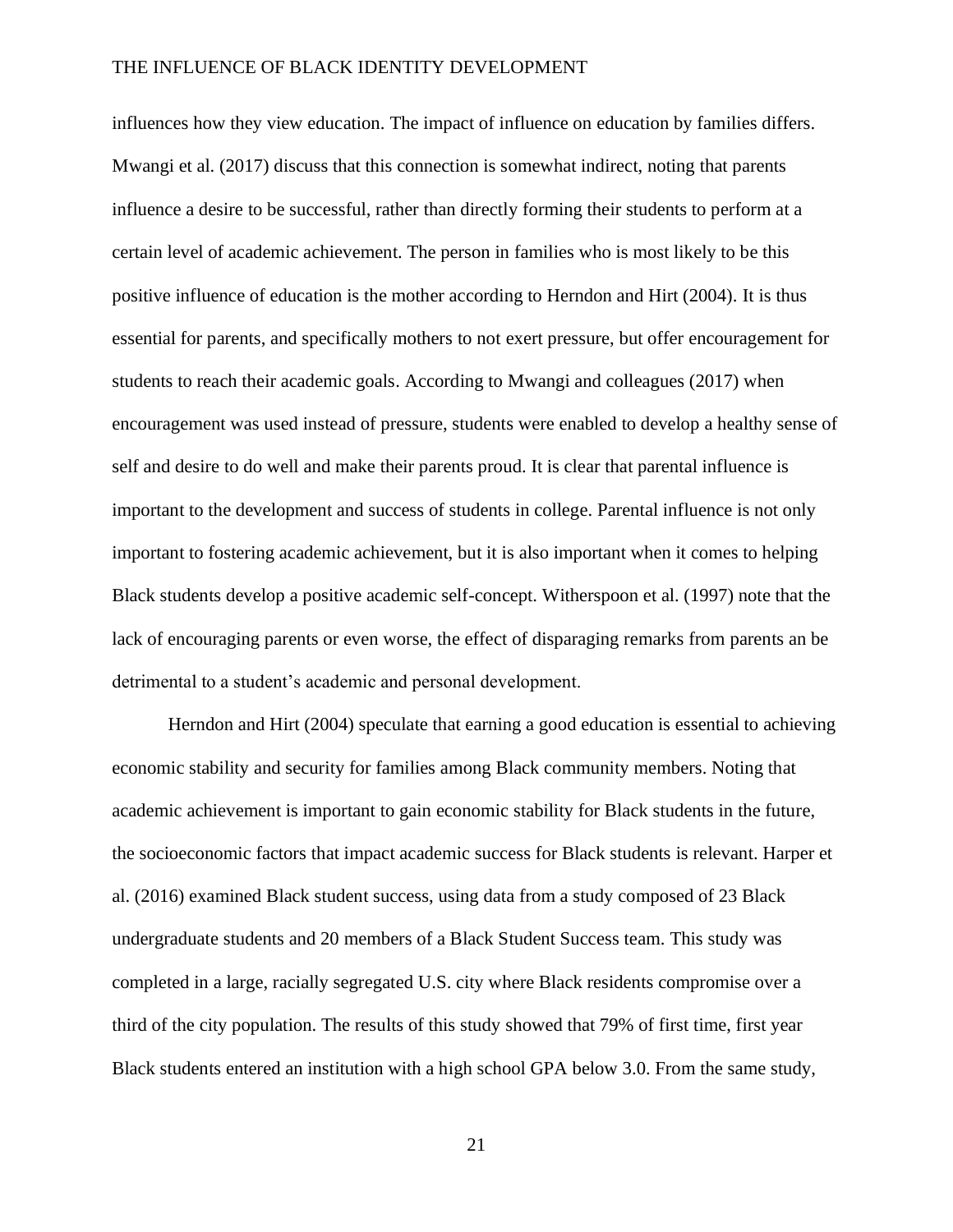69% of Black students were the first in their families to enroll in college, 99% of those students were Pell Grant eligible and all of those students came from public inner-city high schools. These characteristics label students as "at-risk" meaning that they are at a higher perceived risk of failure or departure from the institution (p. 12). So, these factors were a limitation to Black students' academic achievement. This study shows the relevance of characteristics such as low GPA, low income, and minority status on academic achievement/early departure from college.

#### <span id="page-22-0"></span>**Campus Influences**

Moving from influences that come before college for Black students, it is important to look at what impacts them when they step foot onto campus. Davis (1994) illuminates the idea that Black students perform better at Black institutions and experience a higher degree of overall satisfaction in social and academic endeavors. In support, Beasley and McClain (2020) note that there is overall a positive relationship between perceptions of the university environment and Black students' engagement as well as academic self-concept at PWIs. There are vast differences on campuses of HBCUs versus PWIs, and according to Davis (1994) and Cokley (2000): Black students at PWIs have lower GPAs than their peers who are studying at HBCUs.

**Sense of Belonging.** It is essential for Black students at an institution to feel a sense of community and support on campus (Herndon  $\&$  Hirt, 2004). It is vital for the academic success of students to prosper, that they are fully emersed on campus (campus involvements, social engagements with friends, attendance to classes, etc.). Beasley and McClain (2020) concur that as perceptions of the institutions improve, students experience more sense of belonging and fit, leading them to excel in their academic abilities. Promoting a sense of belonging is not only important for academic success, but overall campus climate perceived by students. There is an increased need for Black students at PWIs in formal programs, connections with faculty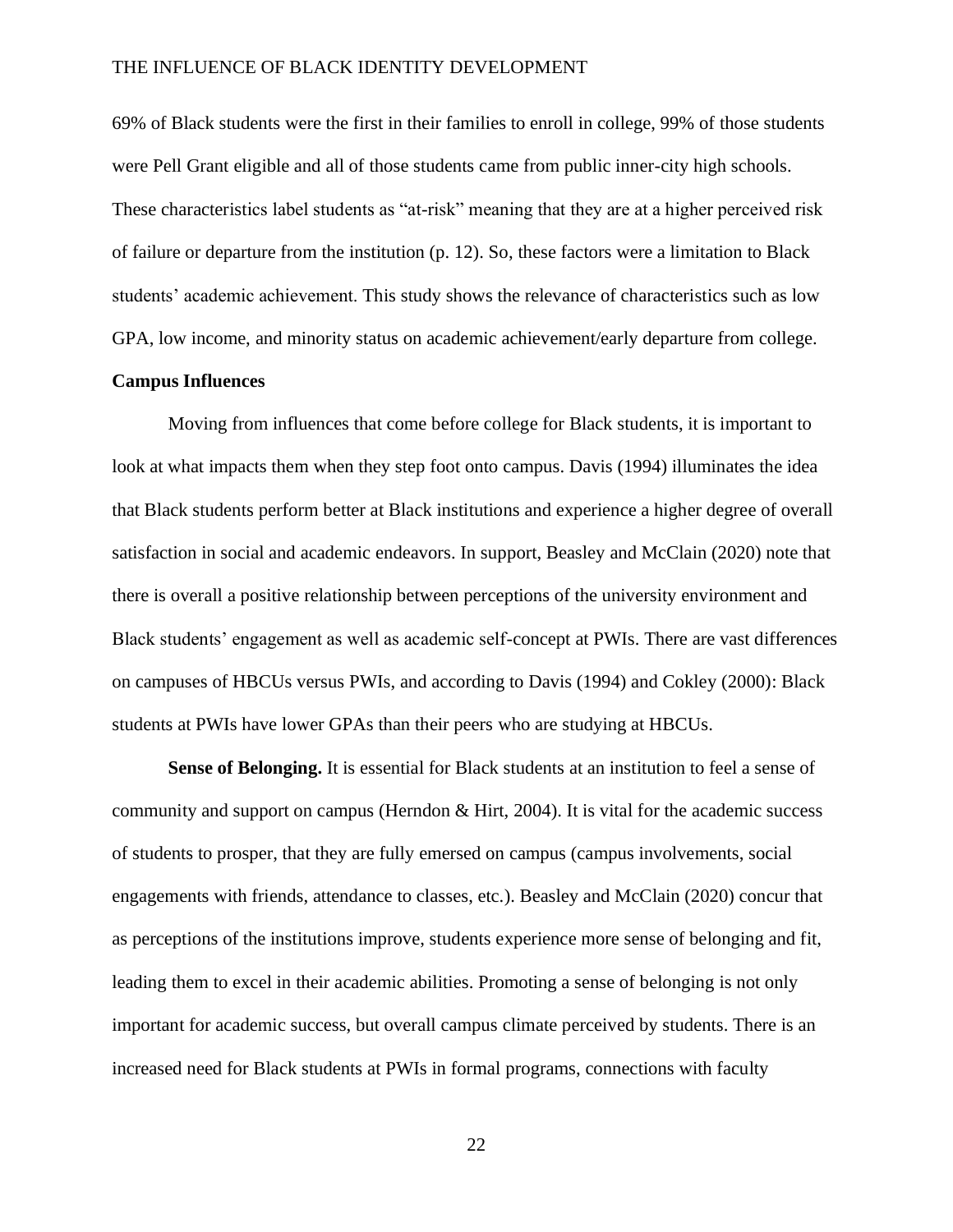members, and social activities – which can be helpful for Black students to cope with academic, racial, and social issues that they face on campuses of PWIs (Davis, 1994). There are differences in the sense of belonging that students feel at HBCUs and PWIs. According to Cokley (2000) PWIs have more hostile environments toward Black students, which can hinder academic and intellectual growth. This can show that students would be said to thrive at an HBCU rather than a PWI both academically and mentally. Establishing a sense of belonging is a strong predictor of academic achievement among Black students at HBCUs and PWIs (Adams, 2005).

**Faculty Connections.** Connections with faculty members are a strong predictor of academic achievement and sense of belonging at an institution (Nasim et al., 2005). As a predictor of academic achievement and sense of belonging at an institution, connections with faculty members are among the strongest connections. According to Nasim et al. (2005) positive faculty/student relationships is one of three predictors of high academic achievement for students. This is supported further by Cokley (2000) who states that good relations with faculty members was the strongest predictor of GPAs for Black students. Diving further into the relationships that Black students have with their faculty members, Beasley and McClain (2020) state that if Black students perceive their professors as caring and invested, this ensures that Black students receive critical feedback without diminishing perceptions of their academic potential. Drawing from research focused on sense of belonging and faculty connections on campus, creating an intervention that includes these factors is vital for Black students to be successful in college.

#### <span id="page-23-0"></span>**Importance of Academic Achievement**

One of America's most pressing and urgent education issue is academic achievement among African American students (Cokley & Chapman, 2007). According to Harper et al.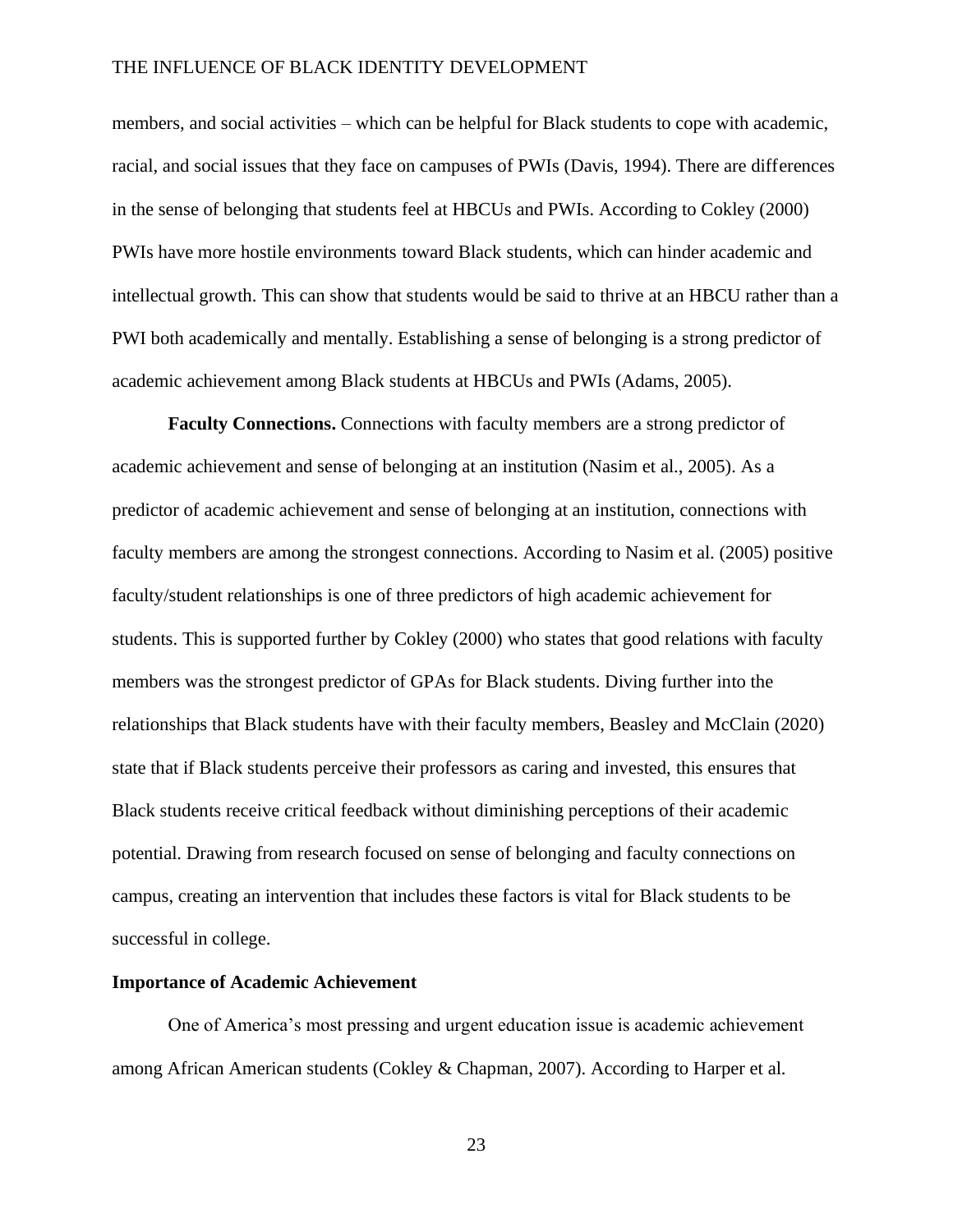(2016), despite many efforts to increase college access for minoritized students, Black students in particular, these populations remain at the bottom of most metrics of success in higher education. The authors also state that explanations of this pressing issue most often attribute problems to under preparedness of students for the academic rigor of college classes, to the disengagement of academic efforts.

Through identifying the issue of academic achievement among Black students in higher education, it is important to identity some of the connections this issue has to identity development. Cokley and Chapman (2007) state that much of the research regarding African American student achievement and underachievement is focused on cultural identity. This is also in part to stereotypes associated with minority status and ethnic identity, which can hinder students' academic achievement and goals. These negative stereotypes justify and promote negative connotations of one's ability to achieve in school.

**Racial Identity.** According to Witherspoon et al. (1997) for African American students, racial identity can be linked to the struggle for peer acceptance. Students from minority groups often experience negative labeling for high academic achievement. Not only are there negative stereotypes associated with being Black, but there are stereotypes around being smart and Black. The authors also discuss feelings that African American students that good grades are associated with trying to "act White" (Witherspoon et al., 2007, p. 345). Similarly, Burrell-Craft and Eugene (2021) note that Black youth will draw on their early identity development beliefs (prior to reaching the last step in development) with hopes to remain academically challenged, especially in setting where they experience negative stereotypes surrounding their race.

In terms of understanding and improving academic achievement and its relationship with Black students, Harper and Tuckman (2006) discuss two categories which are contradicting to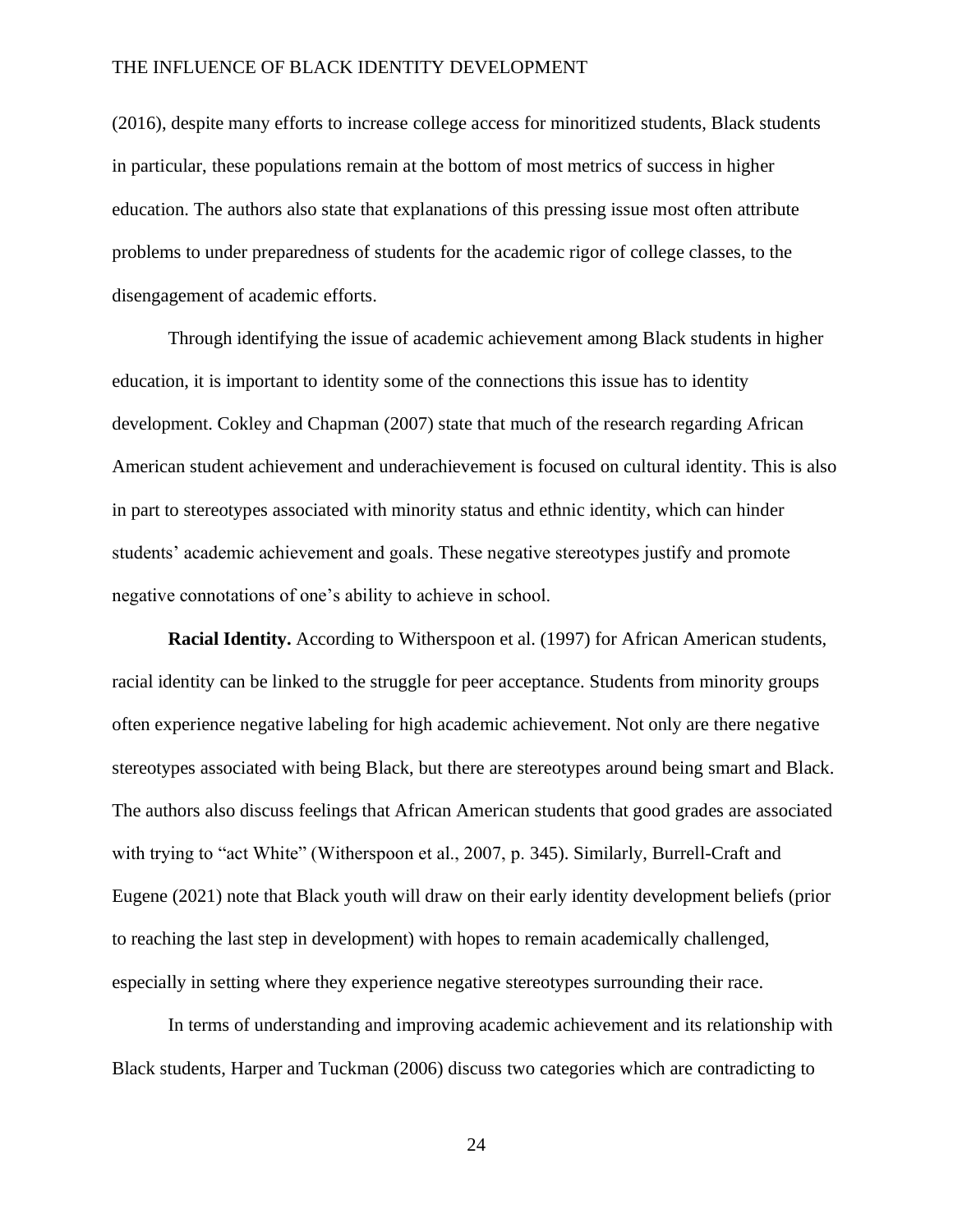each other. In relation to these two perspectives, Witherspoon et al. (1997) discuss that some African American students choose to give up their racial identification with the Black community in order to succeed in school, and others find pride in the Black community which strengthens them and aids their academic achievement. To support this, Sellers et al. (1998) found that racial centrality and racial ideology were positively related to African American students' cumulative GPA. Similarly, Stephens and Ford (1997) found that overall racial identity of students was low, but those with high racial saliency had higher GPAs than those with lower racial saliency. Given these findings, the literature suggests that racial consciousness and identification promotes feelings of pride and self-respect, and ethnic identity development which can be positively related to academic achievement in post-secondary education.

#### <span id="page-25-0"></span>**Academic Self-Concept**

One of the most powerful predictors of academic achievement is the attitudes that an individual has about their abilities, or "academic self-concept" (Cokley & Chapman, 2007). Defined by Awad (2007), academic self-concept is a set of attitudes, beliefs, and perceptions which students hold about their skills and performance in the academic realm. This definition also includes a comparative aspect which discusses the notion that students compare their academic abilities and skills to their classmates and friends. Black students are faced with a challenge navigating not only creating a positive academic self-concept, but also holding minority status on a PWI campus.

**Black Students and Self-Concept.** For Black students to succeed academically, they must possess a greater and higher belief in themselves and their ability to adjust to the different environments they will be a part of in college (Nasim et al., 2005). Cokley and Chapman (2007) state that attitudes and feelings that are associated with minority status are an important aspect of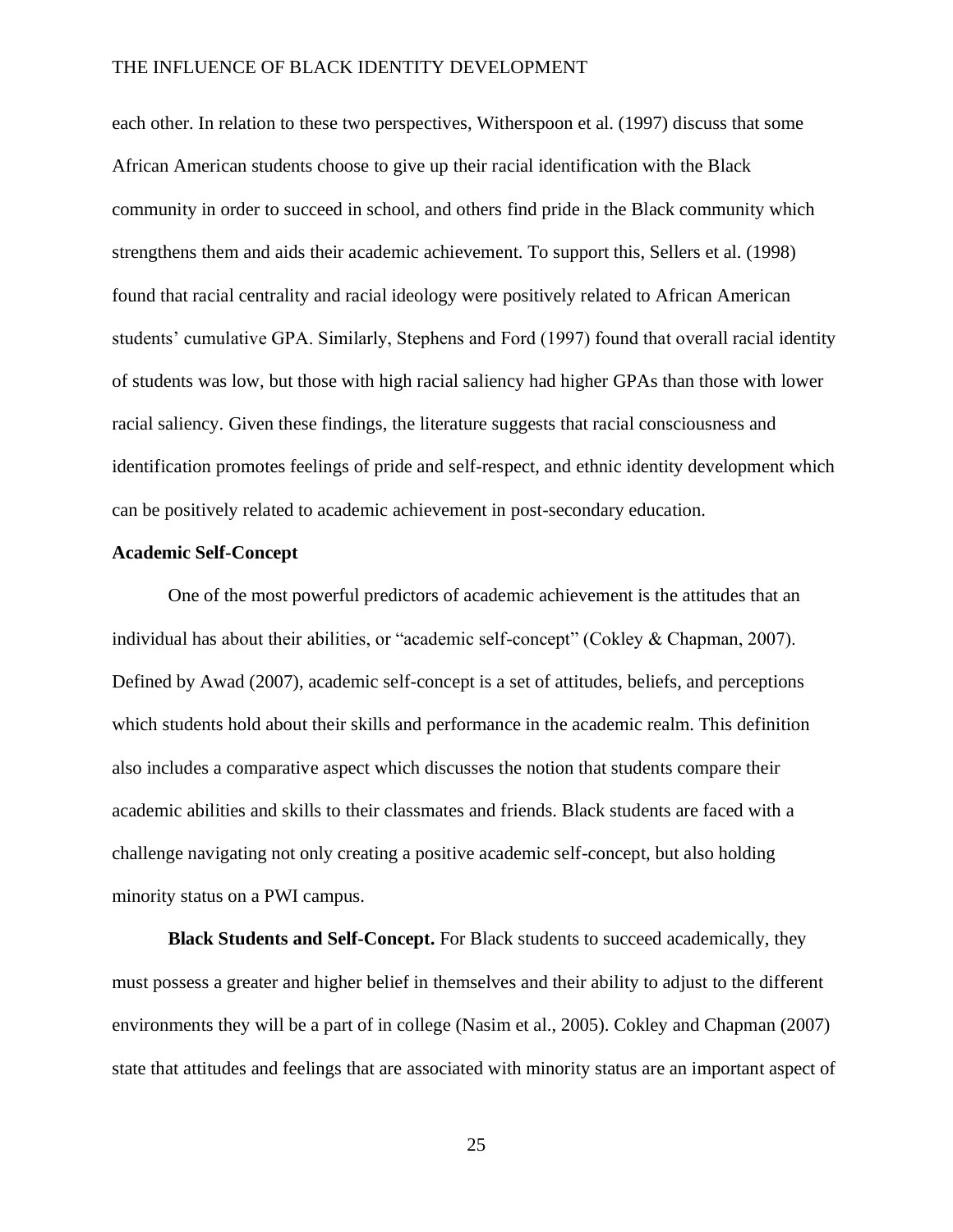a student's ethnic identity, and that can create a self-defeating attitude toward academic achievement in college. Successful minority students in high school have high academic selfconcepts (Epps, 1969) and this was also found true in college students. Gerardi (1990) notes that knowledge of self-concept among minority student populations could bridge the gap between cognitive skills and academic success. Black students also are said to have higher academic selfconcepts when they are attending HBCUs versus attending PWIs according to Cokley (2000).

**GPA and Academic Self-Concept.** The literature supports the finding that academic self-concept was a strong predictor of grade point average among Black students attending various colleges (Awad, 2007; Beasley & McClain, 2020; Cokley, 2000; Cokley & Chapman, 2007; Stephens & Ford, 1997). Stephens and Ford (1997) state that academic self-concept influences how confident African American students are in academic settings and how these positive or negative perceptions impact their academic achievement, such as GPA. The blanket statement that GPA is impacted by academic self-concept goes on to support the idea that students who have more positive attitudes about their academic and scholastic abilities will perform better in their classes, and vice versa (Awad, 2007).

#### **Summary**

<span id="page-26-0"></span>The research reviewed above has indicated that the development of racial identity impacts academic achievement in multiple ways for Black students in college. Using Cross' Theory of Nigrescence as a theoretical framework helps to explain how each stage of identity development is impacted by different factors of students' lives. Using Ritchey's (2014) research, Cross' (1971) theory can be used in relation to Black college students' academic achievement. Ritchey (2014) contends that it is essential as a student affairs professional to understand the different dynamics of Black identity development and where it comes into play on college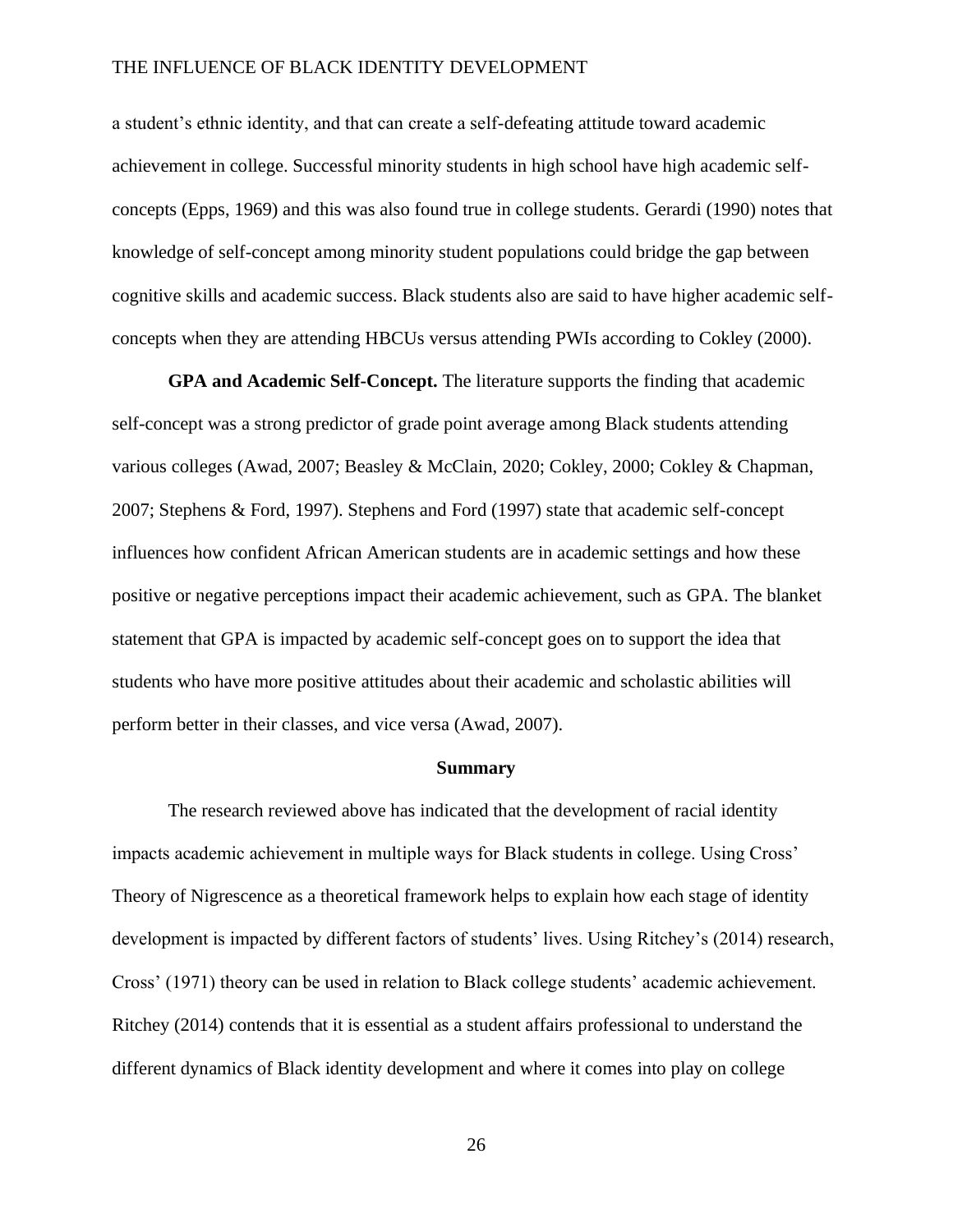campuses. The reason that this information and lens is critical to this research is that students are all at different stages of identity development, and this greatly impacts their success in college.

Throughout the themes presented in the literature, it was clear that defining Black identity, pre-college influences, campus influences, importance of academic achievement, and academic self-concept were essential to frame the project around. These topics were important to cover to better understand how and why identity development is related to academic achievement in college for Black students. The literature also points to differences in identity development for students attending PWIs and HBCUs and their vast differences in many aspects.

#### **Conclusion**

<span id="page-27-0"></span>Throughout the literature reviewed and the four main themes emerging, an intervention is necessary to support academic achievement of Black students at PWIs. The literature has framed not only an issue of lower academic achievement of Black students as compared to their White counterparts at PWIs, but also an issue of Black students not having all of the resources (physical, mental and emotional) to create and develop a positive Black identity.

Black students who attend PWI's are less likely to report positive academic achievement than their Black counterparts who attend HBCUs (Cokley, 2002). The literature has shown how various inputs can impact the academic achievement of Black students in college, and that it is important to examine Black Identity and how this process of development impacts this as well. It is important to not only give Black students the background on why this is important, but to give them the resources to be successful with developing their identity in college, specifically at a PWI. Using the literature as a framework to build an intervention for Black students, Tyrus (2011) discusses the positive outcomes that are associated with providing students the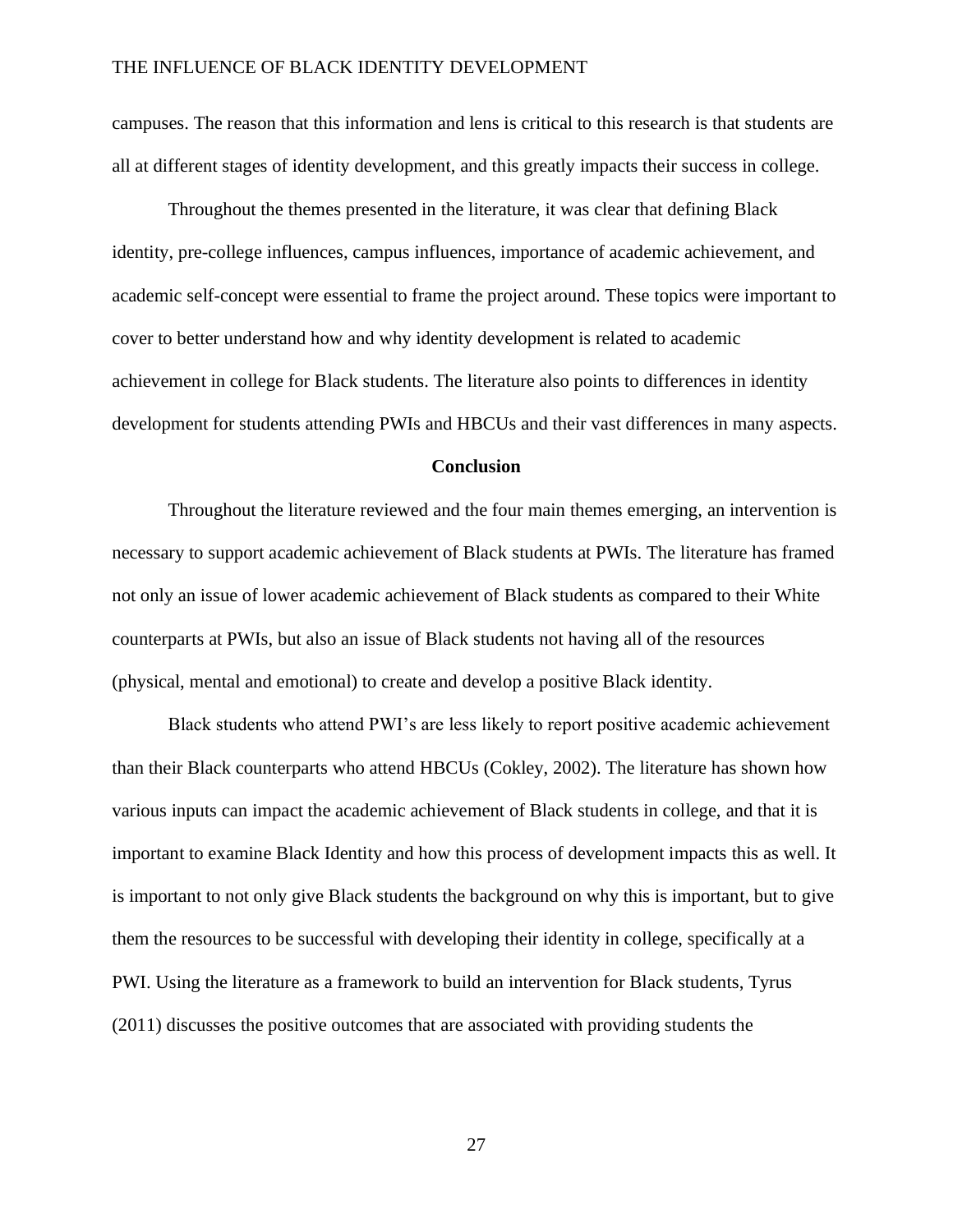opportunity to take part a Black studies curriculum. Consequently, the following chapter introduces a course that give first year Black students this opportunity.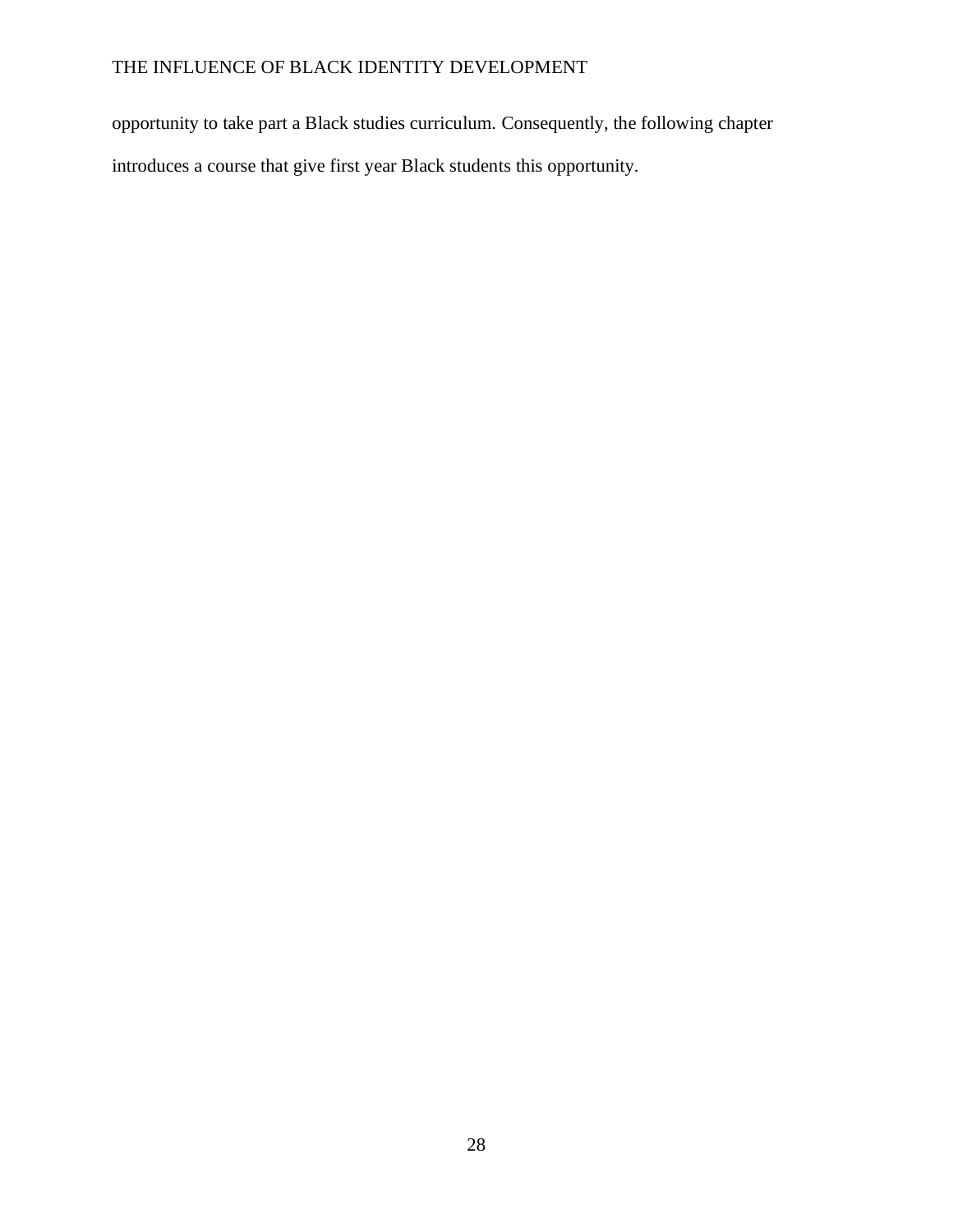#### **Chapter Three: Project Description**

### **Introduction**

<span id="page-29-1"></span><span id="page-29-0"></span>Black students on PWIs are not achieving academic success at the same rate as their White counterparts on the same campus (Cokley & Chapman, 2008). This is in part in hand with the inability to experience healthy identity development in this space, as well as utilize campus resources to enhance this identity development. Tyrus (2011) found that engaging Black students in a Black history course in college promotes healthier racial and cultural identity consciousness. The research reviewed in chapter wo discussed in depth that Black identity development is important to Black students in college. Through the implementation of this new course, being able to develop Black identity while learning how and when to utilize campus resources, could in turn, impact these students' academic achievement in a positive light.

Throughout this chapter, I will discuss a plan of implementation of a course called *Becoming Black and Thriving on Campus*. This course will be implemented at Grand Valley State University (GVSU) and will fulfill a general education course requirement called *Issues*. The course will specifically be offered to students who self-identify as Black on campus during their first year at GVSU. The proposed intervention will consist of three sections. First being the course description and contents, which will give an overview to the course proposal and contents in the course, being part one, *Black History by Black Peers*, and part two, *Importance of Identity Development and How to Thrive on Campus.* Second, a brief syllabus which is meant to be manipulated and individualized by the presenters in the course. The project evaluation, which is a measurement at two different points in the semester which the students take the course is discussed. Lastly, conclusions and implementation will be discussed for this course, more specifically a timeline of *how and when* these practices will be implemented at GVSU.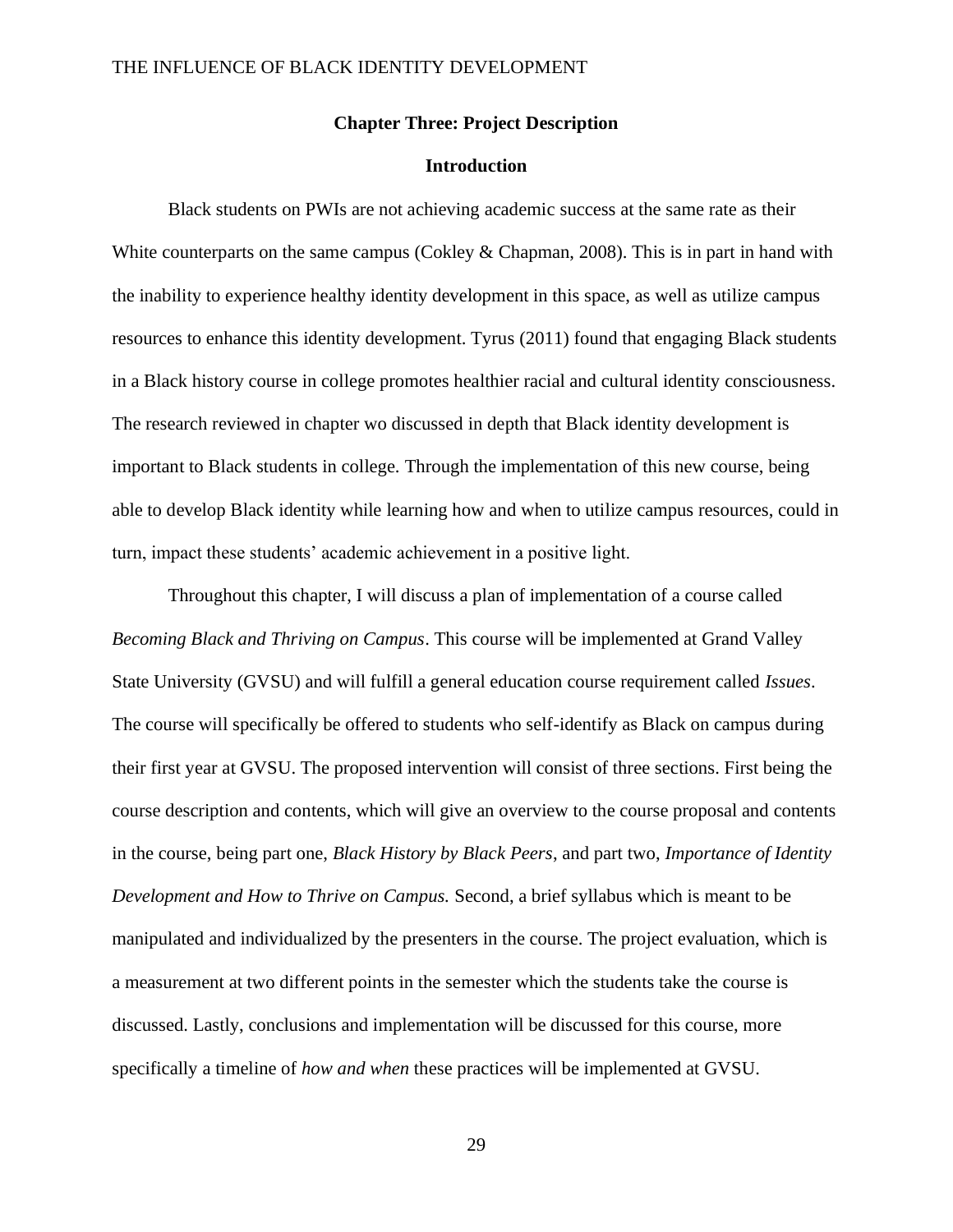#### **Project Components**

### <span id="page-30-1"></span><span id="page-30-0"></span>**Overview**

Banks (1995) stated that the inclusion of Black history in course offerings can be closely associated with positive outcomes and effects for Black students on college campuses. This is supported further by Asante (1991) who states that Black history gives Black students a consciousness to fully understand their place in their work and embrace their racial identity, as opposed to choosing to negate themselves. As such, the first half of this course will explore Black History as a way to promote positive Black identity development among these students.

**Institutional Context.** To fully understand the reach of this course, the context of GVSU is essential to outline. GVSU is a public, comprehensive, primarily residential university in rural Allendale, MI (Grand Valley State University, 2022a). At GVSU, out of the total undergraduate enrollment of approximately 20,000 students, only 4.2% of those students are Black (Grand Valley State University, 2021b). For context, the state of Michigan has a population of just over 10 million residents, and 14% of those are Black (*U.S. Census Bureau quickfacts: Michigan*, 2021). A six-year graduation timeline is assessed at GVSU, and Black students' graduation rates compared to their White counterparts are disproportionate. The six-year graduation rate for Black students is 48% and 69.2% for White students (Grand Valley State University, 2021b). At GVSU, there are several ways that Black students are supported, whether that is through a community support group, an office and set of staff, or their peers. GVSU is home to the Multicultural Greek Council where students can get involved in Greek Life (Grand Valley State University, 2022b). GVSU also is home to Intersections, which is "an initiative of the social justice centers" (Grand Valley State University, 2019). Intersections offers social justice servicelearning opportunities as well as overall networking opportunities for Black students on campus.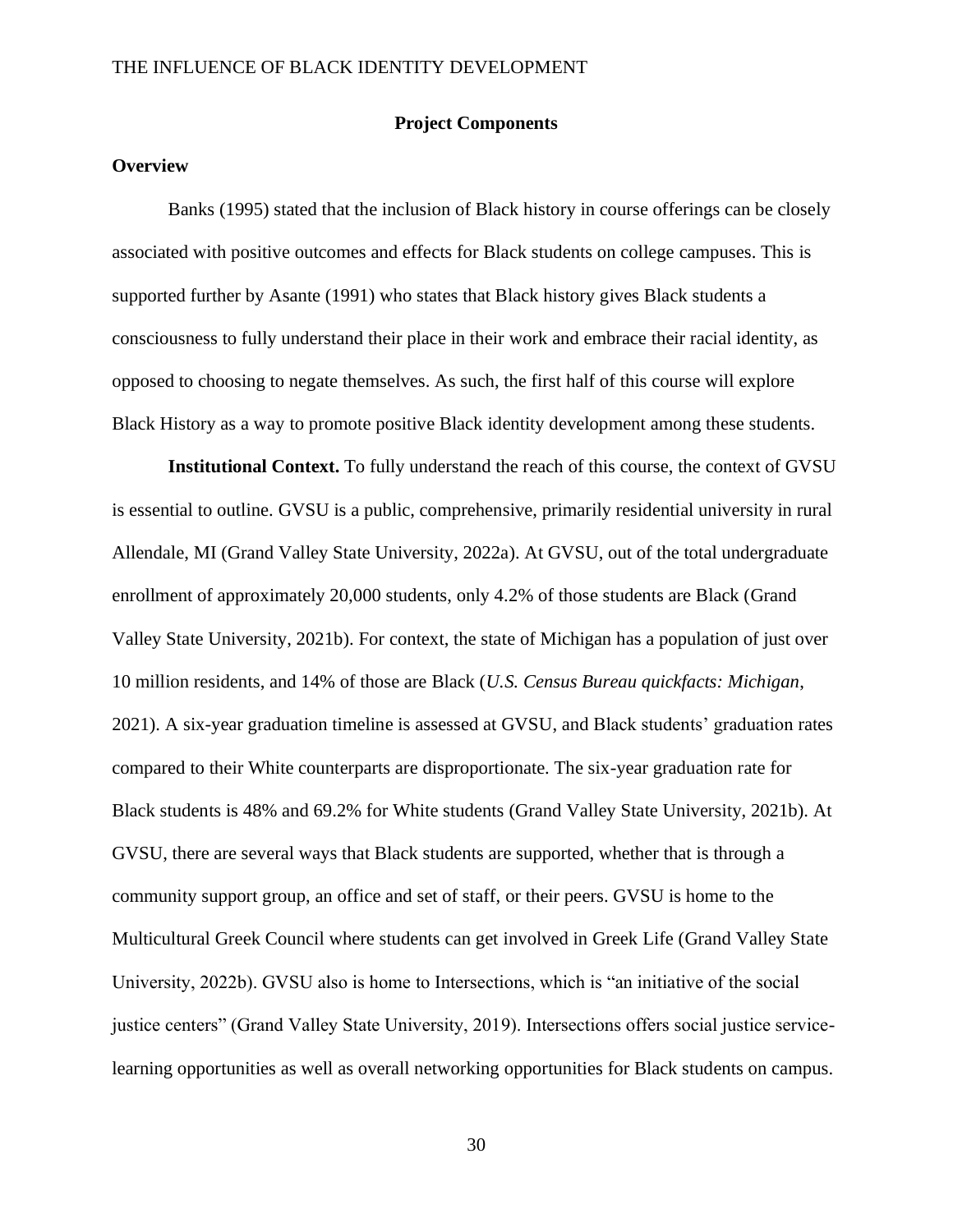**Course Offering.** This course will be offered to Black students during their first semester at GVSU to best provide students with all the resources that are available to them on campus as early as possible. While GVSU does host Black Excellence Orientation (Grand Valley State University, 2021a) for first-year Black students, this course is designed to foster faculty interaction as well as learning Black history and Black identity development. Faculty relationships specifically are important as stated by Palmer and Young (2008-2009) who found that having a positive relationship with faculty is vital to success and welfare for college students. Through utilizing GVSU's Institutional Analysis data, this course can be offered to students who self-identified on their application as "Black or African-American" when applying to GVSU. This data would provide data with Black students on campus who this course would be presented to. Once identifying the students who are eligible to take the course, the course would be presented to them at their First Year Advising and Registration session and during Black Excellence Orientation. Students during this time are registering for courses, and academic advisors could provide them access to the course. For students who either do not register at their Orientation session, miss their session, or just have not added the course an email will be sent. This course is an optional course, but through the programming, the intention is that the course is fully registered with students. GVSU will send out an email reminding students of the opportunity for this course and how it could fulfill a general education requirement. The Office of Multicultural Affairs at GVSU will also send out an email to their students reminding them to sign up for this course on their registration date. This email would provide specifics for students to remind them where it counts in their general education curriculum, how to register, and the course description.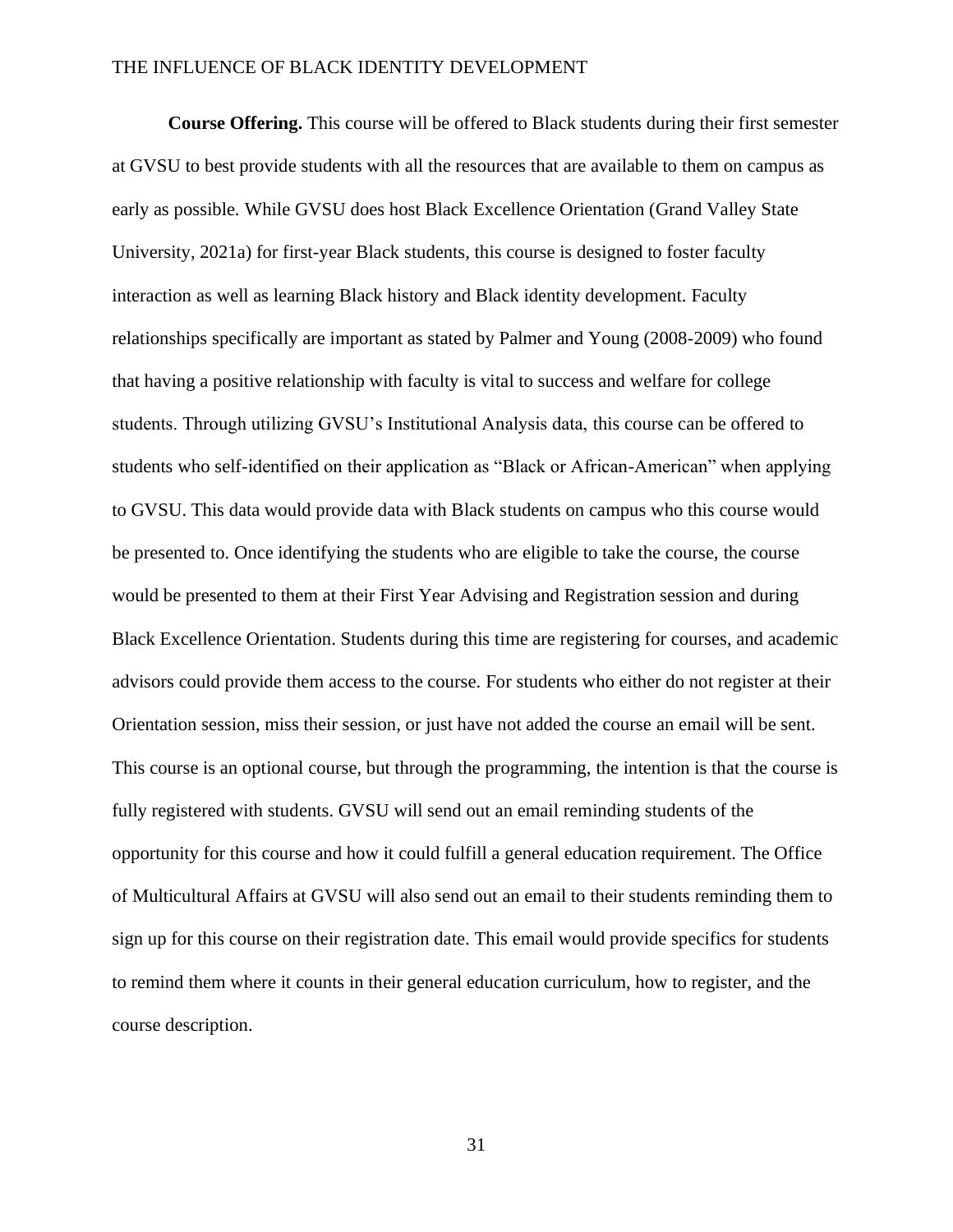Moving into the topic of the general education and how this course will be counting for GVSU students, I have stated briefly that this course will fulfill a general education course (at GVSU, the specific general education course requirement is called Issues), and it will be listed in both Human Rights and Identity sections of these offerings. I felt that this course fit well into the Human Rights section because of the other course listed as options. Some of the other course offerings are *Black Women's Cultures and Communities, Anthropology of Social Movements, From Slavery to Freedom, Voices of the Civil Rights Movement in the United States,* and others. The Identity section also shows opportunity to fit this course because of some of the courses offered such as *Contemporary Black Literature, African American Culture and Social Thought, Class Conscious,* and more. Giving students the opportunity to take this course in their first semester at GVSU would be making an exception to the pre-existing GVSU general education (Issues specifically) curriculum for this group of students. GVSU currently requires students to be at Junior standing (55+ credit hours or more) to take Issues courses, but to fulfill the reach of this course, it will be essential that students are able to take it during their first semester. The importance of taking this course during the first year, is so that Black students can have all of the resources necessary to fully develop their Black Identity on campus at GVSU throughout their next 3-5 years following. This course would not be replacing any other general education course, the number of courses will stay consistent between students who are not targeted for the course, and students who are.

**Course Design.** This course would be designed in two sections, splitting the semester in half. Breaking the semester up into two sections will allow the faculty teaching the course, to create two different learning environments within the course and utilize two different sets of experiences to give these students as many resources as possible. The importance for having this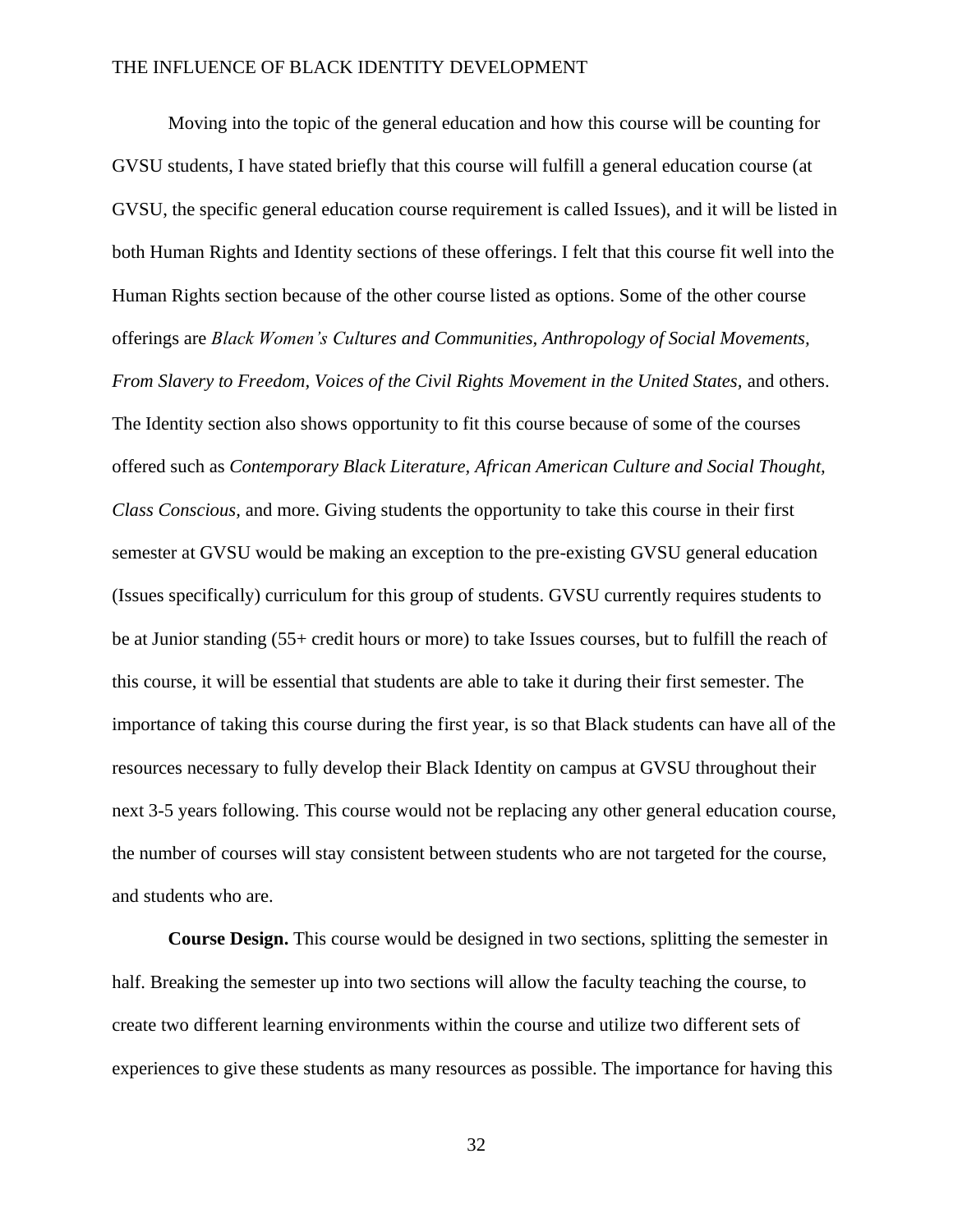course in the first semester, is to aid in the transition from high school to college for Black students. Ritchey (2014) stated that this transition is often the first time the students are living away from home and learning independence. This is important to note as in chapter two, it was discussed that a lot of influences on identity development come from pre-college influences of Black students.

Section one, called *Black History by Black Experts* will be the first half of the semester. I felt that this section should come first to give the students a background of Black history. As stated by Asante (2011) Black students gain empowerment through Black studies courses, and this course is designed to provide that empowerment. Not only will this section be empowering to the students, but it will also be taught by Black Experts who come from multiple backgrounds such as motivational speakers, scholars and researchers, and others. These individuals will be recruited through existing organizations at GVSU such as Black Male Scholars, Black Excellence, and the Office of Multicultural Affairs or through outside networks such as Black activists. A few West Michigan organizations could be targeted for this such as *African Americans in GR* (Experience Grand Rapids, n.d.), *Lakeshore Ethnic Diversity Alliance* (Lakeshore Ethnic Diversity Alliance, 2021), and the *Alliance for Cultural and Ethnic Harmony* (Alliance of Cultural and Ethnic Harmony, n.d.) This course will utilize an expert from outside of campus for this section to give the students a perspective from outside of GVSU and learn about Black history from an expert in the field. Throughout this section teaching students of Black history, the students will have the chance to learn about topics from a Black perspective, ranging from the African Origins of Civilizations, Enslavement in America, the Civil War, Reconstruction Era, Segregation, and the Civil Rights Movement. The main course text in this section will be *The African American Odyssey (The Combined Volume)* by Hine et. al. (2014).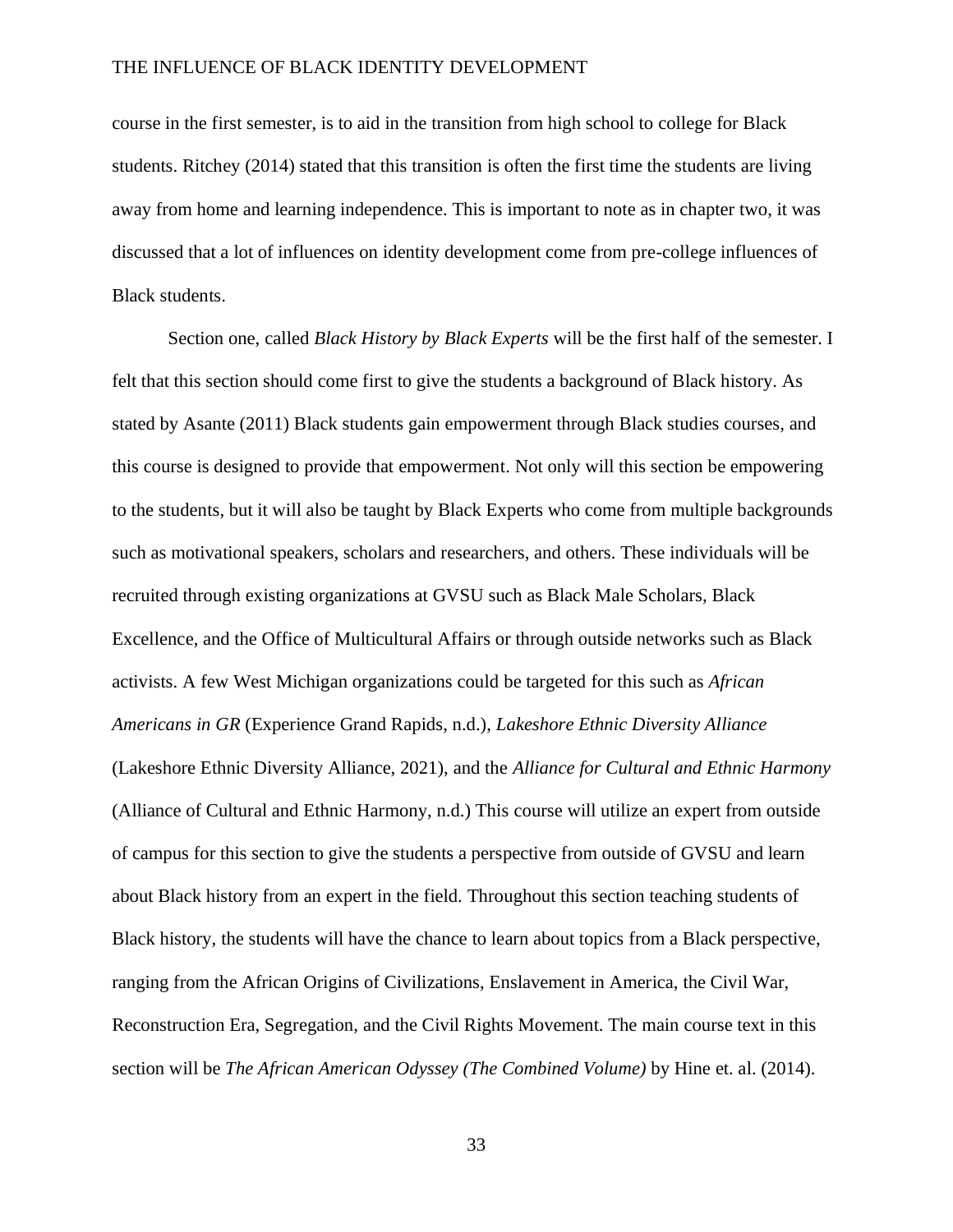This text is vital for this course because of the storytelling aspect and descriptions of bravery, perseverance, and achievement by Black historical figures. This text is the first comprehensive textbook on this topic, as it draws from recent research to present Black history in as clear of manner as possible. I believe that the authors voices present in the text will provide first-year Black students at GVSU a comprehensive history of Black culture, Black lives, and how these have shaped their Black identity as well as American history, which can often be overlooked in mainstream textbooks on this topic.

Section two, called *Importance of Identity Development and how to Thrive on Campus* will be the second half of the semester. This section will be taught by a Black staff member at GVSU who is currently working on campus with access to campus resources. This staff member will also be well versed in identity development models to give the students a background on this topic. Using the research from authors such as Ritchey (2014) from chapter two, this section of the course will give the students the opportunity to understand exactly what it means to develop their identity, what Black identity is, and how to support this process on GVSU's campus. These topics are presented after the students learn about Black history because I believe that by the second section of the course, the students will have a better idea of their Black identity and what that means for them on campus at GVSU. Because of the Black identities explored as historical figures in the first section, Black students will have a better understanding of what Black identity means from a Black history perspective. Aside from giving students a background on Black identity and identity development, there is also room in this section to show students how to utilize campus resources to their advantage that will help promote a positive process of identity development. This can be through avenues such as counseling services, mentoring programs, Multi-Cultural Students Services, and many others (see Appendix B). Through giving these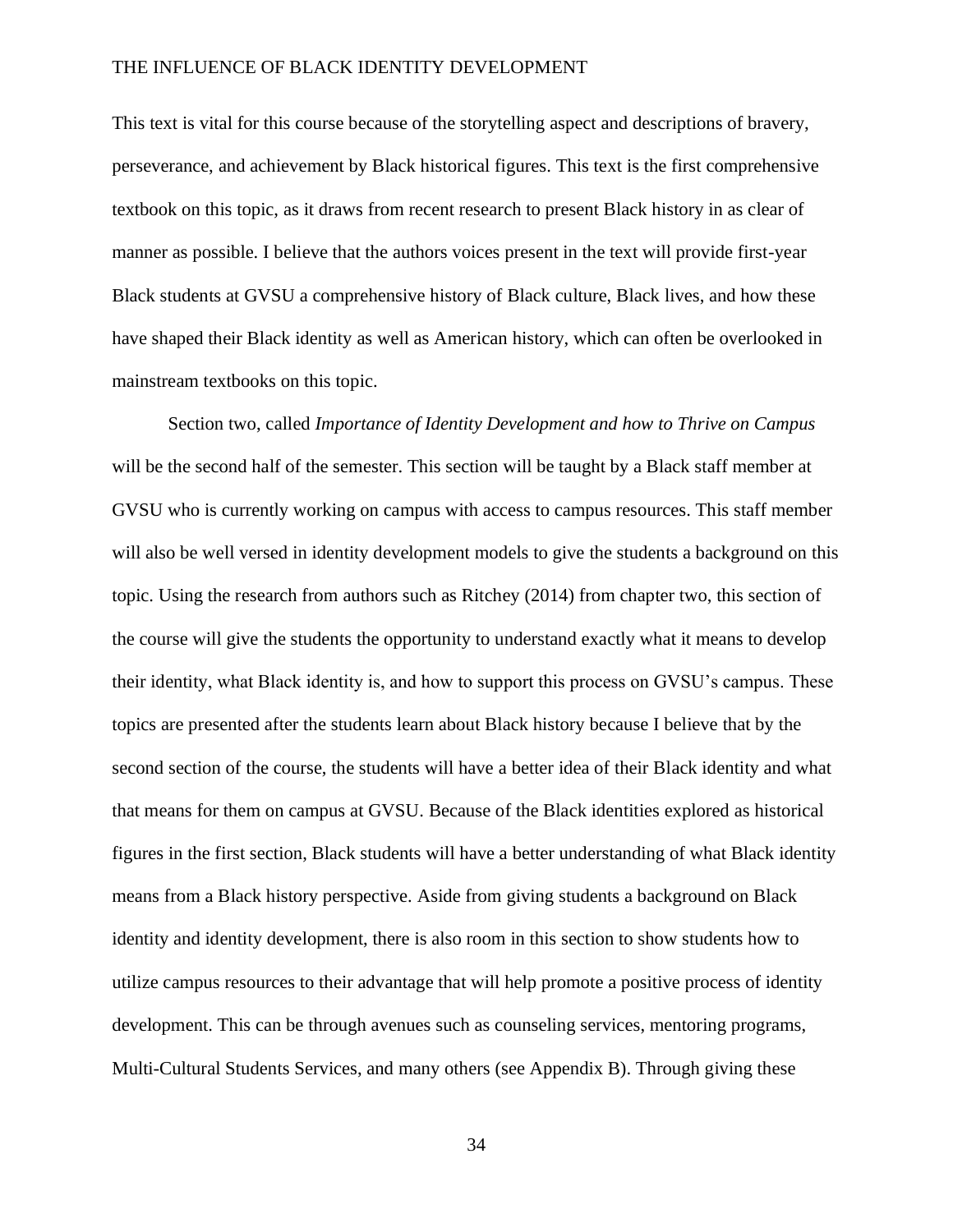students this information in their first year at college, students are not only set up for success in development of their identity, but academic achievement as well.

**Course Plan.** Because of the flexibility I want the syllabus of this course to have, a course plan is the best route for an overview of the course, topics, and texts for guest speakers in the course to follow. Providing a course plan rather than a full syllabus is important to give the instructor more individualization on the course trajectory. The most important piece of the course plan is the description of the Issues general education courses at GVSU. The goal of Issues courses is to integrate learning a co-curricular experiences to build connections between prior and new knowledge (Grand Valley State University, 2021-2022). These are "problem-solving courses that encourage cross-disciplinary collaboration within each class" (Grand Valley State University, 2021-2022). A course description is also provided in this plan, describing the layout, and split of topics, as well as the text required for students. The three high-level objectives of the course are also discussed here. The first learning outcome is that first-year Black students who have completed this course will be able to, understand concepts regarding the Civil War, Enslavement Era, Reconstruction Era, Segregation, and the Civil Rights Movement from the text *The African American Odyssey* (Hine et al., 2014). The second, third, and final learning outcomes are as follows: First-year Black students at GVSU who have completed this course will be able to apply Cross' (1971) Model of Identity Development in their own lives, explain what Black Identity means to them, and know how to use campus resources at GVSU that are related to positive identity development. Some of the main topics are also listed on this course plan. See Appendix A for full Course Plan details.

**Course Approval Process.** GVSU uses the online proposal system called *Sail* for course approval processes. The first step in the process of getting a course approved at GVSU for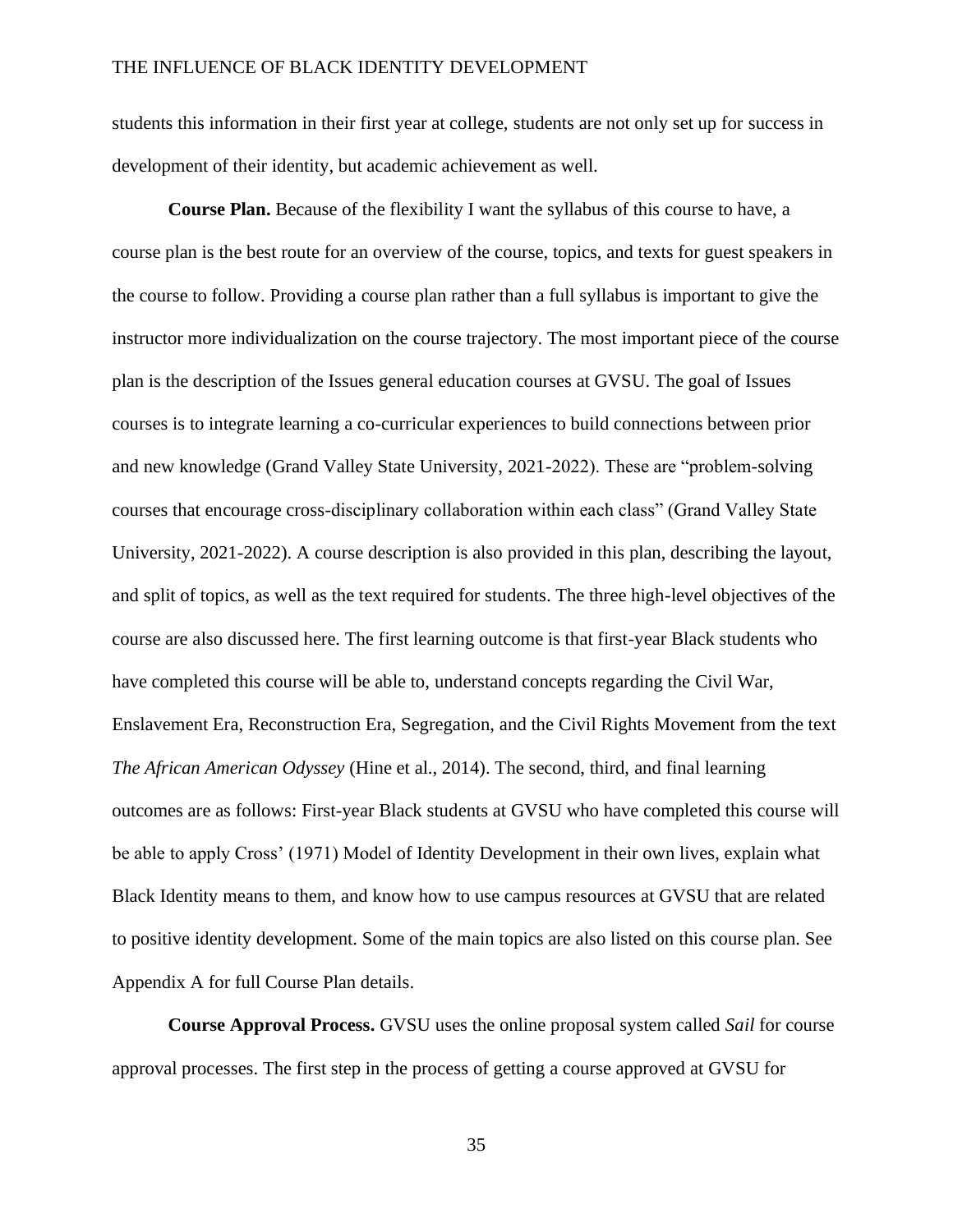general education is the proposal, consisting of what the course is, and why it is being requested. The course will also need to have knowledge and skill outcomes, how they will be taught and how they will be assessed. In general, the next steps are approvals. The approvals range from unit head to the Provost at GVSU. Throughout that process, there are seven more approvals needed. This process is overseen by the University Curriculum Committee which consists of faculty and staff from each college at GVSU.

**Positionality.** After creating the plan for *Becoming Black and Thriving on Campus* at GVSU, I felt it was necessary to discuss my own positionality as the proposer of this course. As a White woman, I have been socialized through my own developmental process to be naive in understanding how race impacts a person. This is in the broadest sense, but in terms of this research and course proposal, I feel this is important to share because of how it may impact my understanding and projection of these topics. This course proposal is an exercise to create practical programming from my own interpretations of literature.

#### **Project Evaluation**

<span id="page-36-0"></span>The course *Becoming Black and Thriving on Campus* is meant to be taken by Black students in their first semester at GVSU. The course plan, topic and textbook plans, and outline of curriculum are meant for use as a guide to develop this course and maintain the ability to change by who is presenting the content over time. The first student survey given by GVSU is meant to be distributed before the course starts, before students sit through class for one day. This survey will aim to accomplish the baseline of where students are at in terms of knowledge of Black history, racial identity, and GVSU campus resources. The second GVSU survey is meant to be conducted as soon as students have completed the course in the Fall semester. This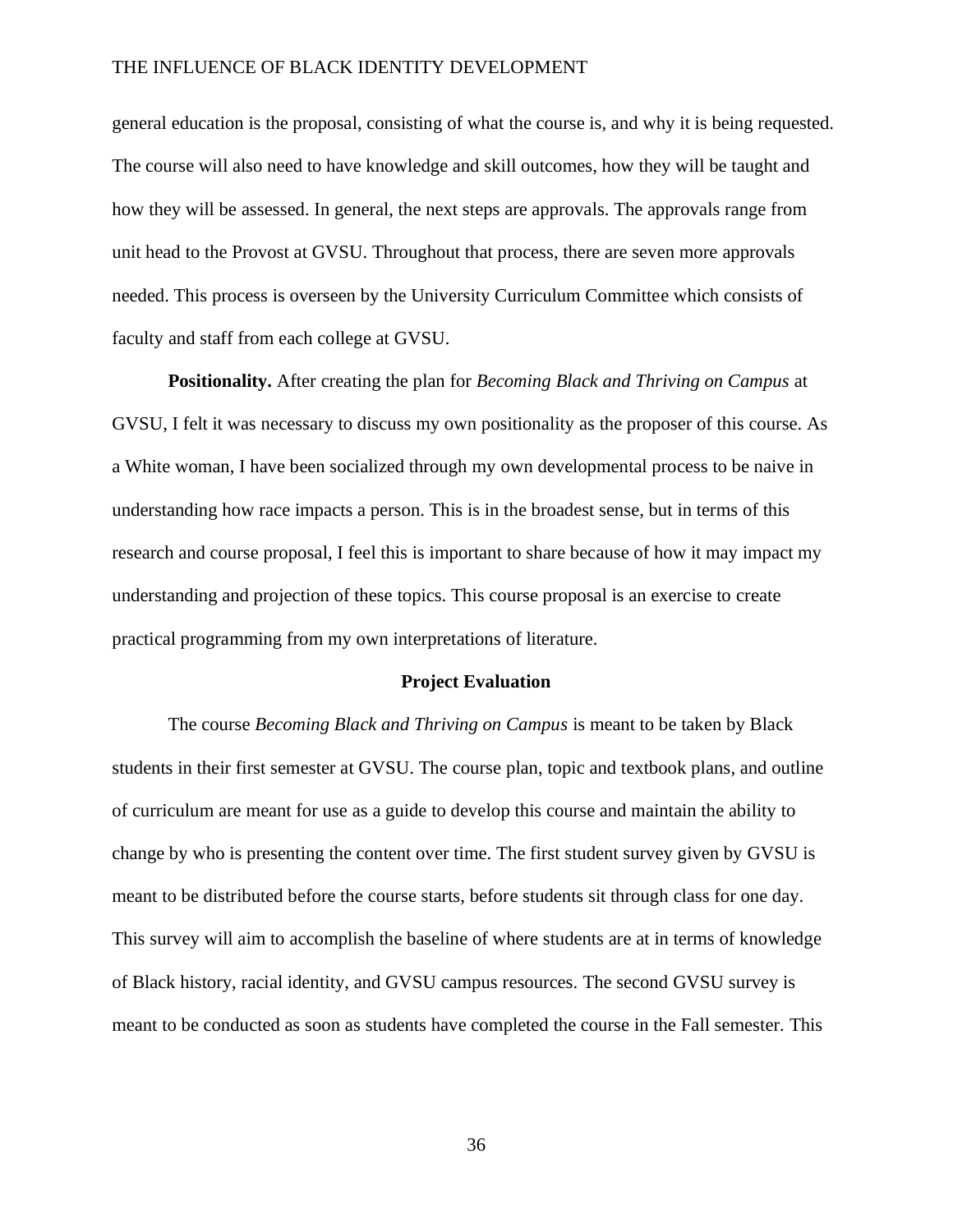survey will be used to compare the students' responses to the baseline, and determine how much improvement and understanding has been accomplished.

The evaluation of student success from this course will be measured through two different scales. First before the course, students will be assessed using the African Self-Consciousness Scale (ASCS), and the Multidimensional Model of Racial Identity (MMRI). After the course the students will take the same assessment, allowing us to see the positive (or negative) differences in scores which can be translated to racial identity consciousness. Aside from measurements of Racial identity development, the students will be given surveys through GVSU to evaluate the course content, learning outcomes, and academic improvement of students before and after the course (see Appendix C).

The ASCS as defined by Baldwin and Bell (1985) was designed to assess Black personality construct by using a 42-question personality "test." This scale will measure the students' competencies in two different dimensions out of the four it has been intended for: (1) awareness/recognition of their Black identity and heritage; (2) specific activity priorities placed on self-knowledge and self-affirmation (Baldwin & Bell, 1985). To process accurate responses for specifically the two dimensions, the students will need to answer all questions asked in the questionnaire. This measure is beneficial for the students in this course and future students in the course because of the developing value that can be placed in Black Identity. Baldwin and Bell (1985) state that this process is critical in all aspects of Black students' psychological functions and behaviors. MMRI is another tool that will be used to evaluate students' success in students after the course is completed. MMRI as discussed by Sellers et al. (1998) defines and measures racial identity as the significance and meaning that individuals attribute to their membership within the Black community and their own self-concepts as well as what it means to be Black.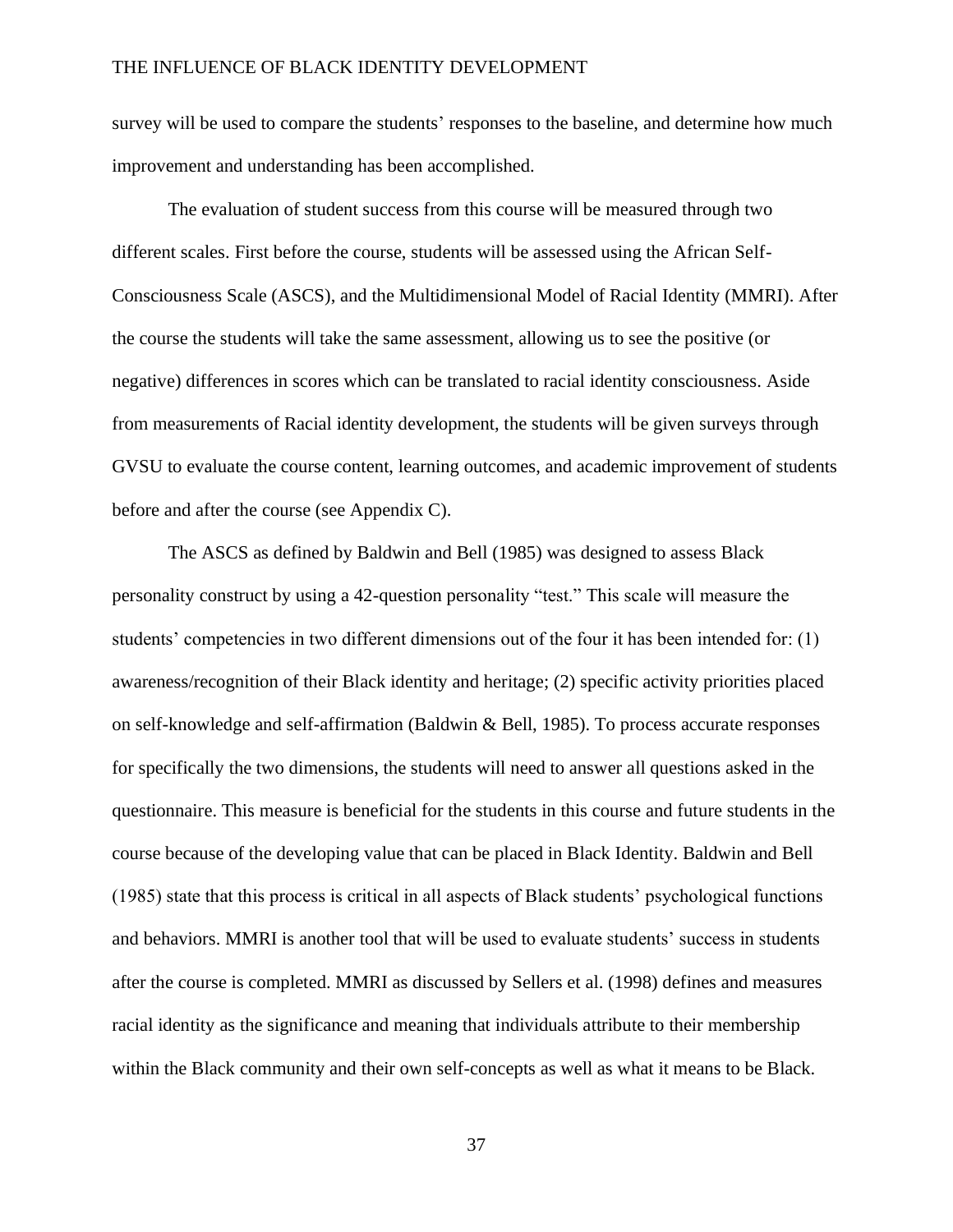The MMRI measures four dimensions of racial identity; racial salience, centrality of identity, regard the person holds the group associated with the identity, and ideology associated with their identity (Sellers et al., 1998). This measure is beneficial for this course and identity development as it measures racial centrality, the extent to which a personal defines themselves with regard to their race, and racial ideology, which is concerned with the meaning that someone places on being Black. This questionnaire will be beneficial to help students understand their own Black Identity as well as how it is impacting their academic achievement positively or negatively.

Throughout the surveys, and measurements concluded after the course, the learning outcomes can be measured (see Appendix C). The learning outcomes discussed in the course plan are as follows; First-year Black students at GVSU will be able to… understand concepts regarding the Civil War, Enslavement Era, Reconstruction Era, Segregation, and the Civil Rights Movement from the text *The African American Odyssey* (Hine et al., 2014), apply Cross' (1971) Model of Identity Development in their own lives, explain what Black Identity means to them, and know how to use campus resources at GVSU that are related to positive identity development. The students will have a variety of assignments throughout the course such as critical self-reflection papers, journal entries pertaining to reading assignments, in-class discussions, case study reports, and group projects/presentations. The course will be evaluated for grades based on active participation in class, submission of assignments listed, and overall understanding of concepts shown through the assignments.

#### **Project Conclusions**

<span id="page-38-0"></span>Research reviewed in chapter two outlines the issue of identity development as an indicator of lower academic success in college for Black students (Ritchey, 2014). This project is focused at a PWI because Black students are more academically successful at HBCU's, and this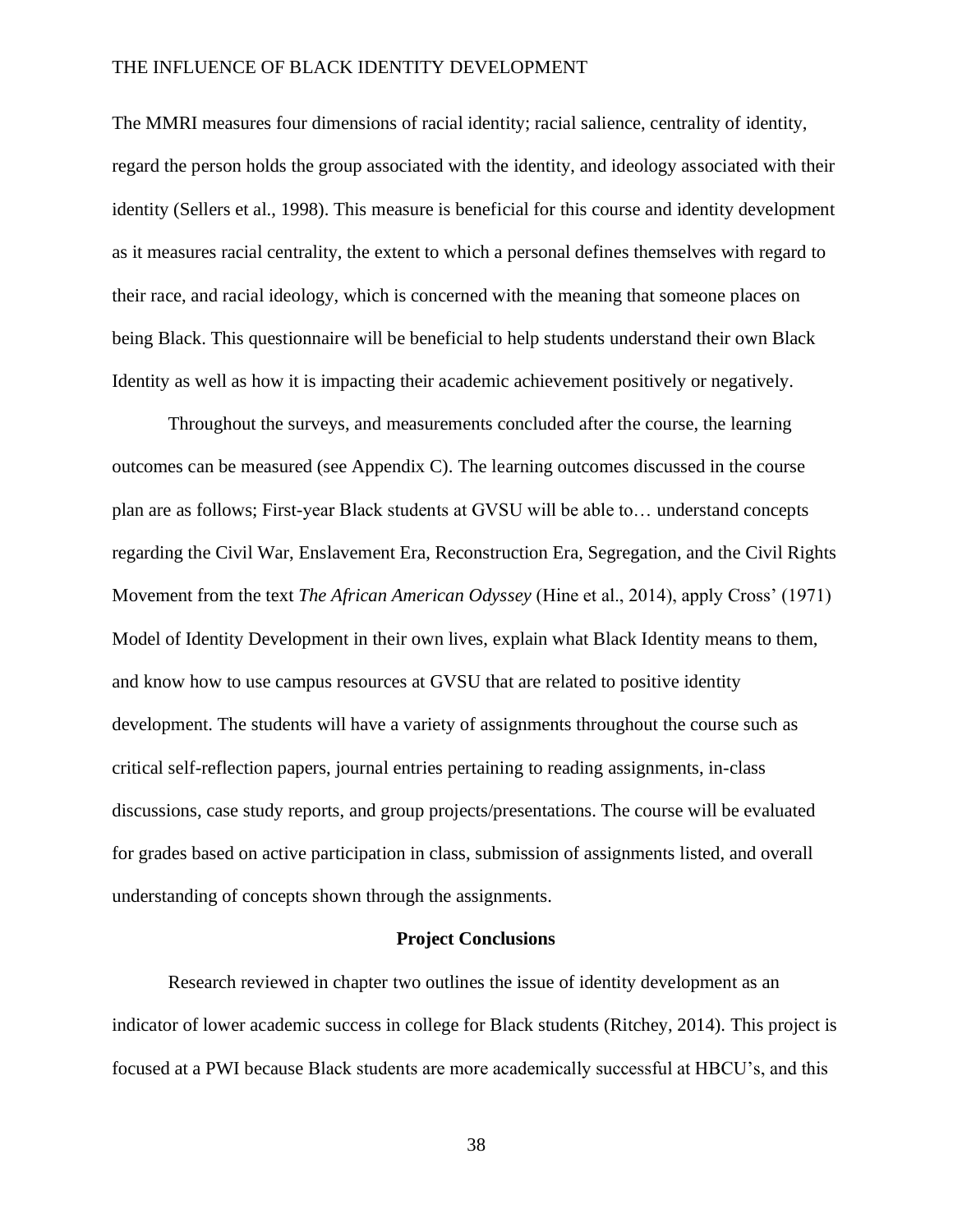is where improvement needs to be made (Allen, 1992). These issues are of urgent importance to work through at a PWI because of the negative aspects associated with lower academic achievement such as lower lifetime earnings and career options, and higher levels of emotional or physical stress (Taylor et al., 2018). The creation of a course focused on Black history and Black identity development is adaptable for a PWI and something that is set to improve these negative outcomes associated with Black students at PWIs.

The creation of a course was chosen over a few other avenues of interventions because of its accessibility and adaptability to other organizations. Transition or bridge programs were suggested throughout the literature as a possible intervention for these pressing issues. This intervention would require a lot of focus on high schools as well as institutions, which presents a lot of time required to make successful by many different stakeholders (Lee & Barnes, 2015). Lee and Barnes (2015) call for transition programs as they can lead to success for first-year students. Leadership programs were also discussed as an ideal intervention due to the integration on campus, which fosters a culturally positive environment for students (Palmer & Young, 2008- 2009). Overall, the idea of a course to be implemented comes from the call for faculty interaction as well as a well-developed identity to foster positive academic achievement among Black college students.

#### **Plans for Implementation**

<span id="page-39-0"></span>I will plan to share the findings of success in this course with professors, academic advisors, and other support staff for Black students at GVSU. Sharing the results will assist these support staff in understanding how developing identity impacts these students every day on campus and how it also impacts (positively or negatively) their academic performance. Sharing these findings will also provide a learning opportunity for anyone with my own personal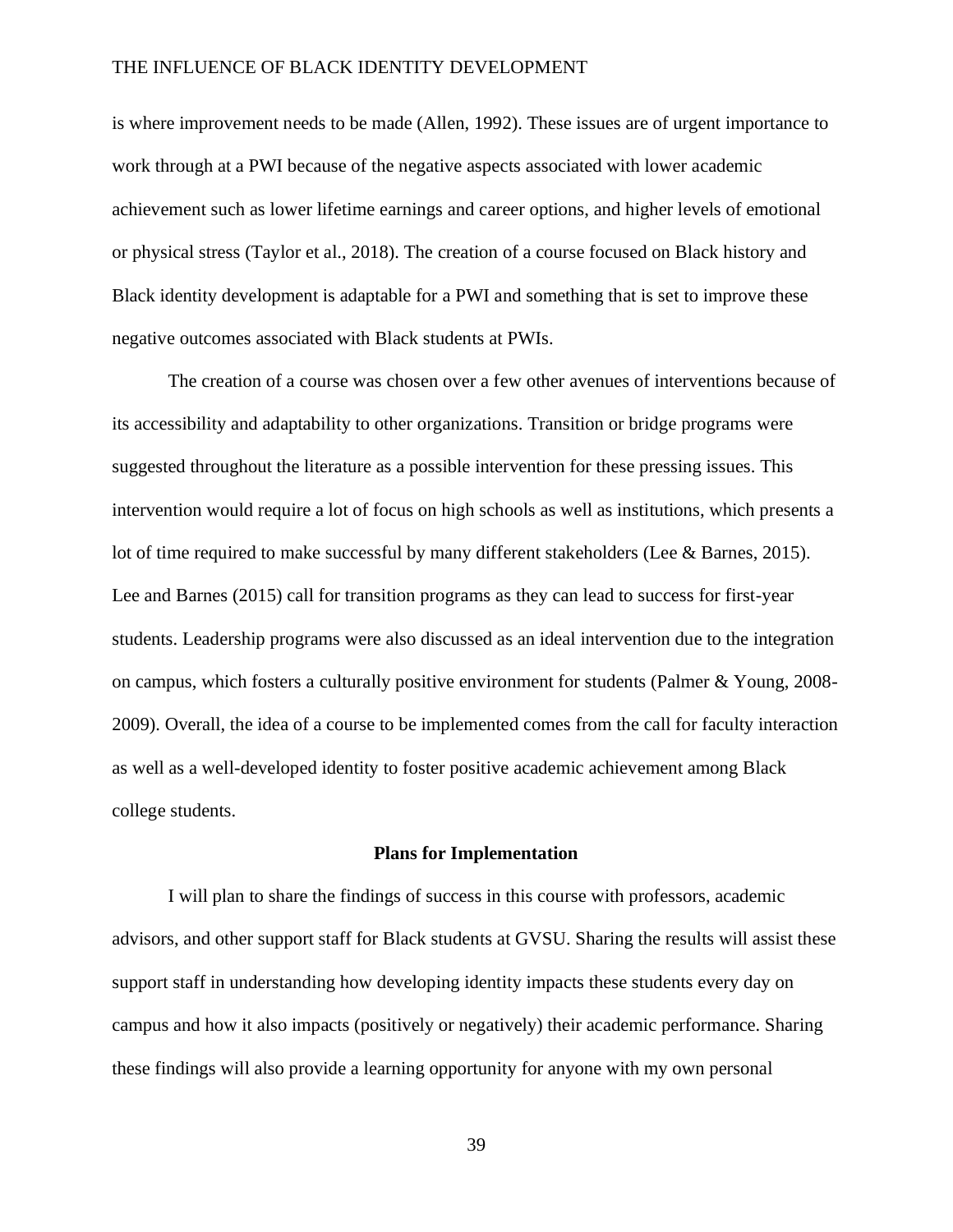positionality as it provides the opportunity to collaborate with Black colleagues and gather feedback.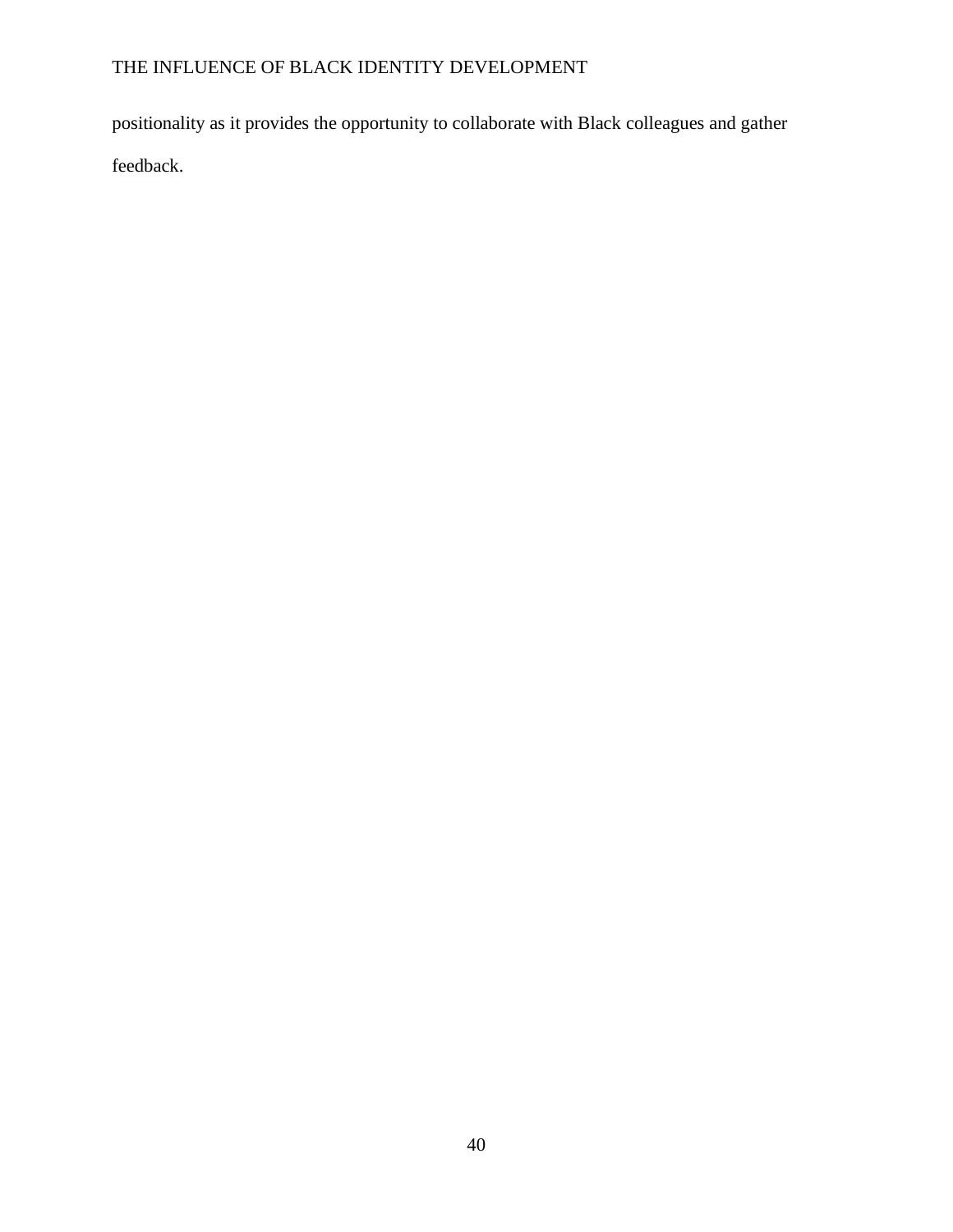#### **Appendices**

### **Appendix A: Course Plan / Proposal**

#### <span id="page-41-1"></span><span id="page-41-0"></span>**GVSU Issues Course Rationale:**

"…integrate learning and co-curricular experiences to build connections between prior understanding and new learning. Issues are problem-solving courses that encourage crossdisciplinary collaboration within each class. They also develop your understanding of some of the most compelling issues of our time; globalization, health, human rights, identity, sustainability, and the connected topics of information, innovation, or technology" (Grand Valley State University, 2021-2022).

#### **Course Title:**

Becoming Black and Thriving on Campus

#### **Course Description:**

This course will be split into two sessions, first being Black history by Black experts, and the second session will be on Black Identity development and campus resources. Throughout the literature reviewed in this course, students will be better versed in their Black Identity as well as understand how to support their Identity Development on campus at GVSU.

#### **Text:**

*The African American Odyssey (Combined Volume)*

Hine, Hine, and Harrold (2005)

#### **High Level Objectives:**

1. First-year Black students at GVSU will be able to interpret at least five concepts or elements from *The African American Odyssey* on Black history after completion of the first half of the course.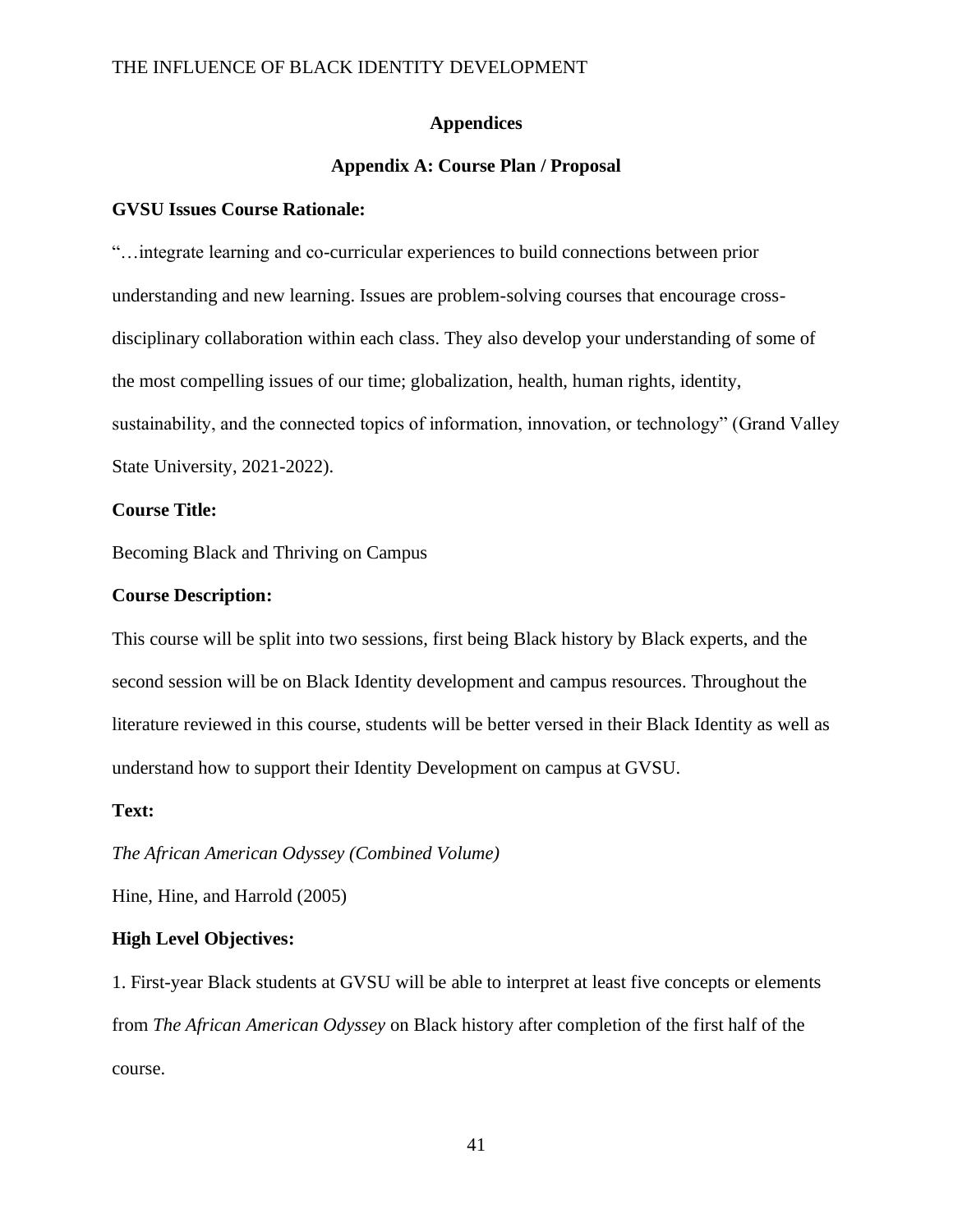2. First-year Black students at GVSU will be able to reiterate the steps of Cross' (1971) Identity Development model after the second half of the course.

3. First-year Black students at GVSU will be able to explain what Black Identity means to them after completion of the course in its entirety.

4. First-year Black students at GVSU will be able to list at least 3 resources on GVSU's campus that are beneficial for supporting their Identity Development after completion of the course.

# **Topics for Course:**

- 1. African Origins of Civilizations
- 2. Enslavement in America
- 3. The Civil War
- 4. The Reconstruction Era
- 5. Segregation
- 6. The Civil Rights Movement

# **Other Evaluations Necessary:**

Racial Identity Attitudes Scale (RIAS)

Multidimensional Model of Racial Identity (MMRI)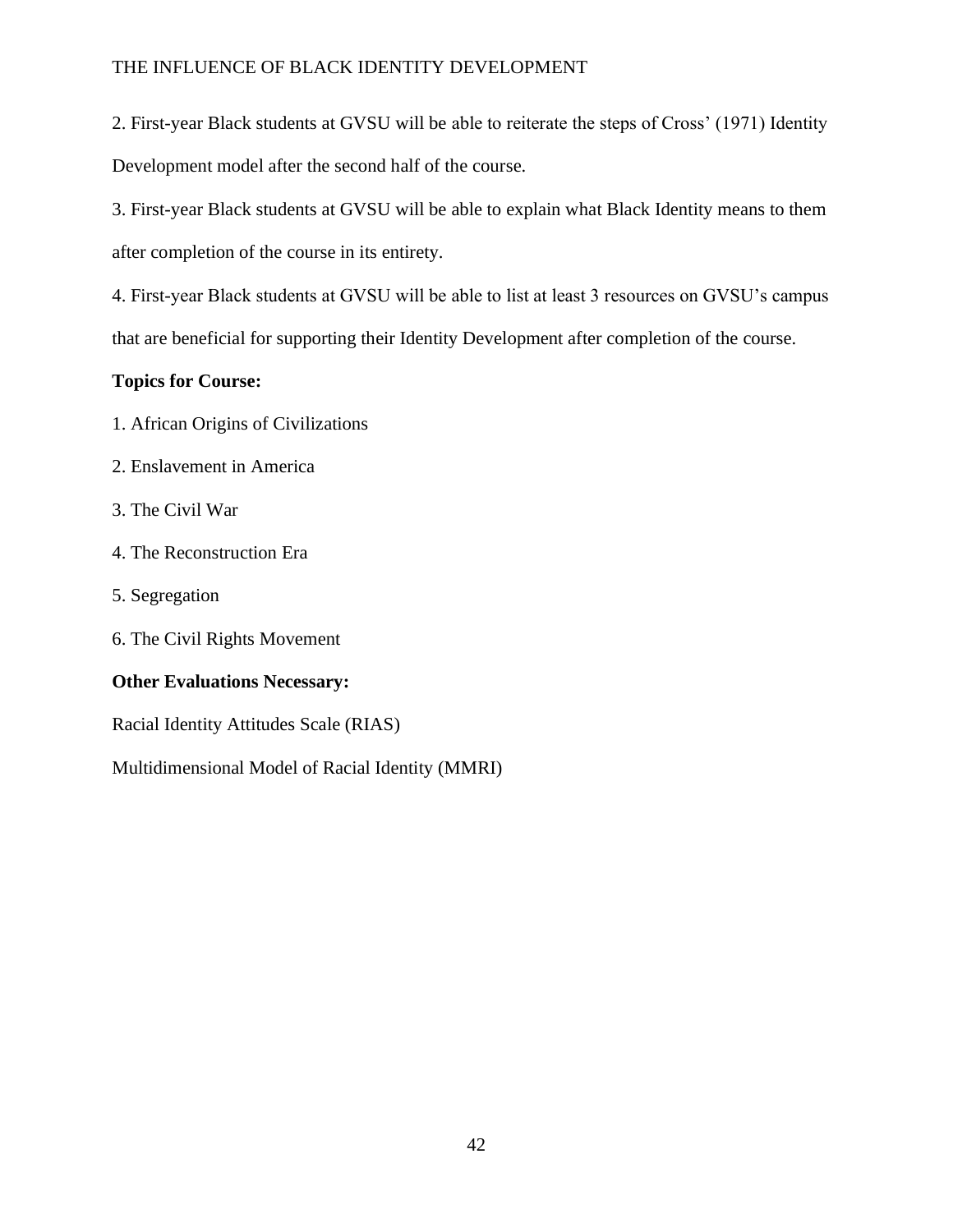# **Appendix B: Student Resources**

# <span id="page-43-0"></span>**Black Student Support at GVSU Counseling Center:**

<https://www.gvsu.edu/counsel/black-student-support-318.htm>

- Mental health resources/databases
- Financial assistance
- Podcasts, videos, and articles
- Self-care for racial trauma

# **The Office of Multicultural Affairs (OMA)**

<https://www.gvsu.edu/oma/>

- Black Excellence
- Black Male Scholars

### **Conversations of Color Dialogue Series**

<https://www.gvsu.edu/oma/conversations-of-color-dialogue-series-34.htm>

### **Black Excellence Orientation**

<https://www.gvsu.edu/blackexcellence/>

# **Black Excellence 365**

<https://www.gvsu.edu/oma/laker-connections-6.htm>

### **West MI Community Resources**

<https://www.gvsu.edu/oma/west-mi-community-resources-18.htm>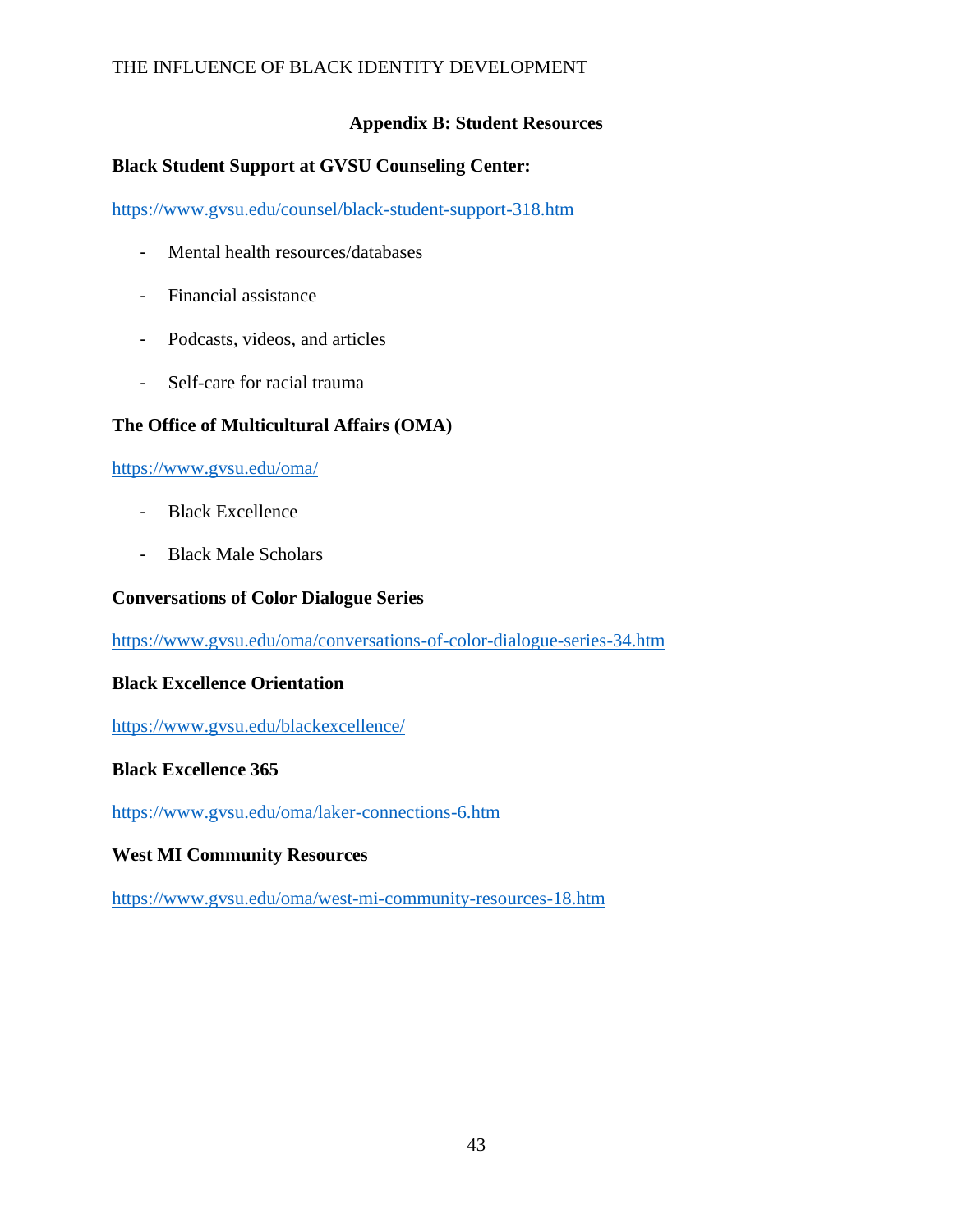### **Appendix C: GVSU Post-Course Survey**

<span id="page-44-0"></span>1. What concepts can you recall regarding topics from the text *The African American Odyssey*  (Hine et al., 2014)?

2. Explain how Cross' (2971) Model of Racial Identity Development is present in your life – i.e., do you feel that you are at a specific stage of developing your Black Identity?

3. Define what Black Identity means to you.

4. What resources have you become aware of at GVSU after this course that can assist in developing your identity?

5. Rate how effective you felt this course was in understanding Black Identity, Black History and

GVSU Campus Resources:  $1$  – not effective.  $5$  – very effective.

 $(1)$  (2) (3) (4) (4) (5)

6. Please share any suggestions for this course as it is implemented in the future: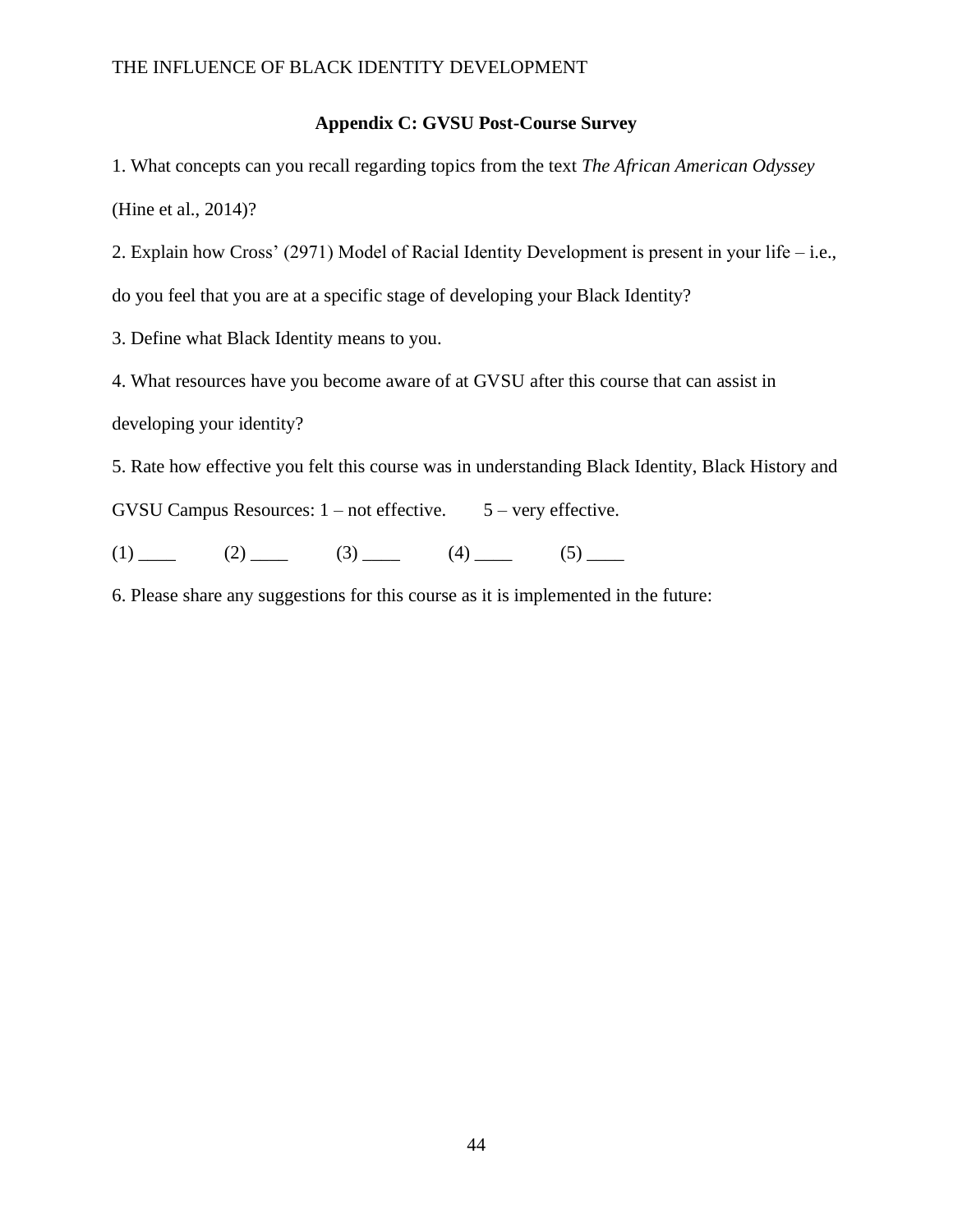#### **References**

<span id="page-45-0"></span>Adams, T.A. (2005). Establishing intellectual space for Black students in predominantly White universities through Black studies. *Negro Educational Review, 56*(4), 285-330.

*Alliance of Cultural and Ethnic harmony*. ACEH. (n.d.) http://www.harmonyalliance.org/

- Allen, W. (1992). The color of success: African-American college student outcomes at predominantly White and historically Black public colleges and universities. *Harvard Educational Review, 62*(1), 26-44.
- Asante, M.K. (1991). The Afrocentric idea in education. *Journal of Negro Education, 60*, 170- 180.
- Awad, G. (2007). The role of racial identity, academic self-concept, and self-esteem in the prediction of academic outcomes for African American students. *Journal of Black Psychology, 33*(2), 188-207.
- Baldwin, J.A. & Bell, Y.R. (1985). The African self-consciousness scale: An Africentric personality questionnaire. *The Western Journal of Black Studies, 9*(2), 61-68.
- Banks, J. (1995). Multicultural education and curriculum transformation. *Journal of Negro Education, 64*(4), 390-400.
- Beasley, S.T. & McClain, S. (2020). Examining psychosociocultural influences as predictors of Black college students' academic self-concept and achievement. Journal of Black Psychology, 47(2-3), 118-150.
- Burrell-Craft, K. & Eugene, D.R. (2021). A mixed-methods analysis of educational spaces and Black identity development. Taboo: The Journal of Culture and Education, 37-54.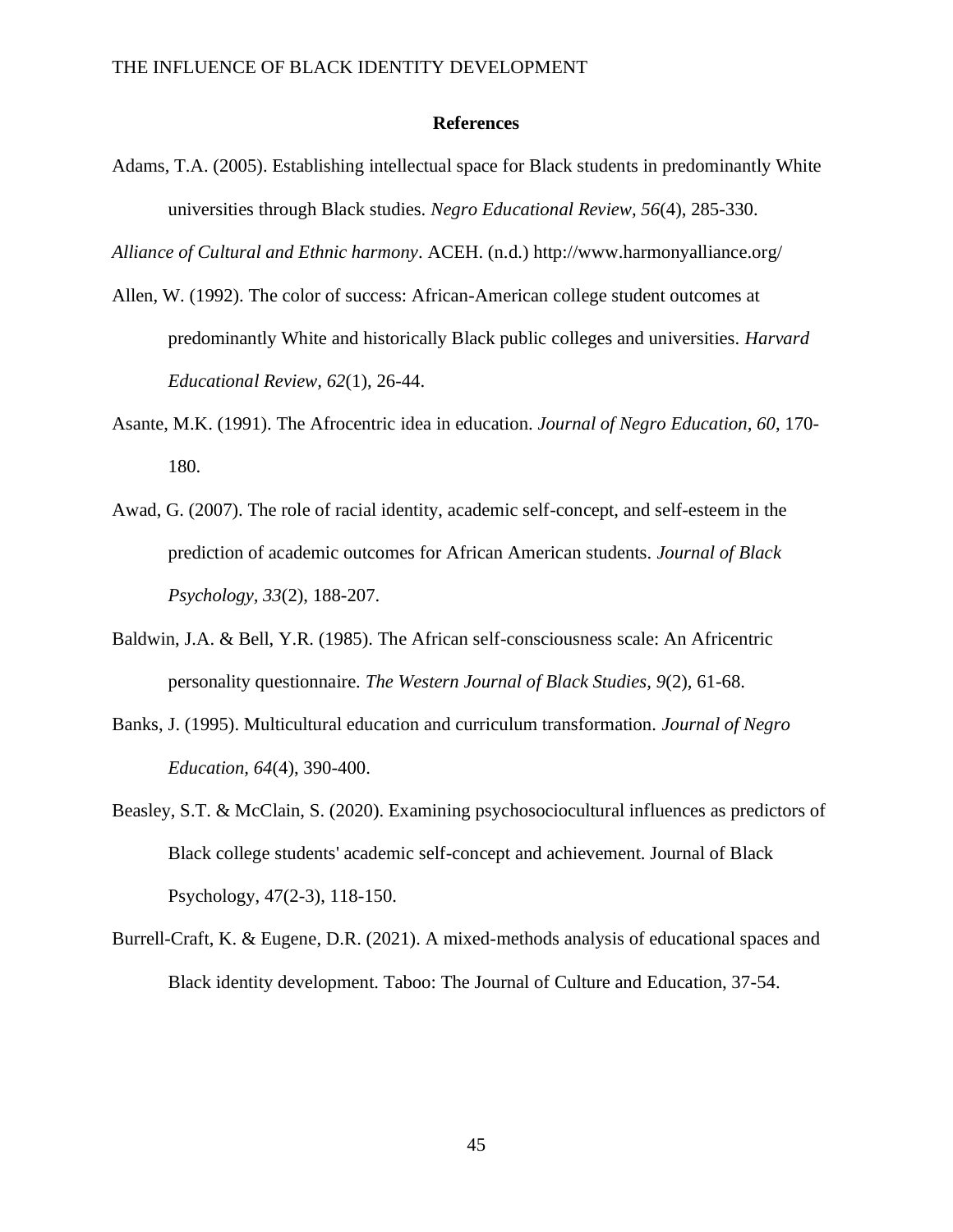- Cokley, K. (2000). An investigation of academic self-concept and its relationship to academic achievement in African American college students. *Journal of Black Psychology, 26,*  148–164.
- Cokley, K. (2002). The impact of college racial composition on African American students' academic self-concept: A replication and extension. *Journal of Negro Education, 71,* 288–296.
- Cokley, K. (2005). Racial(ized) identity, ethnic identity, and afrocentric values: Conceptual and method-ological challenges in understanding African American identity. *Journal of Counseling Psychology, 52,* 517–526.
- Cokley, K.O. & Chapman, C. (2008). The roles of ethnic identity, anti-white attitudes, and academic self-concept in African American student achievement. *Journal of Social Psychology of Education, 11*, 349-365.
- Cross, (1971). The Negro to Black conversion experience: Toward a psychology of Black liberation. *Black World, 20*, 13-27.
- Cross, W.E. (1991). *Shades of Black: Diversity in African American identity.* Philadelphia: Temple University Press.
- Davis, J.E. (1994). College in black and white: Campus environment and academic achievement of African American males. The Journal of Negro Education, 63(4), 620-633.
- Demo, D.H., & Hughes, M. (1990). Socialization and racial identity among Black Americans. *Social Psychology Quarterly, 53*(4), 364-37.
- George Mwangi, C.A., Daoud, N., English, S. & Griffin, K.A. (2017). "Me and my family": Ethnic differences and familial influences on academic motivations of Black collegians. *Journal of Negro Education, 86*(4), 479-493.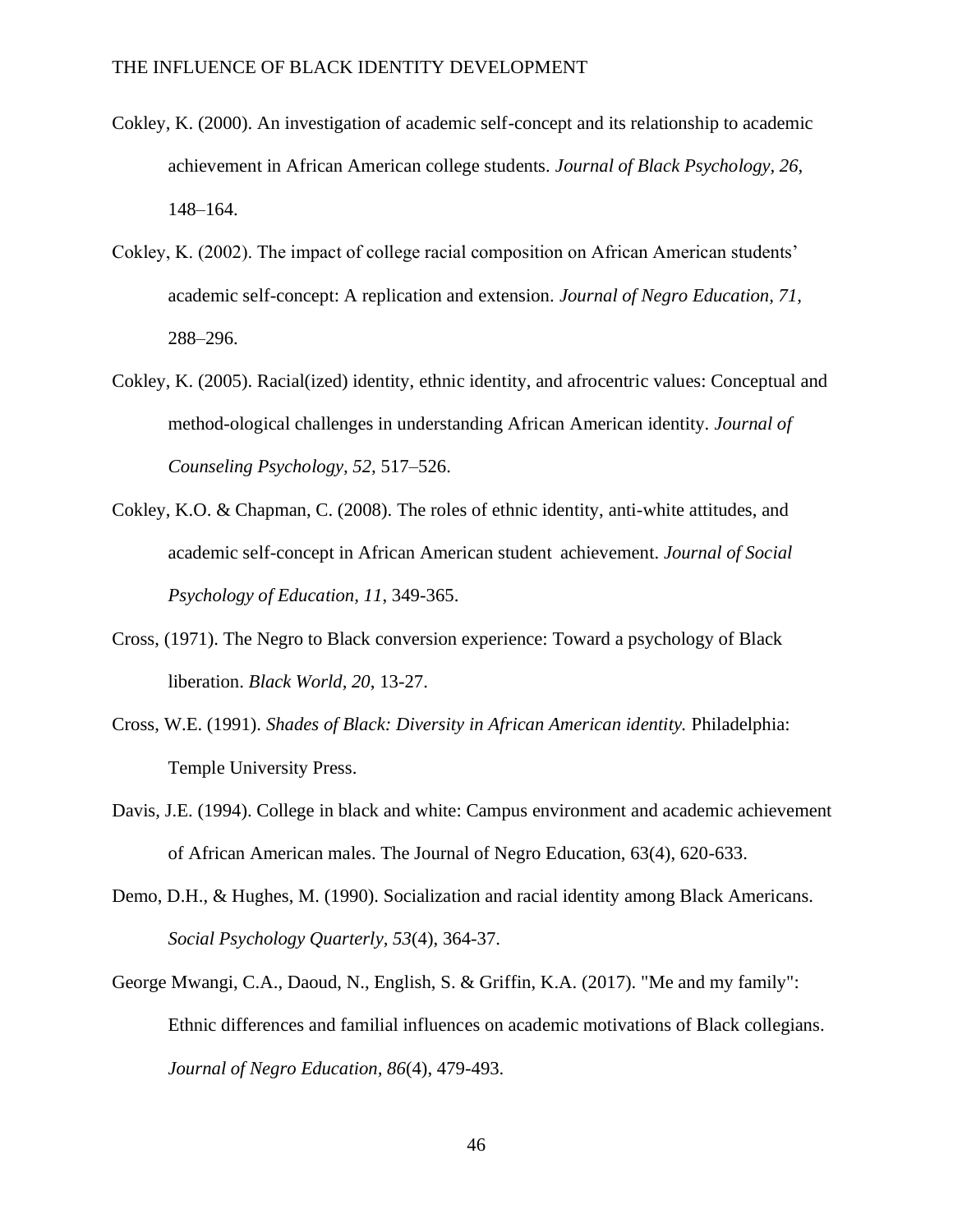- Gerardi, S. (1990). Academic self-concept as a predictor of academic success among minority and low-socioeconomic status students. *Journal of College Student Development, 31*, 402–407.
- Gooden, M. (2014). Using Nigrescence to recover from my mis-education as a 'successful' African American male. *Journal of African American Males in Education, 5*(2), 111-133.

Grand Valley State University. (2022a). *About GVSU.* https://www.gvsu.edu/about.htm

Grand Valley State University. (2021a). *Black Excellence*. https://www.gvsu.edu/blackexcellence/

Grand Valley State University. (2022b). *Council: MGC - Fraternity & Sorority Life.*  https://www.gvsu.edu/greeklife/council-mgc-166.htm

Grand Valley State University. (2021b). *Diversity Dashboard - Division of Inclusion and Equity.* https://www.gvsu.edu/inclusion/diversity-dashboard-128.htm

Grand Valley State University*.* (2021-2022). *General Education Program.*  https://www.gvsu.edu/cms4/asset/E318FAA6-9691

29E8AF089DA7E65B9CC3/getting\_a\_course\_into\_the\_ge\_program\_8.19.21.pdf

Grand Valley State University. (2019). *Intersections.* https://www.gvsu.edu/intersections/

- Harper, S.R., Smith, E.J., & Davis III, C.H.F. (2016) A critical race case analysis of Black undergraduate student success at a urban university. *Journal of Urban Education, 53*(1), 3-25.
- Harper, B. E., & Tuckman, B. W. (2006). Racial identity beliefs and academic achievement: Does being black hold students back? *Social Psychology of Education, 9*, 381–403.
- Herndon, M.K., & Hirt, J.B. (2004). Black students and their families: What leads to success in college. *Journal of Black Studies, 34*(4), 489-513.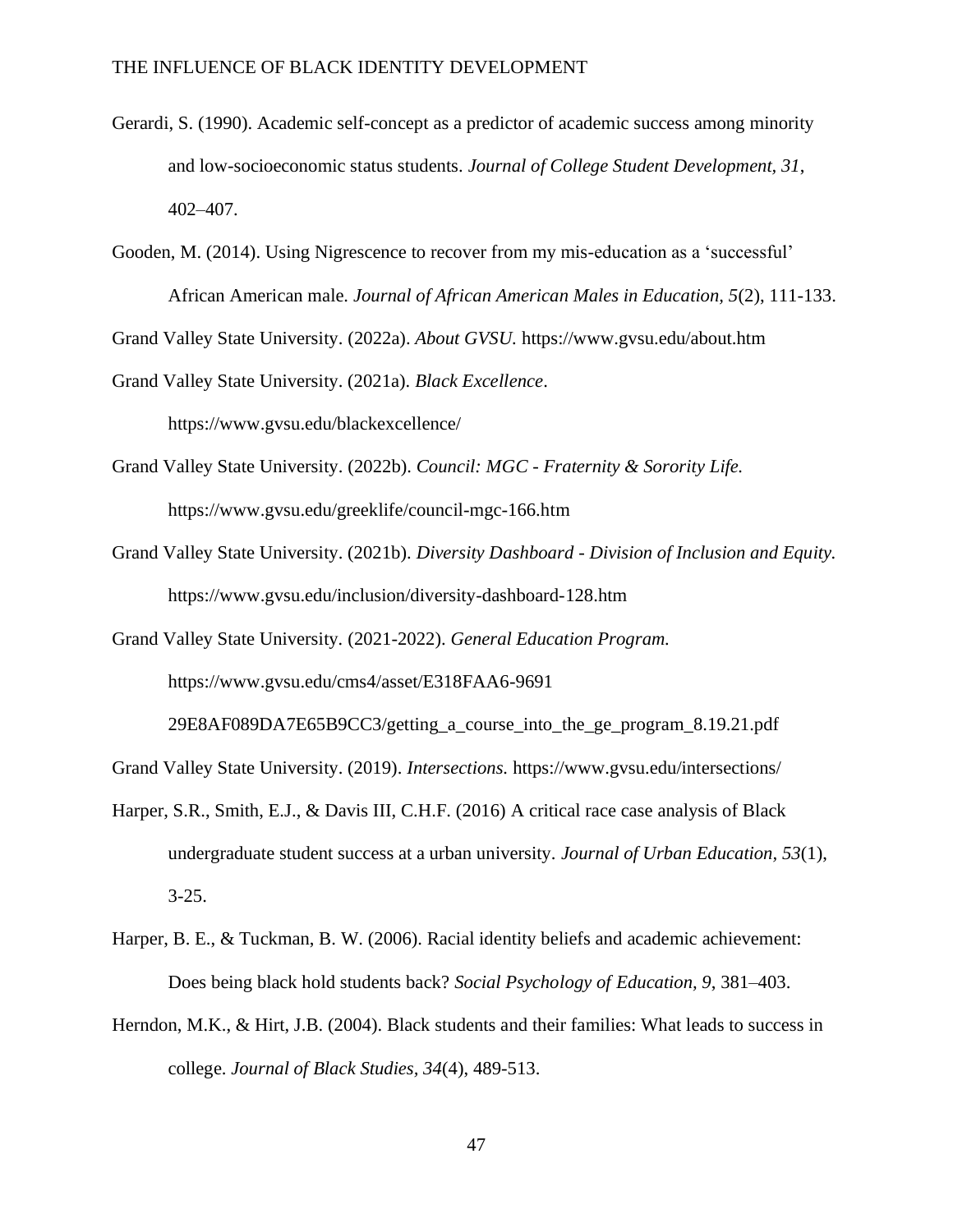Hine, D. C., Hine, W. C., & Harrold, S. (2014). *The African-American Odyssey: The Combined Volume*. Pearson.

Lakeshore Ethnic Diversity Alliance. (2021). *Home.* https://ethnicdiversity.org/

Lee, J.A. & Barnes, A.R. (2015). Predominately white institutions: Transition programs to address academic under preparedness and experiences of discrimination. *Translational Issues in Psychological Science, 1*(4), 201-410.

Experience Grand Rapids. (n.d.) *Multicultural Grand Rapids.* https://www.experiencegr.com/plan-and-stay/about-grand-rapids/our-community/africanamericans-in-gr/

- Nasim, A., Roberts, A., Harrell, J.P., & Young, H. (2005). Non-cognitive predictors of academic achievement for African Americans across cultural contexts. *Journal of Negro Education, 74*(4), 344-358.
- Palmer, R.T., & Young, E.M. (2008-2009). Determined to succeed: Salient factors that foster academic success for academically unprepared Black makes at a Black college. *Journal of College Student Retention, 10*(4), 465-482.
- Parham, T.A., & Helms, J.E. (1981). The influence of Black students' racial identity attitudes on preferences for counselor's race. *Journal of Counseling Psychology, 28*(3), 250-257.
- Ponterotto, J. G., & Wise, S. L. (1987). Construct validity study of the Racial Identity Attitude Scale. *Journal of Counseling Psychology, 34*(2), 218–223.

Race-neutral. (n.d.). *RACE-NEUTRAL | definition in the Cambridge English Dictionary.* https://dictionary.cambridge.org/us/dictionary/english/race-neutral

Ritchey, K. (2014). Black identity development. The Vermont Connection, 35(12), 99-105.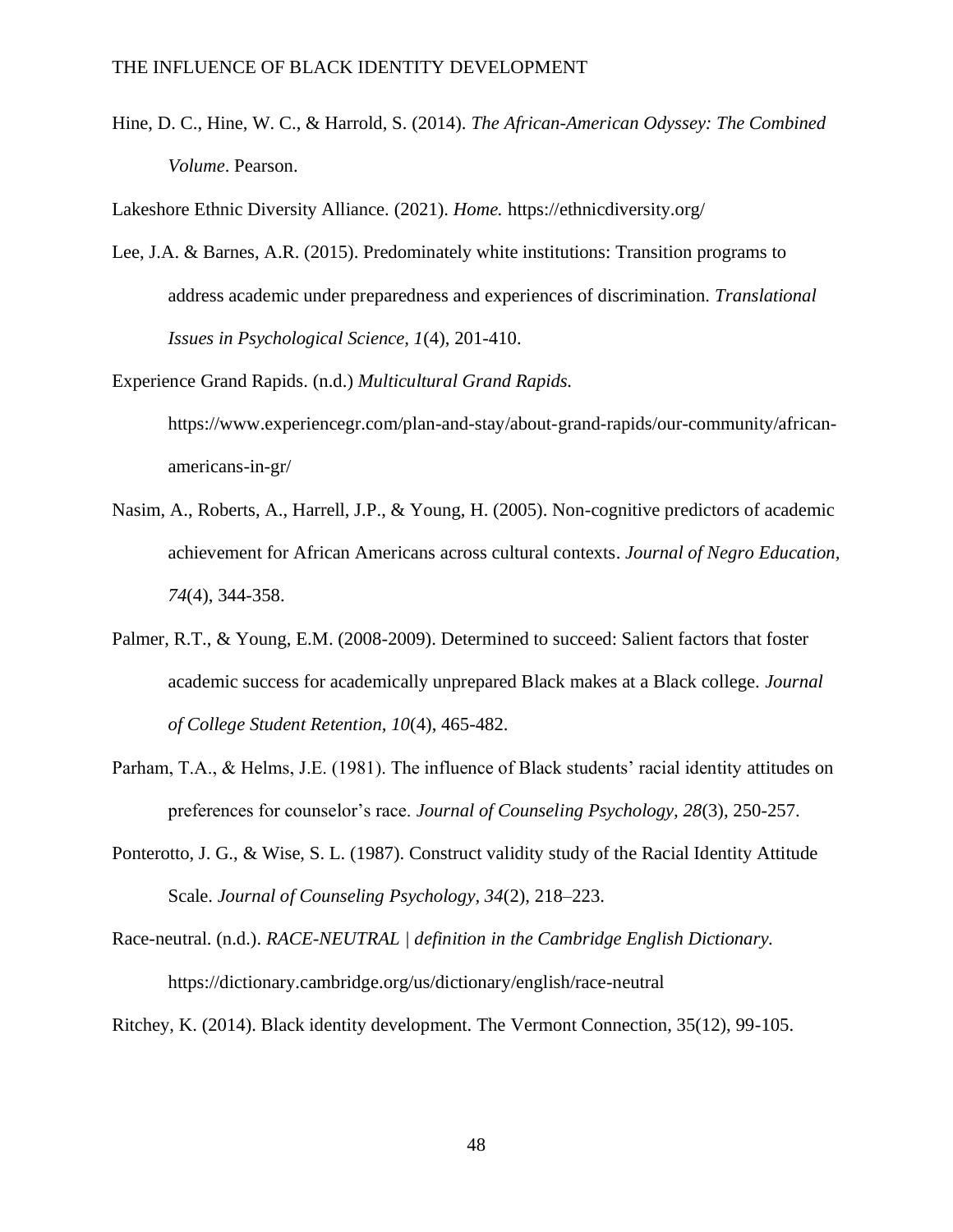- SAGE Knowledge*.* (2009). *Sage reference - encyclopedia of African American education.*  https://sk.sagepub.com/reference/africanamericaneducation/n193.xml
- Sellers, R.M. (1993). A call to arms for researchers studying racial identity. *Journal of Black Psychology, 19*, 327-332.
- Sellers, R. M., Chavous, T. M., & Cooke, D. Y. (1998). Racial ideology and racial Centrality as predictors of African American college students' academic Performance. *Journal of Black Psychology, 24*, 8–27.
- Stephens, J.E. & Ford, D.Y. (1997). Self-concept, racial identity, and academic achievement among African Americans in higher education. The Journal of Negro Education, 48(3), 131-140.
- Taylor, J., Kyere, E., & King, È. (2021). A gardening metaphor: A framework for closing racial achievement gaps in American public education system. *Journal of Urban Education, 56*(9), 1547-1575.
- Tramonte, L. & Willms, J.D. (2009). Cultural capital and its effects on education outcomes. *Economics of Education Review, 29*, 200-213.
- Tyrus, S. (2011). Changes in racial identity following exposure to an African American history course. NAAAS & Affiliates Conference Monographs, pp. 576-606.

U.S. Census Bureau. (2021). *Quick Facts: Michigan.* https://www.census.gov/quickfacts/MI

- Van Camp, D., Barden, J., Sloan, L.R., & Clarke, R.P. (2009). Choosing an HBCU: An opportunity to pursue racial self-development. *Journal of Negro Education, 78*(4), 457- 468.
- White House initiative on Advancing Educational Equity, excellence, and economic opportunity through Historically Black Colleges and universities. (n.d.). *White House Initiative on*